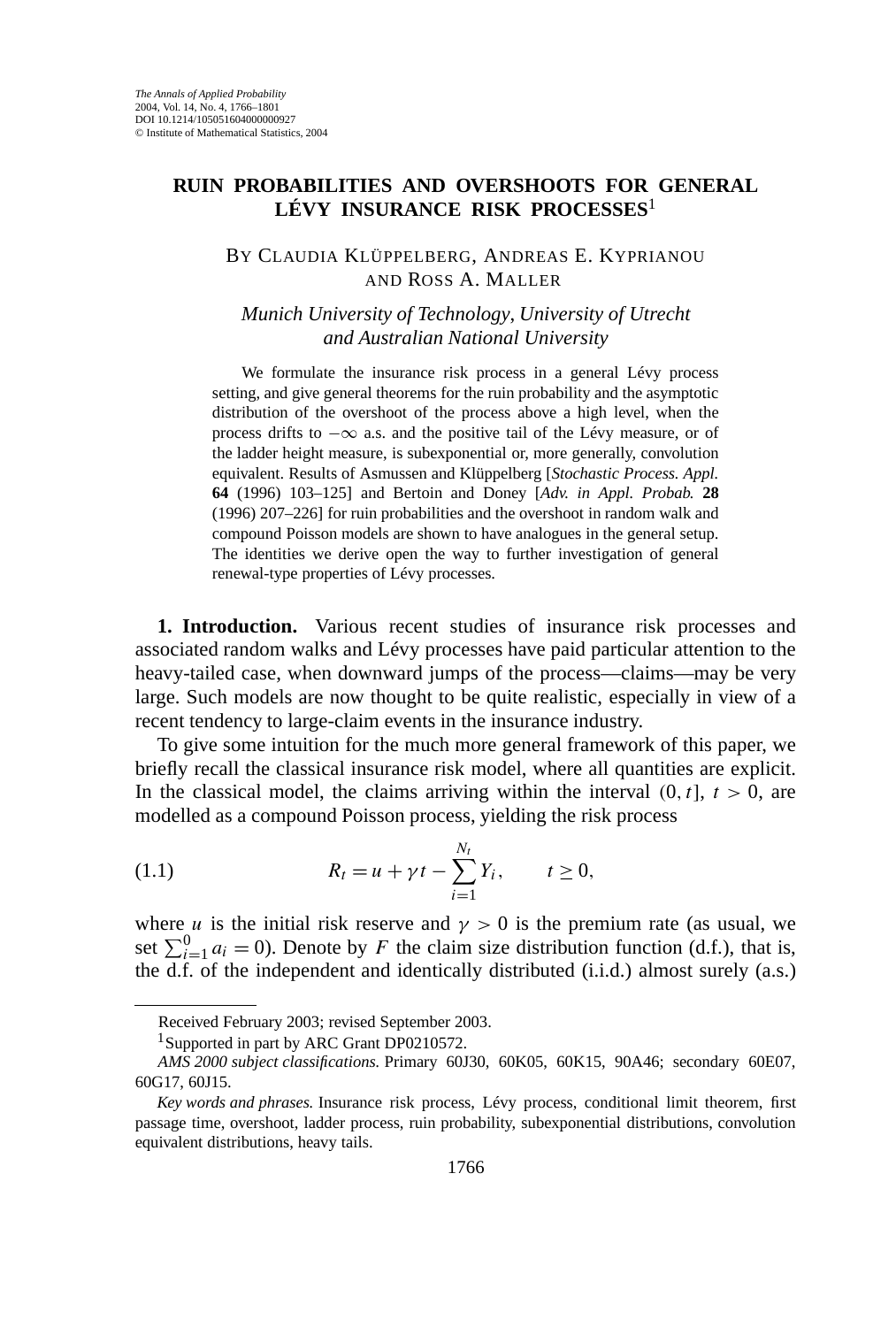positive random variables (r.v.'s)  $Y_i$ , assumed to have finite mean  $\mu > 0$ . Let  $\lambda > 0$ be the intensity of the Poisson process, assume  $\gamma > \lambda \mu$ , and let  $\rho = \lambda \mu / \gamma < 1$ . The probability of ultimate ruin is then

$$
\psi(u) = P(R_t < 0 \text{ for some } t > 0)
$$

$$
= P\left(\sum_{i=1}^{N_t} Y_i - \gamma t > u \text{ for some } t > 0\right)
$$

$$
= P\left(\sum_{i=1}^n (Y_i - \gamma T_i) > u \text{ for some } n \in \mathbb{N}\right)
$$

$$
\infty
$$

(1.3) 
$$
= (1 - \rho) \sum_{n=1}^{\infty} \rho^n \overline{F_I^{*n}}(u).
$$

We have used the following notation and facts:

(i) In this model, ruin can occur only when a claim occurs. This, jointly with the fact that the interarrival times  ${T_i : i \in \mathbb{N}}$  of a Poisson process are i.i.d. exponential r.v.'s, leads to (1.2).

(ii) Equation (1.3) follows from a ladder height analysis; in this classical case, the *integrated tail distribution*

(1.4) 
$$
F_I(x) := \frac{1}{\mu} \int_0^x \overline{F}(y) \, dy, \qquad x \ge 0,
$$

is the d.f. associated with the increasing ladder height process of the process  $X_t = \sum_{i=1}^{N_t} Y_i - \gamma t, t \ge 0$ , and  $\overline{F_I^{*n}}$  is the tail of its *n*-fold convolution.

(iii) The condition  $\rho < 1$  guarantees that the process *X* has negative drift.

(iv) The infinite sum in (1.3) constitutes a renewal measure, which is defective with killing rate *ρ*.

All this standard theory can be found in various textbooks, for example, [20] and [2], to mention just the classic and the most recent one.

In analyzing (1.3), two regimes can be recognized. The first is called the *Cramér case*, when there exists a  $\nu > 0$  satisfying  $\rho \int_0^\infty e^{\nu u} F_I(dx) = 1$ . The defect  $\rho$  in the renewal function (1.3) can then be removed by an exponential tilting, and, using Smith's key renewal lemma (see, e.g., [16], Section 1.2), the ruin probability can be shown to decrease exponentially fast, in fact, proportional to  $e^{-\nu u}$ , as  $u \to \infty$ . This result has been extended to a Lévy process setting by Bertoin and Doney [6].

If such a "Lundberg coefficient" *ν* does not exist, as is the case for subexponential and other "convolution equivalent" distributions (see Section 3), estimates of the ruin probability have been derived by Embrechts, Goldie and Veraverbeke [15], Embrechts and Veraverbeke [18] and Veraverbeke [35]; see [16], Section 1.4.

It is also of prime interest to understand the way ruin happens. This question has been addressed by Asmussen [1] for the Cramér case, and more recently by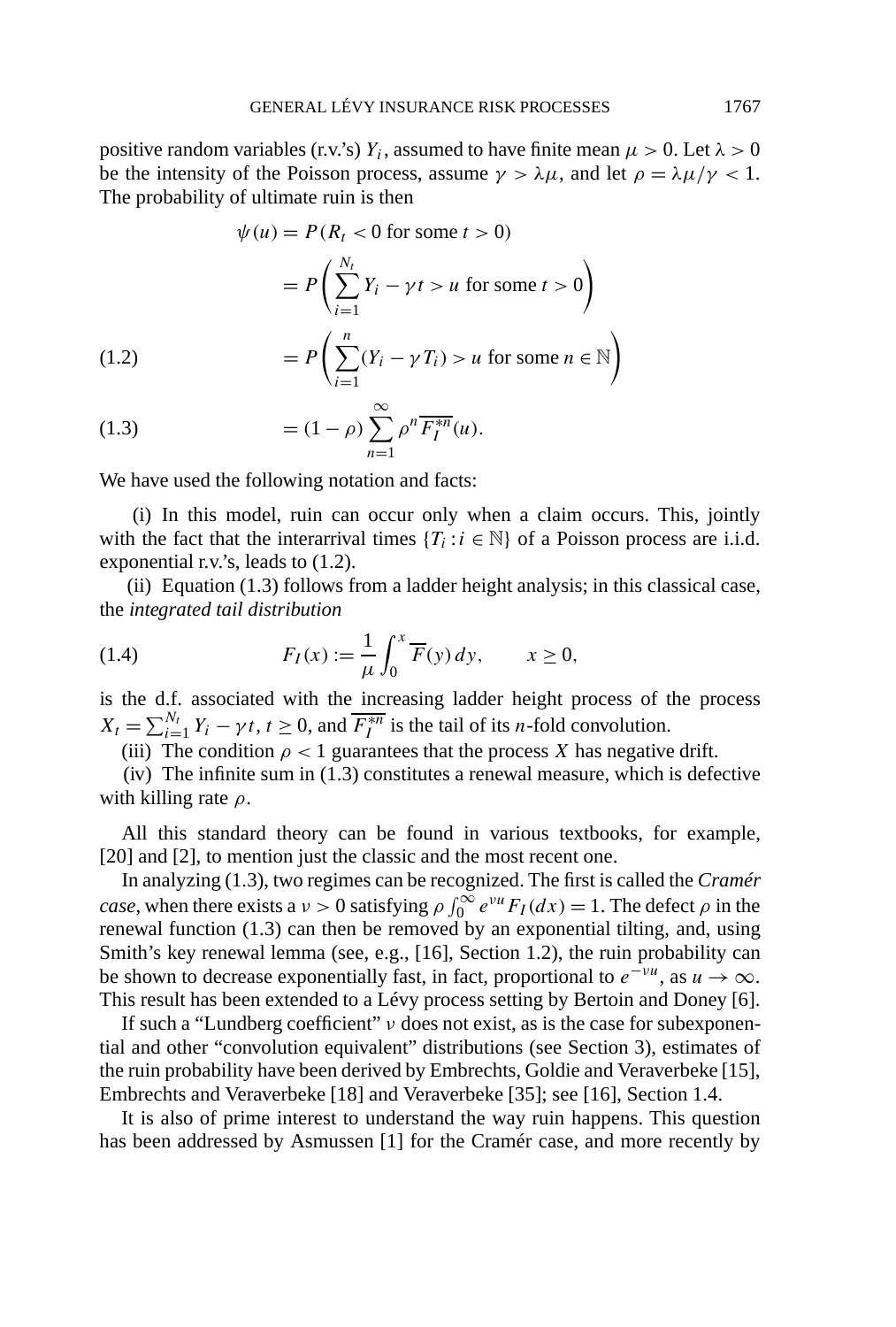Asmussen and Klüppelberg [3] for the subexponential case. They describe the sample path behavior of the process along paths leading to ruin via various kinds of conditional limit theorems. As expected, the Cramér case and the non-Cramér case are qualitatively quite different; see, for example, [2] and [16], Section 8.3.

Our aim is to investigate the non-Cramér case in a general Lévy process setting, which clearly reveals the roles of the various assumptions. Our Lévy process *X* will start at 0 and be assumed to drift to  $-\infty$  a.s., but otherwise is quite general. Upward movement of *X* represents "claim payments," and the drift to −∞ reflects the fact that "premium income" should outweigh claims. "Ruin" will then correspond to passage of *X* above a specified high level, *u*, say. In this scenario, heavy-tailedness of the positive side of the distribution of upward jumps models the occurrence of large, possibly ruinous, claims, and has previously been studied in connection with the assumption of a finite mean for the process. But in general we do not want to restrict the process in this way. A higher rate of decrease of the process to  $-\infty$  is more desirable from the insurer's point of view, while allowing a heavier tail for the positive part is in keeping with the possibility of even more extreme events, which indeed are observed in recent insurance data.

This leads to the idea of considering processes for which the only assumption is of a drift to  $-\infty$  a.s., possibly at a linear rate, as is the case when the mean is finite and negative, but possibly much faster. This kind of analysis is aided by results going back to [19] which allow us to quantify such behavior, as is done, for example, via easily verified conditions for drift to  $\pm \infty$  given in [11]. We also make essential use of important fluctuation identities given in [4] and [36]. Our results can thus be seen as adding to an understanding of renewal and fluctuation properties of Lévy processes which drift to −∞, with application to passage time and overshoot behavior at high levels.

The paper is organized as follows. In the next two sections we introduce some basic notation, definitions and results for later use in the study. These consist of some renewal-theoretic aspects of Lévy processes (drifting to  $-\infty$ ) in Section 2, together with definitions and properties of subexponential and related classes of distributions in Section 3. In Section 4 we present our main results, which concern the asymptotic analyses of first passage times and the ruin probability, asymptotic conditional overshoot distributions and some ladder height and ladder time considerations. Section 5 establishes some useful asymptotic relations between the Lévy measures of *X* and its ladder height process, while Section 6 offers some examples of the results presented in Section 4. Proofs of the main results are given in Section 7.

**2. Some renewal theory for Lévy processes.** Let us suppose that  $X =$  ${X_t : t \ge 0}$  is a general Lévy process with law *P* and Lévy measure  $\Pi_X$ . That is to say, *X* is a Markov process with paths that are right continuous with left limits such that the increments are stationary and independent and whose characteristic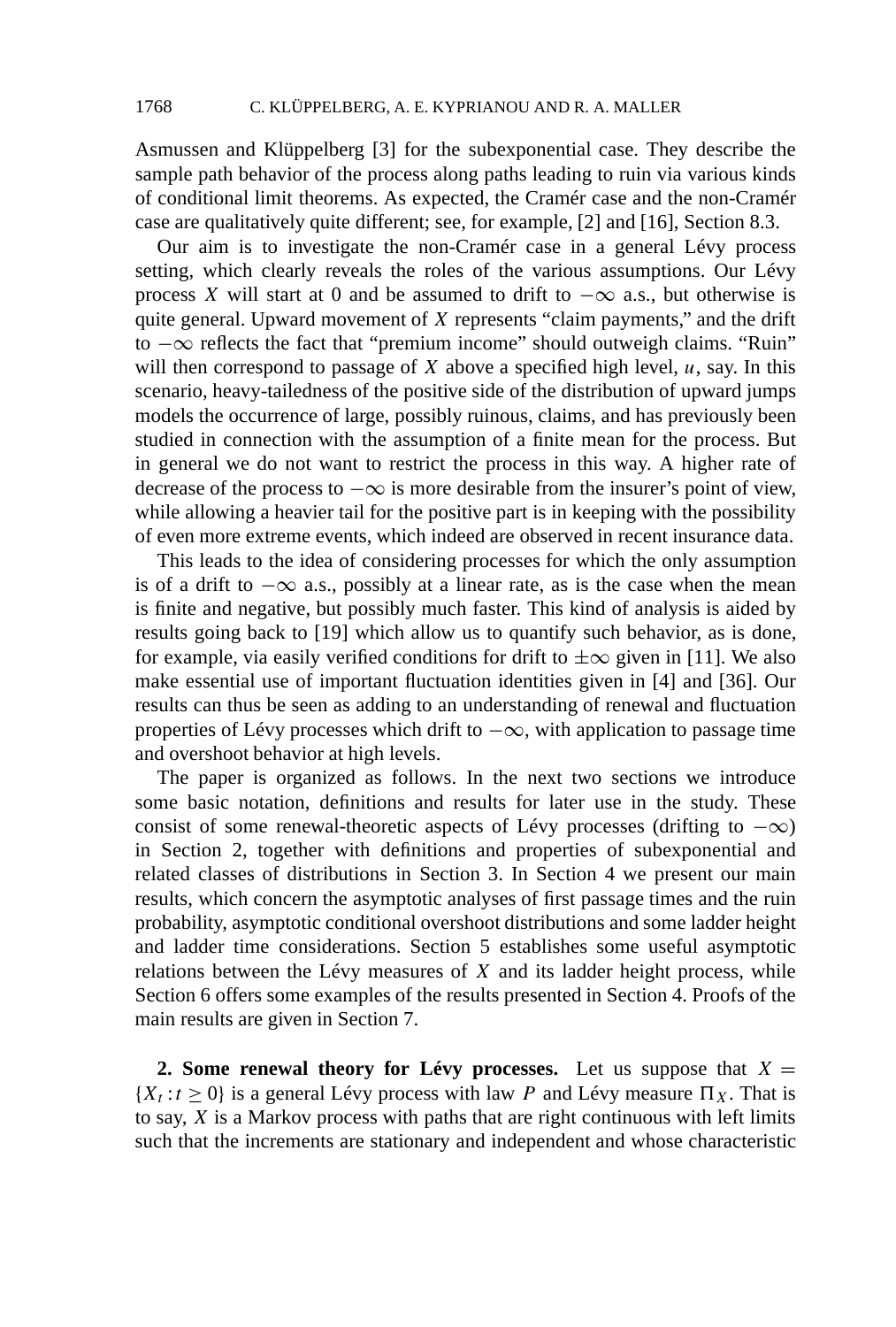function at each time *t* is given by the Lévy–Khinchine representation

$$
E(e^{i\theta X_t})=e^{-t\Psi(\theta)}, \qquad \theta \in \mathbb{R},
$$

where

$$
(2.1) \quad \Psi(\theta) = i\theta a + \sigma^2 \theta^2 / 2 + \int_{(-\infty, +\infty)} \left(1 - e^{i\theta x} + i\theta x \mathbf{1}_{\{|x| < 1\}}\right) \Pi_X(dx).
$$

We have  $a \in \mathbb{R}, \sigma^2 \ge 0$  and  $\Pi_X$  is a measure supported on  $\mathbb{R}$  with  $\Pi_X(\{0\}) = 0$  and  $\int_{\mathbb{R}} (x^2 \wedge 1) \Pi_X(dx) < \infty$  ([4], page 13, and [32], Chapter 2). The natural filtration generated by *X* is assumed to satisfy the usual assumptions of right continuity and completeness.

Throughout we impose three essential restrictions:

- (i) *X*<sub>0</sub> = 0 and the process drifts to  $-\infty$ : lim<sub>*t*→∞</sub> *X<sub>t</sub>* =  $-\infty$  a.s;
- (ii)  $\Pi_X\{(0,\infty)\} > 0$ , so the process is not spectrally negative;
- (iii) we consider the non-Cramér case [see (4.3) and Proposition 5.1].

Further discussion of these points is given below. Otherwise, the only requirement will be on the asymptotic tail behavior (convolution equivalence, see Definition 3.2) which we assume for the right tail of  $\Pi_X$ .

The following are standard tools of fluctuation theory for Lévy processes; see, for example, [4], Chapter VI.

DEFINITION 2.1.

*Supremum.* Let  $\overline{X} = {\overline{X}_t = \sup_{s \in [0,t]} X_s : t \ge 0}$  be the process of the last supremum.

*Local time and inverse local time.* Let  $L = \{L_t : t \geq 0\}$  denote the *local time* in the time period [0, *t*] that  $\overline{X} - X$  spends at zero. Then  $L^{-1} = \{L_t^{-1} : t \ge 0\}$  is the *inverse local time* such that

$$
L_t^{-1} = \inf\{s \ge 0 : L_s > t\}.
$$

We shall also understand

$$
L_{t^-}^{-1} = \inf\{s \ge 0 : L_s \ge t\}.
$$

In both cases and in the following text, we take the infimum of the empty set as  $\infty$ . Note that the previous two inverse local times are both stopping times with respect to the natural filtration of *X*. Since *X* drifts to  $-\infty$ , it follows that, with probability 1,  $L_{\infty} < \infty$  and hence there exists a *t* > 0 such that  $L_t^{-1} = \infty$ , again with probability 1.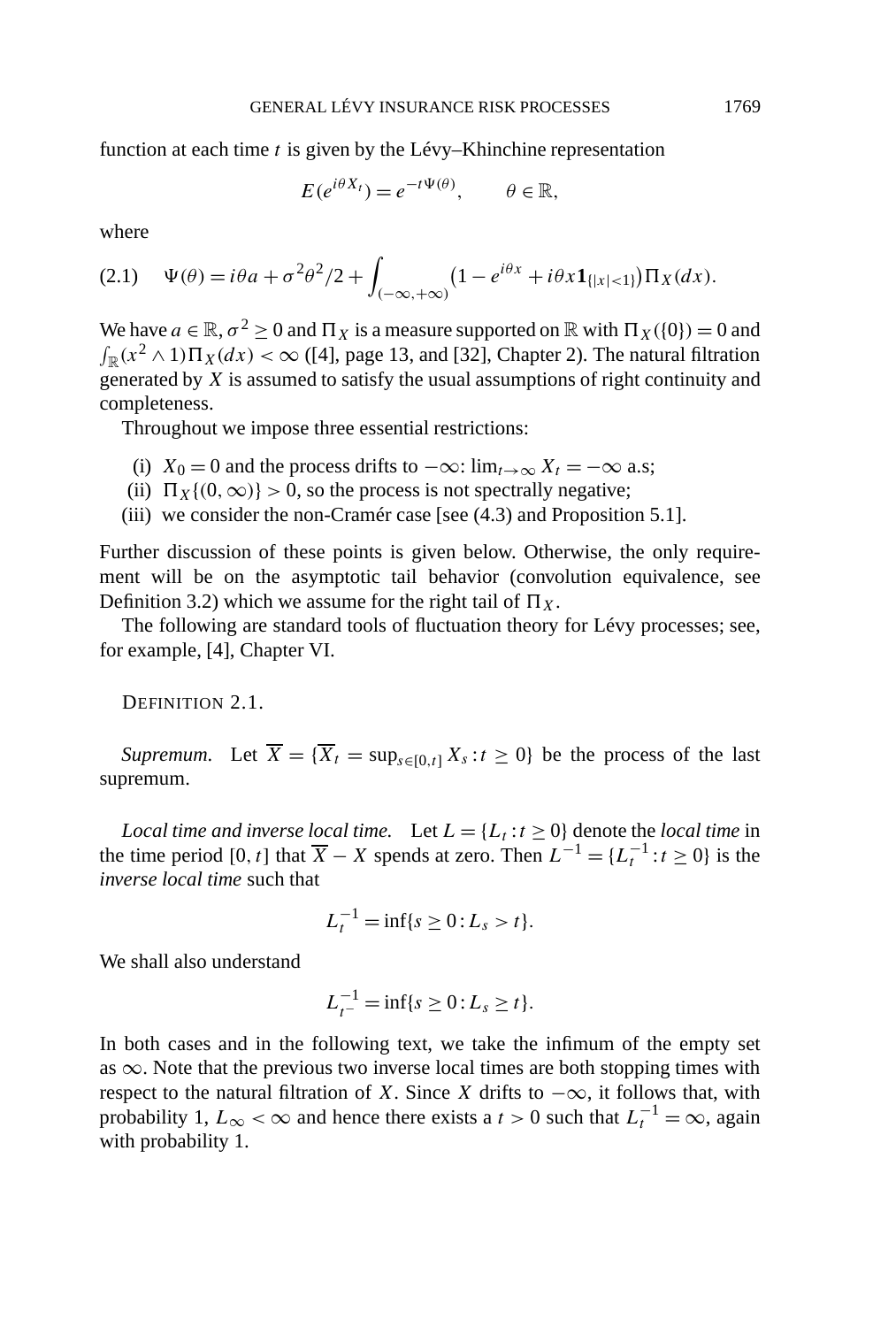*Increasing and decreasing ladder height processes.* The process *H* defined by  ${H_t = X_{L_t^{-1}} : t \ge 0}$  is the *increasing ladder height process*, that is to say, the process of new maxima indexed by local time at the maximum. We call  $L^{-1}$ the (*upwards*) ladder time process. The processes  $L^{-1}$  and *H* are both defective subordinators. It is understood that  $H_t = \infty$  when  $L_t^{-1} = \infty$ .

We shall define  $\hat{H} = {\hat{H}_t : t \geq 0}$  to be the *decreasing ladder height process* in an analogous way. Note that this means that  $\hat{H}$  is a process which is negative valued (this is unconventional, as the usual definition of decreasing ladder height process would correspond to −*H*ˆ here).

*Bivariate ladder process.* Given the event  $\{0 \le t < L_\infty\}$ , the joint process  $(L^{-1}, H)$  behaves on [0*,t*) like a bivariate subordinator which is independent of  $L_{\infty}$ . Also there exists a constant  $q > 0$  such that  $L_{\infty} \stackrel{d}{=} \mathbf{e}_q$ , where  $\mathbf{e}_q$  is an exponential variable with mean  $1/q$ ; compare [4], Lemma VI.2. Throughout the paper we shall distinguish between the nondefective processes, denoted by  $\mathcal L$ (with  $\mathcal{L}_{\infty} = \infty$ ),  $\mathcal{L}^{-1}$  and  $\mathcal{H}$ , and their defective versions *L*,  $L^{-1}$  and *H*. The corresponding nondefective bivariate ladder process is then  $(L^{-1}, H)$ . It is a bivariate subordinator, independent of  $e_q$ , with the property

(2.2) 
$$
\{(L_t^{-1}, H_t): t < L_{\infty}\} \stackrel{\text{Law}}{=} \{(\mathcal{L}_t^{-1}, \mathcal{H}_t): t < \mathbf{e}_q\}.
$$

Note that, by contrast, the decreasing ladder height process is not defective in this sense because we have assumed that *X* drifts to  $-\infty$ .

DEFINITION 2.2 (Lévy measures and their tails). In addition to the measure  $\Pi_X$ , we shall denote by  $\Pi_{\mathcal{H}}$  and  $\Pi_{\hat{H}}$  the Lévy measures of  $\mathcal{H}$  and  $\hat{H}$ , with supports in  $(0, \infty)$  and  $(-\infty, 0)$ , respectively. Further, for  $u > 0$ ,

$$
\overline{\Pi}_X^+(u) = \Pi_X\{(u, \infty)\},
$$
  

$$
\overline{\Pi}_X^-(u) = \Pi_X\{(-\infty, -u)\},
$$
  

$$
\overline{\Pi}_X = \overline{\Pi}_X^+(u) + \overline{\Pi}_X^-(u)
$$

represent the positive, negative and combined tails of  $\Pi_X$ . We use analogous notation for the tails of  $\Pi_{\mathcal{H}}$  and  $\Pi_{\hat{H}}$ .

In our applications, the first passage time

$$
\tau(u) = \inf\{t \ge 0 : X_t > u\}, \quad u > 0,
$$

corresponds to ruin occurring at level *u*, and major objects of interest are the probability that this occurs in a finite time, and the behavior of this probability as the reserve level *u* is increased to  $\infty$ . Following [3] and [15], a natural way to proceed is by placing subexponential or, more generally, "convolution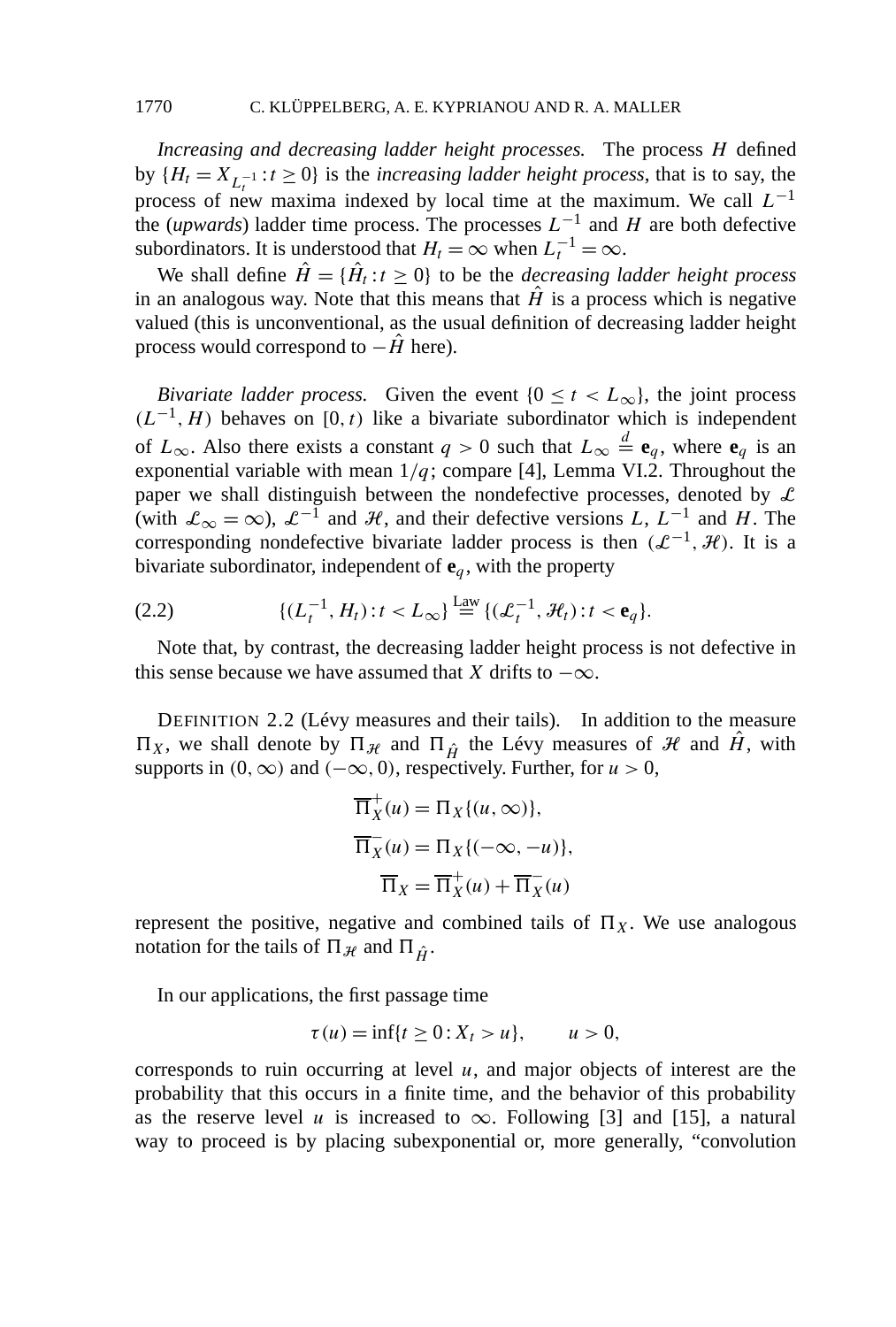equivalence" assumptions (see Section 3) on  $\overline{\Pi}_{\mathcal{H}}$  or on  $\overline{\Pi}_{X}^{+}$ . We are then able to follow in outline the program of [3], finding the limiting conditional distribution as  $u \to \infty$  of the overshoot  $X_{\tau(u)} - u$  above level *u* (when it occurs), and of further quantities in our general setup. This gives quite a clear picture of how and when first passage over a high level happens for general Lévy processes.

The following development is essentially based on appropriate sections of [4] and [36], but adapted and extended in part for our requirements.

DEFINITION 2.3 (Ladder height renewal measure). We define the renewal measure,  $V$ , of the defective process  $H$  in the usual way. Its connection to the nondefective process  $H$  with exponential killing time is as follows:

$$
(2.3) \quad dV(y) = \int_0^\infty dt \cdot P(H_t \in dy) = \int_0^\infty dt \cdot e^{-qt} P(\mathcal{H}_t \in dy), \qquad y \ge 0.
$$

We shall also be interested in the renewal measure,  $\hat{V}$ , of  $\hat{H}$ , the downward ladder height process, satisfying

$$
d\hat{V}(y) = \int_0^\infty dt \cdot P(\hat{H}_t \in dy), \qquad y \le 0.
$$

The next theorem gives an identity from which we can calculate the distributions of  $X_{\tau(u)}$ ,  $L_{L_{\tau(u)}^-}^{-1}$  and  $X_{L_{L_{\tau(u)}^-}^{-1}}$ . Although notationally rather complicated, the latter two objects are nothing more than the time corresponding to the ladder time prior to the first passage time (i.e., to the ruin time), and the position of this ladder height, respectively.

THEOREM 2.4. *Fix u >* 0. *Suppose that f* , *g and h are bounded*, *positive and measurable, and that*  $g(u) = 0$ *. Define* 

$$
dV^{h}(y) = \int_{0}^{\infty} dt \cdot e^{-qt} \int_{[0,\infty)} h(\phi) P(\mathcal{H}_{t^{-}} \in dy, \mathcal{L}_{t}^{-1} \in d\phi), \qquad y \ge 0.
$$

*Then*

(2.4) 
$$
E\Big(f\Big(X_{L_{\tau(u)}^{-1}}\Big)g(X_{\tau(u)})h\Big(L_{L_{\tau(u)}^{-1}}^{-1}\Big);\tau(u)<\infty\Big)\\ = \int_{(0,u]} dV^h(y)f(y)\int_{(u-y,\infty)} g(y+s)\Pi_{\mathcal{H}}(ds).
$$

**PROOF.** Define  $T(u) = \inf\{t \geq 0 : H_t > u\}$  and recall that *X* experiences first passage at  $\tau(u)$  if and only if *H* experiences first passage at  $T(u)$ . The quantity  $X_{L_{t(u)}^{-1}}$  can alternatively be written as  $H_{T(u)^{-}}$ . On  $\{T(u) < \infty\}$ , *H* is a subordinator and  $L_{\infty}$  has an Exponential(*q*) distribution. Start from the left-hand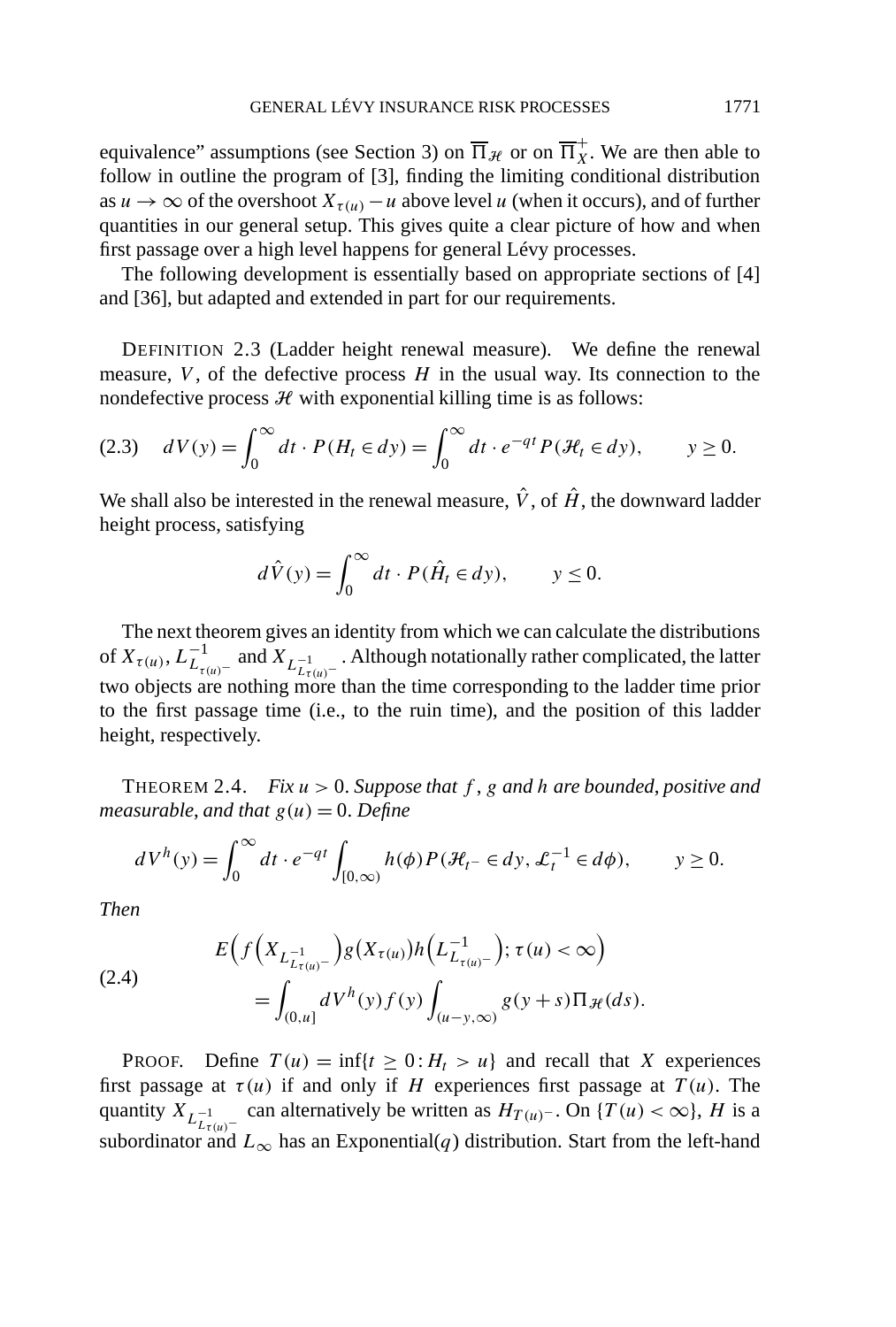side of the statement of the theorem, and decompose according to  ${T(u) = t}$  to get

$$
E\Big(f\Big(X_{L_{T(u)}^{-1}}\Big)g(H_{T(u)})h\Big(L_{T(u)}^{-1}\Big); T(u) < L_{\infty}\Big)
$$
\n
$$
= E\sum_{0 < t < L_{\infty}} \left(f(H_{t-})g(H_{t-} + \Delta H_{t})h\Big(L_{t-}^{-1}\Big); H_{t-} \le u < H_{t-} + \Delta H_{t}\right)
$$
\n
$$
= E\int_{0}^{\infty} dy \cdot q e^{-qy} \sum_{0 < t < y} \left(f\Big(\mathcal{H}_{t-}\Big)g\Big(\mathcal{H}_{t-} + \Delta \mathcal{H}_{t}\Big)h\Big(\mathcal{L}_{t-}^{-1}\Big); H_{t-} \le u < \mathcal{H}_{t-} + \Delta \mathcal{H}_{t}\Big)
$$
\n
$$
= E\sum_{t > 0} e^{-qt} \left(f\Big(\mathcal{H}_{t-}\Big)g\Big(\mathcal{H}_{t-} + \Delta \mathcal{H}_{t}\Big)h\Big(\mathcal{L}_{t-}^{-1}\Big); \mathcal{H}_{t-} \le u < \mathcal{H}_{t-} + \Delta \mathcal{H}_{t}\right).
$$

Use the compensation formula for the Poisson point process  $\{\Delta \mathcal{H}_t : t \geq 0\}$ ([4], page 7) to get that the last expression is equal to

$$
\int_0^{\infty} dt \cdot e^{-qt} E\Big(f(\mathcal{H}_t -)h(\mathcal{L}_{t-}^{-1}) \mathbf{1}_{\{\mathcal{H}_t - \le u\}} \int_{(0,\infty)} \Pi_{\mathcal{H}}(ds) g(\mathcal{H}_{t-} + s) \mathbf{1}_{\{\mathcal{H}_t - +s > u\}} \Big)
$$
  
\n
$$
= \int_{(0,u]} \Big\{ \int_0^{\infty} dt \cdot e^{-qt} \int_{[0,\infty)} h(\phi) P(\mathcal{H}_t - \epsilon dy, \mathcal{L}_{t-}^{-1} \epsilon d\phi) \Big\}
$$
  
\n
$$
\times f(y) \int_{(u-y,\infty)} \Pi_{\mathcal{H}}(ds) g(y+s)
$$
  
\n
$$
= \int_{(0,u]} dV^h(y) f(y) \int_{(u-y,\infty)} \Pi_{\mathcal{H}}(ds) g(y+s).
$$

The proof of Theorem 2.4 is similar to calculations appearing in Proposition III.2, page 76, [4] (see also [37]). The seemingly curious condition  $g(u) = 0$ functions as a way of excluding from the calculation the fact that there is possibly an atom at *u* in the distribution of  $X_{\tau(u)}$  which is a result of crossing *u* continuously or "creeping upwards" (see Remark 2.8).

The next result, giving a formula for the ruin probability, is the continuous time version of the Pollacek–Khinchine formula (see [4], page 172, and [6], page 364).

PROPOSITION 2.5. 
$$
P(\tau(u) < \infty) = qV(u, \infty) := q\overline{V}(u), u > 0.
$$

DEFINITION 2.6 (Wiener–Hopf factors). The Wiener–Hopf factorization theorem (see, e.g., [4], page 166), together with the downward drift assumption on our Lévy process, tells us that we can write, for some constant  $k > 0$ ,

(2.5) 
$$
k\Psi(\theta) = -k \log E e^{i\theta X_1} = [-\log E e^{i\theta H_1}] [-\log E e^{i\theta \hat{H}_1}] = \kappa(\theta) \times \hat{\kappa}(\theta), \qquad \theta \in \mathbb{R}.
$$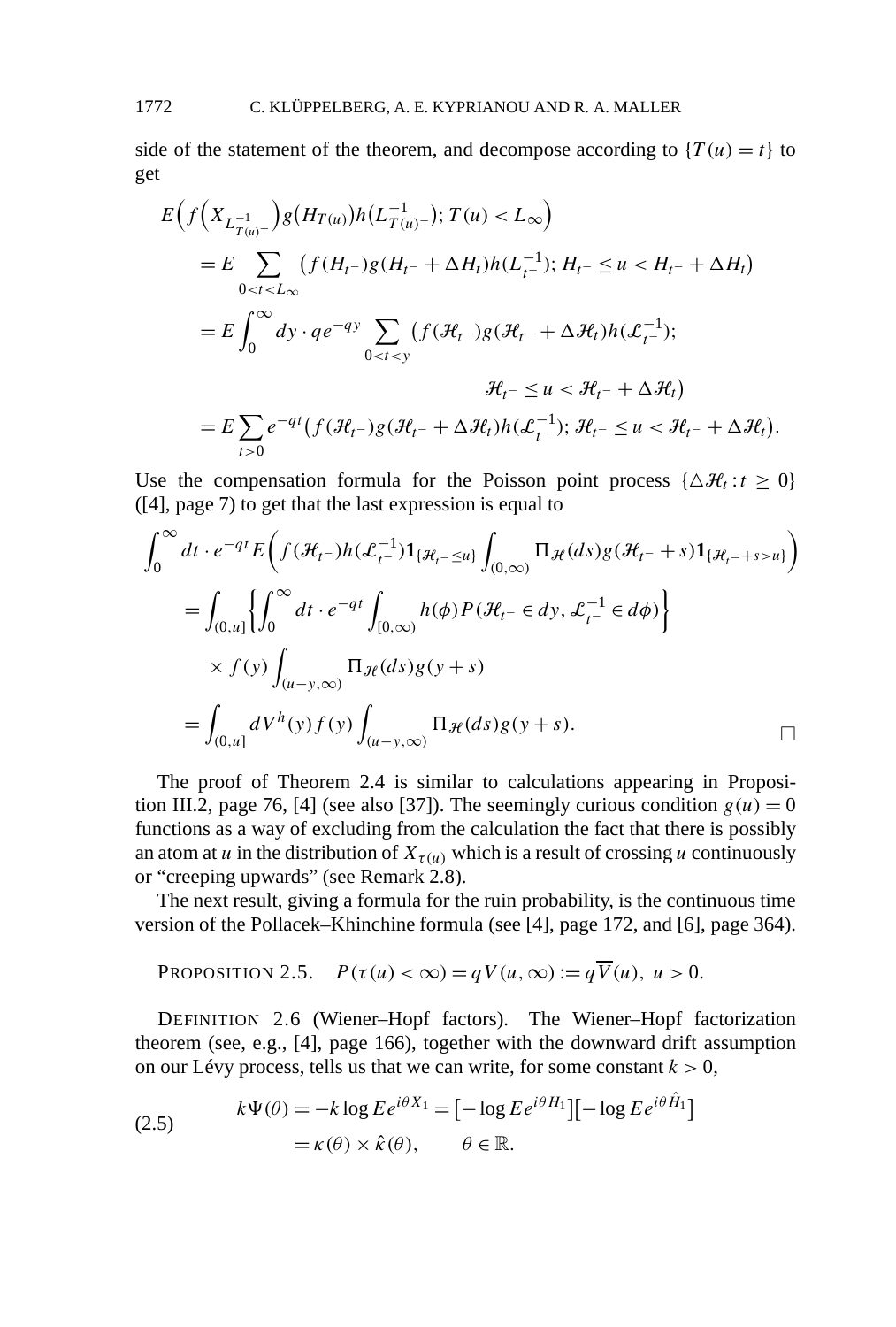The constant *k* is determined by the choice of normalization of the local time *L*. We may and will assume without loss of generality that  $k = 1$ . A different value of *k* would simply modify the choices of L, H and q. We have, for  $\nu > 0$  and some  $c > 0$ ,  $\hat{c} > 0$ ,

(2.6) 
$$
\kappa(iv) = -\log E e^{-vH_1} = \int_{(0,\infty)} (1 - e^{-vy}) \Pi_{\mathcal{H}}(dy) + vc + q
$$

and, recalling that  $\hat{H}$  is negative,

(2.7) 
$$
\hat{\kappa}(-i\nu) = -\log E e^{\nu \hat{H}_1} = \int_{(-\infty,0)} (1 - e^{\nu y}) \Pi_{\hat{H}}(dy) + \nu \hat{c}.
$$

The factors  $\kappa(\cdot)$  and  $\hat{\kappa}(\cdot)$  are the Lévy–Khinchine exponents of *H* and  $-\hat{H}$ , which are subordinators, and accordingly the integrals in the definitions of  $\kappa$  and  $\hat{\kappa}$ converge. The nonnegative constants  $c$  and  $\hat{c}$  are the drift coefficients of these subordinators and  $q$  is the same killing rate that appears in the definition of  $H$ [see (2.2)]. The convention that  $e^{i\theta H_1} = 0 = e^{-\nu H_1}$  when  $H_1 = \infty$  is used in (2.5) and (2.6).

REMARK 2.7. Since  $Ee^{-vH_1} = e^{-q}Ee^{-vH_1}$  for  $v > 0$ , (2.6) implies  $-\log Ee^{-\nu\mathcal{H}_1} =$  $(2.8)$   $-\log E e^{-\nu \mathcal{H}_1} = \int_{(0,\infty)} (1 - e^{-\nu y}) \Pi_{\mathcal{H}}(dy) + \nu c, \qquad \nu > 0,$ 

and, as a consequence of (2.5), (2.6) and (2.8), we have, for  $\nu > 0$ ,

$$
q - \log E e^{-\nu \mathcal{H}_1} = \frac{\Psi(i \nu)}{\hat{\kappa}(i \nu)},
$$

and hence

$$
(2.9) \t\t q = \lim_{v \downarrow 0} \frac{\Psi(iv)}{\hat{\kappa}(iv)}.
$$

The limit in  $(2.9)$  exists, and can be easily calculated, for example, when  $X_1$  has finite mean, in which case  $\Psi$  and  $\hat{\kappa}$  are differentiable at 0; see the examples in Section 6.

REMARK 2.8 (Creeping). *X* is said to *creep upward* if  $P(X_{\tau(u)}) = u$ ,  $\tau(u) < \infty$ ) > 0 for some (hence every)  $u > 0$ ; equivalently, if the *c* defined in (2.6) is positive ([4], pages 174 and 175). *X* creeps downward if −*X* creeps upward; equivalently, if the  $\hat{c}$  defined in (2.7) is positive. Suppose  $c > 0$ . Then we have

$$
P(X_{\tau(u)} = u, \tau(u) < \infty) = P(T'(u) < L_{\infty}) = E(e^{-qT'(u)}), \quad u > 0,
$$

where  $T'(u) = \inf\{t \ge 0 : H_t = u\}$ . A similar proof as in Theorem 5, page 79, of  $[4]$ , applied to the defective subordinator  $H$ , then shows that the derivative  $dV(u)/du$  exists and is continuous and positive on  $(0, \infty)$ , and that

(2.10) 
$$
P(X_{\tau(u)} = u, \tau(u) < \infty) = c \frac{dV}{du}(u) =: cV'(u), \qquad u > 0.
$$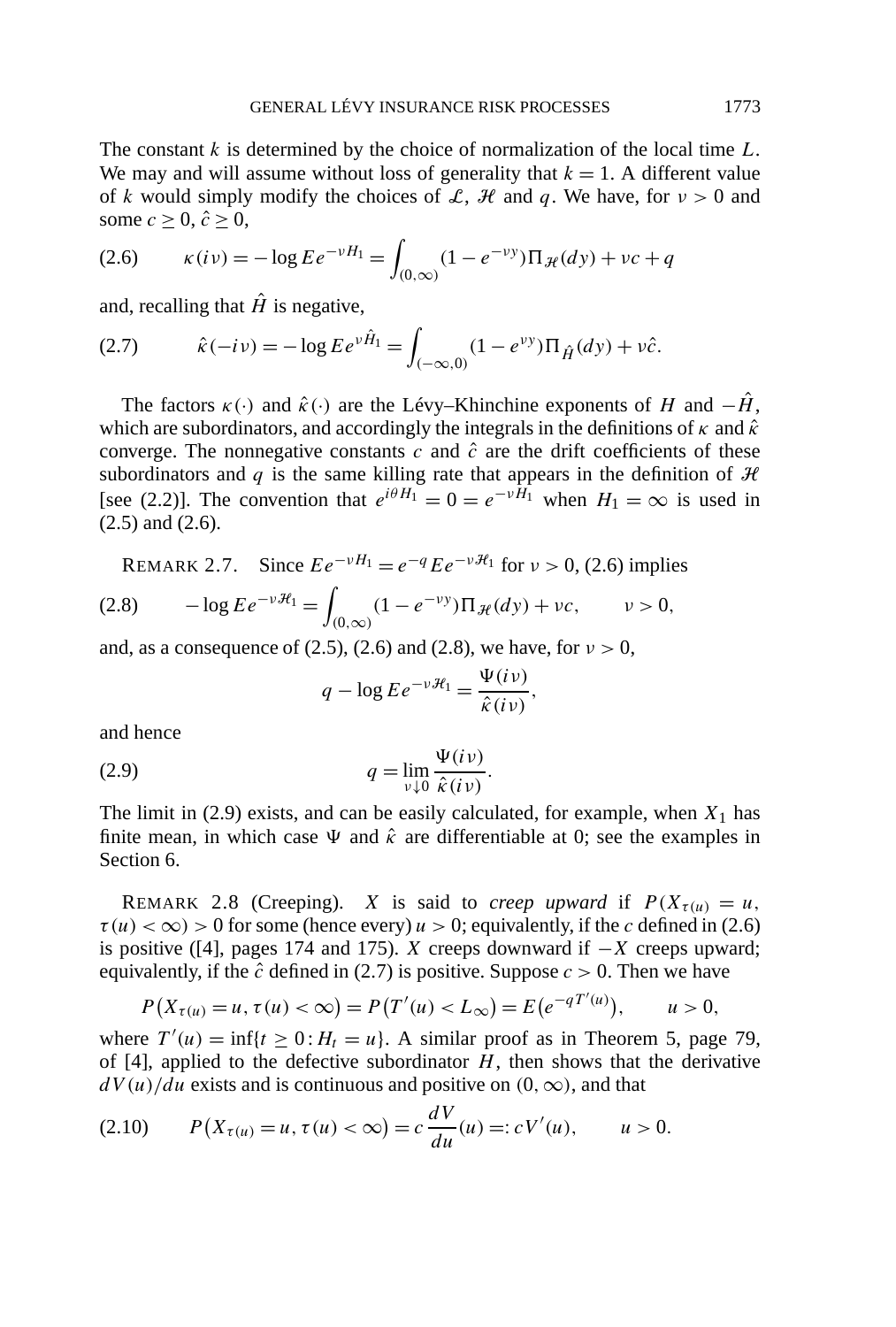When  $c = 0$ ,  $V'$  is not defined, but the next corollary (to Theorem 2.4), which lists the main formulae that we will use, shows that we do not need it then.

COROLLARY 2.9. *We have the following four convolution identities for*  $u > 0$ :

(i)  $P(X_{\tau(u)} - u > x, \tau(u) < \infty) = \int_{(0,u]} dV(y) \overline{\Pi}_{\mathcal{H}}(u + x - y);$ 

(ii)  $P(\tau(u) < \infty) = \int_{(0,u)} dV(y) \overline{\Pi}_{\mathcal{H}}(u-y) + cV'(u)$ , with the convention that the term containing  $V'(u)$  is absent when  $V'$  is not defined, that is, when  $c = 0;$ 

(iii)  $P(X_{\tau(u)} > u, L_{L_{\tau(u)}^{-}}^{-1} > \psi, \tau(u) < \infty) = \int_{(0,u)} V(dy; \psi) \overline{\Pi}_{\mathcal{H}}(u - y),$ *where*  $V(dy; \psi) = \int_0^\infty dt \cdot e^{-qt} P(\mathcal{H}_t \in dy, \mathcal{L}_t^{-1} > \psi);$ 

(iv)  $P(X_{L_{\tau(u)}^{-1}} > \phi, \tau(u) < \infty) = \int_{(\phi, u)} V(dy) \overline{\Pi}_{\mathcal{H}}(u - y) + cV'(u), \phi \in$  $[0, u)$ , *again with the convention that the term containing*  $V'(u)$  *is absent when V is not defined*.

PROOF. (i) Just choose  $f = h = 1$  and  $g = 1$ <sub>{ $\cdot > x + u$ }</sub> in Theorem 2.4.

(ii) Multiply each side of the equation in (ii) by  $e^{-\nu u}$ , with  $\nu > 0$ , and integrate over  $u \in [0, \infty)$ , making use of Proposition 2.5 and the identities

(2.11) 
$$
\int_{[0,\infty)} e^{-\nu y} V(dy) = \frac{1}{q - \log E e^{-\nu \mathcal{H}_1}}
$$

[obtained by integrating (2.3)], and

(2.12)  

$$
vc + v \int_{(0,\infty)} e^{-vy} \overline{\Pi}_{\mathcal{H}}(y) dy
$$

$$
= vc + \int_{(0,\infty)} (1 - e^{-vy}) \Pi_{\mathcal{H}}(dy) = -\log E e^{-v\mathcal{H}_1}
$$

[from (2.8)] to see that (ii) holds as stated. [Note that by taking the limit as *x* tends to zero in (i), and combining the result with (ii), we recover (2.10).]

(iii) Choosing  $f = 1$ ,  $g = 1$ { $\cdot$ > $x+u$ } and  $h = 1$ { $\cdot$ > $\cdot$  $\cdot$  $y$ } in (2.4), and taking the limit as *x* tends to zero, gives (iii).

(iv) Choosing  $f = \mathbf{1}_{\{\cdot \geq \phi\}}$ ,  $g = \mathbf{1}_{\{\cdot \geq x + u\}}$  and  $h = 1$  in (2.4), then letting x tend to zero, gives an expression for  $P(X_{L_{t(u)}^{-1}} > \phi, \tau(u) < \infty, X_{\tau(u)} > u)$ . Since  ${X_{L_{\tau(u)}^{-1}} = u}$  on  ${X_{\tau(u)} = u}$  almost surely, by adding on *cV'* we have (iv). □

Further convolution identities that will be of use can be found in Proposition 3.3 of [36].

THEOREM 2.10 (Vigon [36]). *We have, for*  $u \in (0, \infty)$ :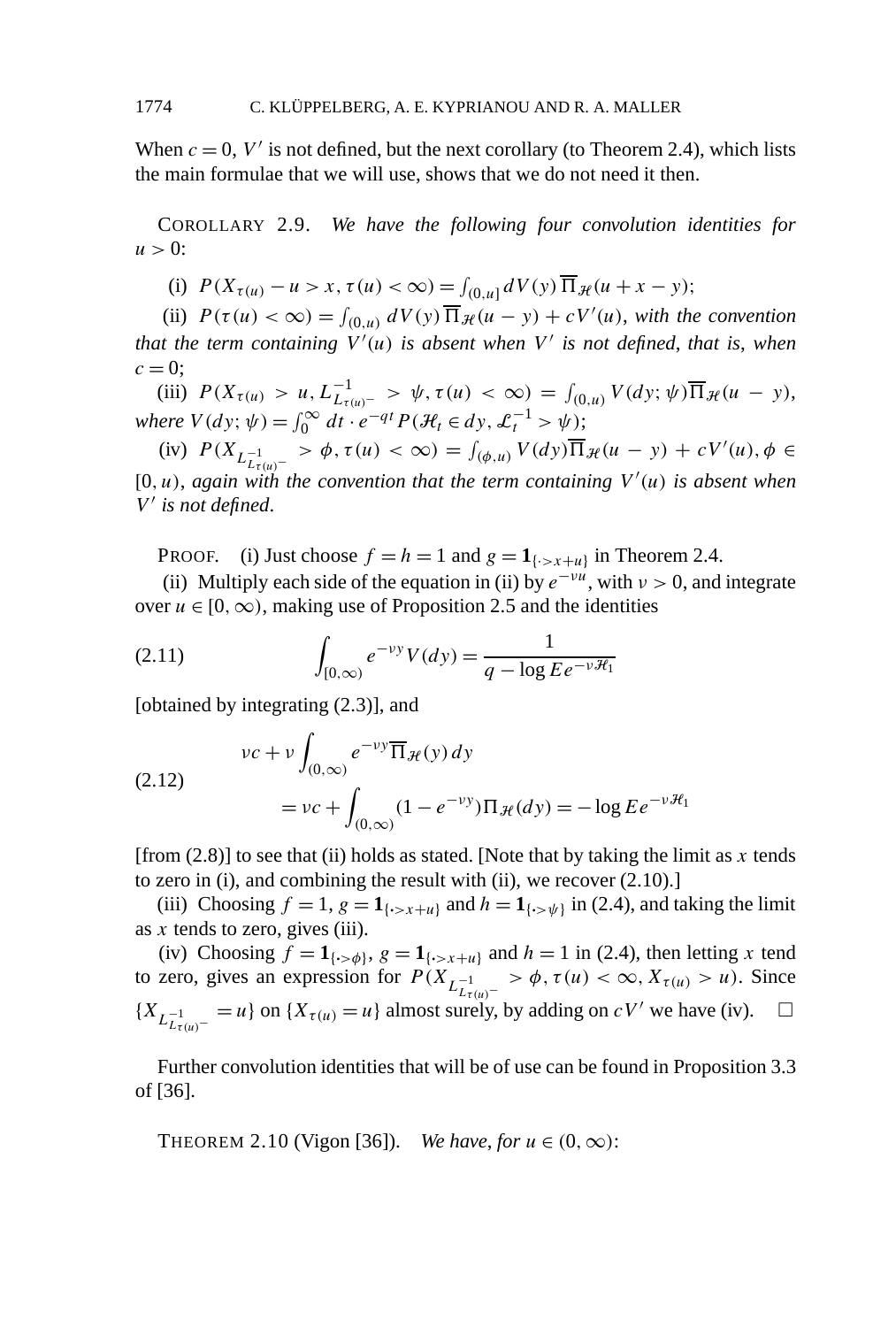(i)  $\overline{\Pi}_{X}^{+}(u) = \int_{(u,\infty)} \overline{\Pi}_{\hat{H}}(u-y) d\Pi_{\mathcal{H}}(y) + \hat{c}\Pi'_{\mathcal{H}}(u)$ , where  $\Pi'_{\mathcal{H}}$  is the density *of*  $\Pi_{\mathcal{H}}$ , *which exists if and only if*  $\hat{c}$ , *the drift coefficient of*  $-\hat{H}$ , *is positive*; (ii)  $\overline{\Pi}_{\mathcal{H}}(u) = -\int_{(-\infty,0)} \overline{\Pi}_{X}^{+}(u - y) d\hat{V}(y)$ .

REMARK 2.11. Note that by our convention  $\hat{V}(y)$  is positive and nonincreasing on *y* ∈  $(-\infty, 0)$ , with  $\hat{V}(0) = 0$ . *X* drifts to  $-\infty$  a.s. in our analysis, so we can and will exclude the case when *X* is a subordinator. This means that  $\hat{H}$ ,  $\hat{V}$  and  $\hat{\kappa}$ are not identically zero.

We say that *X* is *spectrally positive* if  $\Pi_X$ {(-∞, 0)} = 0. We then have  $\hat{H}_t = -t$  and hence  $\hat{V}(dy) = -dy$  and  $\hat{c} = 1$ , and the expressions in Vigon's theorem simplify considerably. In particular, (i) and (ii) both say that

(2.13) 
$$
\overline{\Pi}_{\mathcal{H}}(u) = \int_{u}^{\infty} \overline{\Pi}_{X}^{+}(y) dy = \int_{u}^{\infty} \overline{\Pi}_{X}(y) dy, \qquad u > 0
$$

[further implying that the integral in  $(2.13)$  is finite, and thus also that  $E|X_1|$  is finite]. See [4], Chapter VII, for other useful results concerning spectrally onesided processes.

**3. Convolution equivalence and infinite divisibility.** Each infinitely divisible d.f. generates a Lévy process in the sense that it may serve as the d.f. of *X*1. For the most part we shall restrict ourselves to those infinitely divisible d.f.'s which belong to one of the following classes.

DEFINITION 3.1 (Class  $\mathcal{L}^{(\alpha)}$ ). Take a parameter  $\alpha \geq 0$ . We shall say that a d.f. *G* on  $[0, \infty)$  with tail  $\overline{G} := 1 - G$  belongs to class  $\mathcal{L}^{(\alpha)}$  if  $\overline{G}(x) > 0$  for each  $x \geq 0$  and

(3.1) 
$$
\lim_{u \to \infty} \frac{\overline{G}(u - x)}{\overline{G}(u)} = e^{\alpha x}
$$
 for each  $x \in \mathbb{R}$ , if G is nonlattice;  
(3.2) 
$$
\lim_{n \to \infty} \frac{\overline{G}(n - 1)}{\overline{G}(n)} = e^{\alpha}
$$
 if G is lattice (then assumed of span 1).

(There should be no confusion of the class  $\mathcal{L}^{(\alpha)}$  with our notation  $\mathcal{L}_t$  for the local time.)

DEFINITION 3.2 (Convolution equivalence and class  $\mathcal{S}^{(\alpha)}$ ). With  $*$  denoting convolution, *G* is said to be *convolution equivalent* if  $G \in \mathcal{L}^{(\alpha)}$  for some  $\alpha \geq 0$ , and if in addition, for some  $M < \infty$ , we have

(3.3) 
$$
\lim_{u \to \infty} \frac{\overline{G^{*2}}(u)}{\overline{G}(u)} = 2M,
$$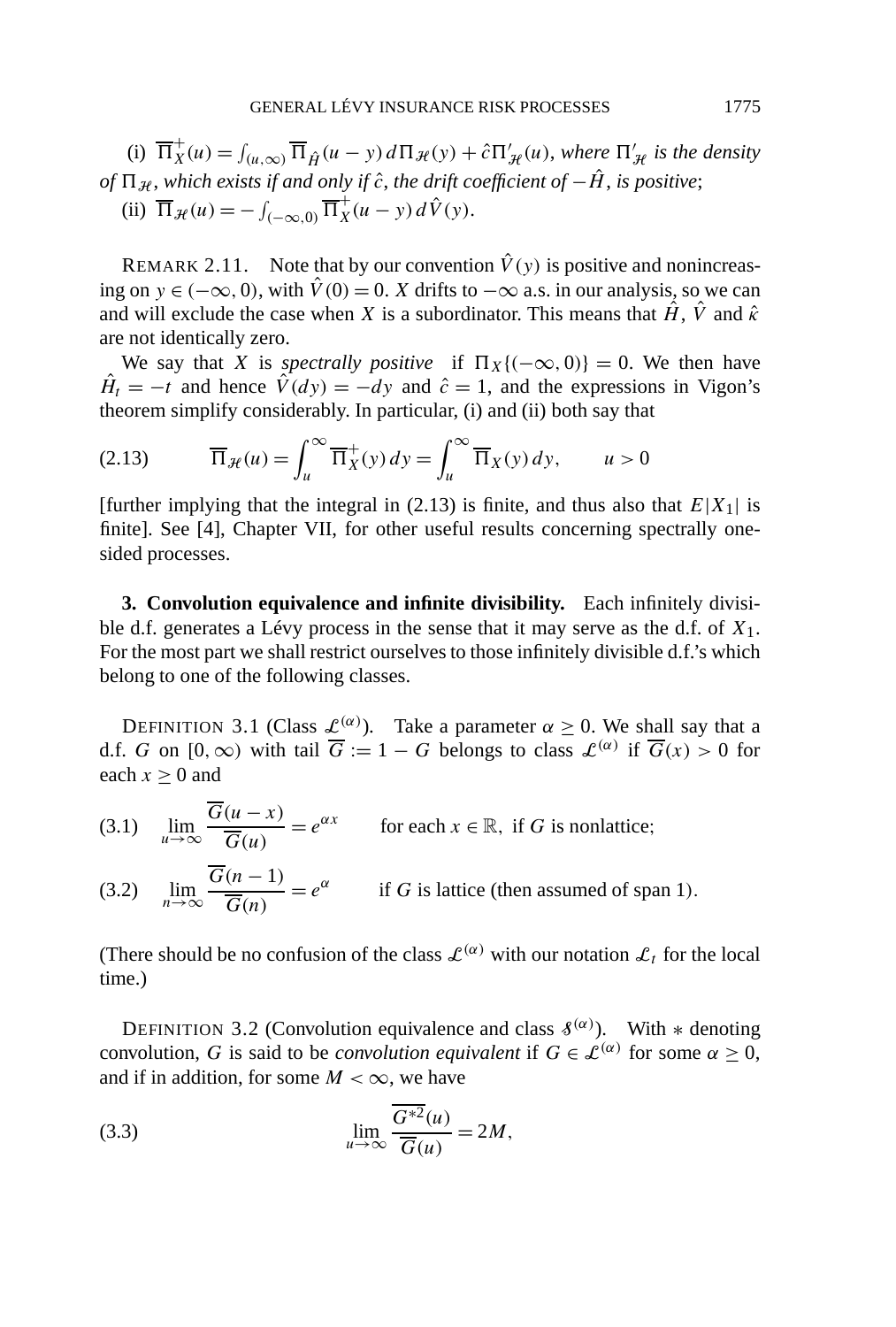where  $\overline{G^{*2}(u)} = 1 - G^{*2}(u)$ . We say that *G* belongs to  $\mathcal{S}^{(\alpha)}$ . The class  $\mathcal{S}^{(0)}$  is called the *subexponential distributions*. The parameter *α* is referred to as the *index* of the class  $\mathcal{S}^{(\alpha)}$  (or  $\mathcal{L}^{(\alpha)}$ ). We will often write  $\overline{G} \in \mathcal{L}^{(\alpha)}$  rather than  $G \in \mathcal{L}^{(\alpha)}$ , and similarly for  $\mathcal{S}^{(\alpha)}$ .

A number of useful properties flow from these definitions. The limit relation (3.1) holds locally uniformly. In [14] it is shown that, when  $G \in \mathcal{S}^{(\alpha)}$ , then any d.f. *F* which is tail equivalent to *G* [i.e.,  $\overline{F}(x) \sim \overline{G}(x)$  as  $x \to \infty$ , equivalently  $\lim_{x\to\infty} \overline{F}(x)/\overline{G}(x) = 1$  is also in  $\delta^{(\alpha)}$ . The tail of any (Lévy or other) measure, finite and nonzero on  $(x_0, \infty)$  for some  $x_0 > 0$ , can be renormalized to be the tail of a d.f., and, by extension, then is said to be in  $\mathcal{L}^{(\alpha)}$  or  $\mathcal{S}^{(\alpha)}$  if the appropriate conditions in Definitions 3.1 or 3.2 are satisfied. For these results and others, see, for example, [14, 15], and their references.

We follow Bertoin and Doney [7] in (3.1) and (3.2). They drew attention to the need, when  $\alpha > 0$ , to distinguish the lattice and nonlattice cases; under (3.1), the geometric distribution, for example, would not be in  $\mathcal{L}^{(\alpha)}$ . For  $\alpha = 0$ , no distinction is necessary. Having noted this distinction for  $\alpha > 0$ , we will confine our proofs to the nonlattice case by considering (3.1) to be the defining property of  $\mathcal{L}^{(\alpha)}$ .

DEFINITION 3.3 (Moment generating function). For a finite d.f. *G* on [0,  $\infty$ ), the *moment generating function* is defined (for all  $a \in \mathbb{R}$  such that the following integral is finite) as

$$
\delta_a(G) = \int_{[0,\infty)} e^{au} G(du).
$$

Of course,  $\delta_0(G) < \infty$ . When  $G \in \mathcal{S}^{(\alpha)}$  for an  $\alpha > 0$ , Fatou's lemma applied to (3.3), using (3.1), shows that  $\delta_{\alpha}(G) < \infty$ . Furthermore, the constant *M* in (3.3) must then equal  $\delta_{\alpha}(G)$  (cf. [9, 10, 31]). Moreover,  $\delta_{\alpha+\varepsilon}(G) = \infty$  for all  $\varepsilon > 0$ . For the class  $\mathcal{S}^{(0)}$  of subexponential d.f.'s, the latter property means that the moment generating function does not exist for any  $\varepsilon > 0$ —these distributions are "heavy-tailed" in this sense. Typical examples are Pareto, heavy-tailed Weibull and lognormal d.f.'s. Distributions with regularly varying tails are in this class. Note that while the Exponential( $\alpha$ ) distribution itself is in  $\mathcal{L}^{(\alpha)}$  (for the same index  $\alpha$ ), it is not in  $\delta^{(\beta)}$  for any index  $\beta \geq 0$ ; the convolution of two Exponential( $\alpha$ ) distributions is a Gamma $(2, \alpha)$  distribution for which  $(3.3)$  does not hold. Distributions in the class  $\delta^{(\alpha)}$  for  $\alpha > 0$  are, however, "near to exponential" in the sense that their tails are only slightly modified exponential; see [27]. The slight modification, however, results in a moment generating function which is finite for argument  $\alpha$ , as observed above. An important class of d.f.'s which are convolution equivalent or subexponential for some values of the parameters is the generalized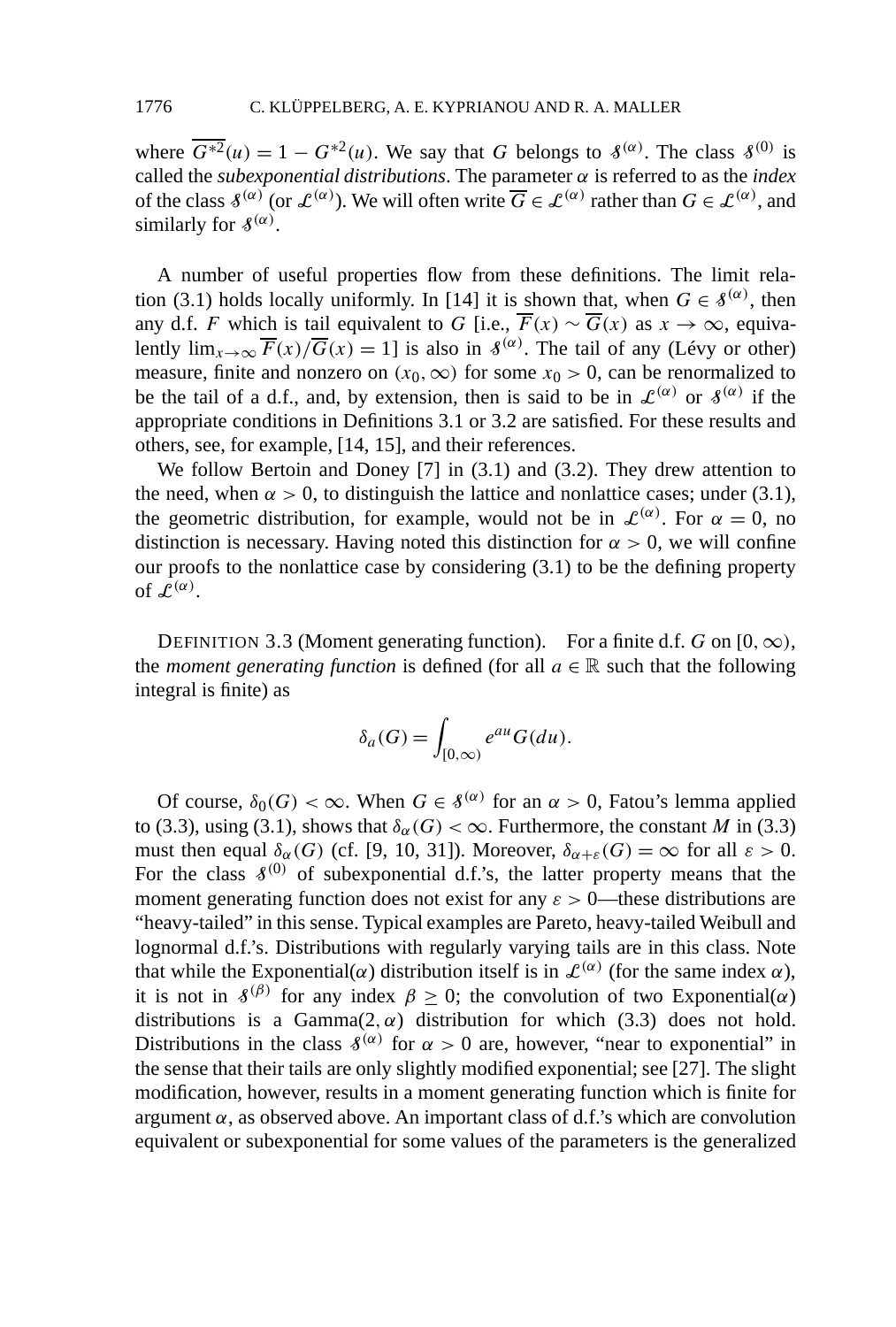inverse Gaussian distributions, having densities

$$
f(x) = \left(\frac{b}{a}\right)^{d/2} \left(2K_d(\sqrt{ab})\right)^{-1} x^{d-1} \exp\left(-\frac{1}{2}(ax^{-1} + bx)\right), \qquad x > 0,
$$

where  $K_d$  is the modified Bessel function of the third kind with index  $d$ . The following parameter sets are possible:  ${a > 0, b > 0}$  for  $d > 0$ ;  ${a > 0, b > 0}$  for  $d = 0$ ;  $\{a > 0, b \ge 0\}$  for  $d < 0$ . (For  $a = 0$  or  $b = 0$ , the respective limits are to be taken in the norming constants.) For this distribution,  $F \in \mathcal{L}^{(b/2)}$  for each  $b > 0$ , and, when  $d < 0$ ,  $F \in \mathcal{S}^{(b/2)}$  for each  $b > 0$ ; see [13] and [28].

Extending (3.3), when  $G \in \mathcal{S}^{(\alpha)}$  for an  $\alpha > 0$ , it is in fact true that, for all  $k \in \mathbb{N}$ ,

(3.4) 
$$
\lim_{u \to \infty} \frac{\overline{G^{*k}}(u)}{\overline{G}(u)} = k \delta_{\alpha}^{k-1}(G).
$$

Also, the following uniform bound due to Kesten holds: for each  $\varepsilon > 0$ , there is a  $K(\varepsilon)$  such that, uniformly in  $u > 0$  for each  $k \in \mathbb{N}$ ,

(3.5) 
$$
\frac{\overline{G^{*k}}(u)}{\overline{G}(u)} \leq K(\varepsilon)\big(\delta_{\alpha}(G) + \varepsilon\big)^k.
$$

An important property of  $\mathcal{S}^{(\alpha)}$  relates these classes to infinitely divisible distributions, and hence to Lévy processes.

PROPOSITION 3.4. *Fix an*  $\alpha \geq 0$ . *If G is infinitely divisible with Lévy measure*  $\Pi$ <sup>*G*</sup>(·*i*)  $\neq$  0, *whose tail is*  $\overline{\Pi}$ *G*(*u*) =  $\Pi$ *G*{(*u,* ∞)}, *u* > 0, *then the following are equivalent*:

(3.6)  
\n(i) 
$$
\overline{G} \in \mathcal{S}^{(\alpha)}
$$
;  
\n(ii)  $\overline{\Pi}_G \in \mathcal{S}^{(\alpha)}$ ;  
\n(iii)  $\overline{\Pi}_G \in \mathcal{L}^{(\alpha)}$  and  $\lim_{u \to \infty} \frac{\overline{G}(u)}{\overline{\Pi}_G(u)} = \delta_\alpha(G)$ .

For a proof of Proposition 3.4 in the case  $\alpha = 0$ , see Embrechts, Goldie and Veraverbeke [15]; they restrict themselves to distributions on  $[0, \infty)$ , while Pakes [30] gives the result for distributions on  $(-\infty, \infty)$ , and for  $\alpha > 0$ . For more detailed information on the classes  $\mathcal{S}^{(\alpha)}$ , and in particular on the subexponential class, we refer to [16] and the review paper [24].

The next lemma applies Proposition 3.4 to get some basic asymptotic relations for the tail of the ladder height process  $\mathcal{H}_t$  and for the ruin probability.

LEMMA 3.5. *Fix an*  $\alpha \geq 0$ . *Suppose*  $P(\mathcal{H}_1 > u) \in \mathcal{S}^{(\alpha)}$ , *or, equivalently, by Proposition* 3.4,  $\overline{\Pi}_{\mathcal{H}} \in \mathcal{S}^{(\alpha)}$ . *Then for each*  $t > 0$ ,

$$
(3.7) \quad P(\mathcal{H}_t > u) \sim t \delta_\alpha^t(\mathcal{H}) \overline{\Pi}_{\mathcal{H}}(u) \sim t \delta_\alpha^{t-1}(\mathcal{H}) P(\mathcal{H}_1 > u), \qquad u \to \infty,
$$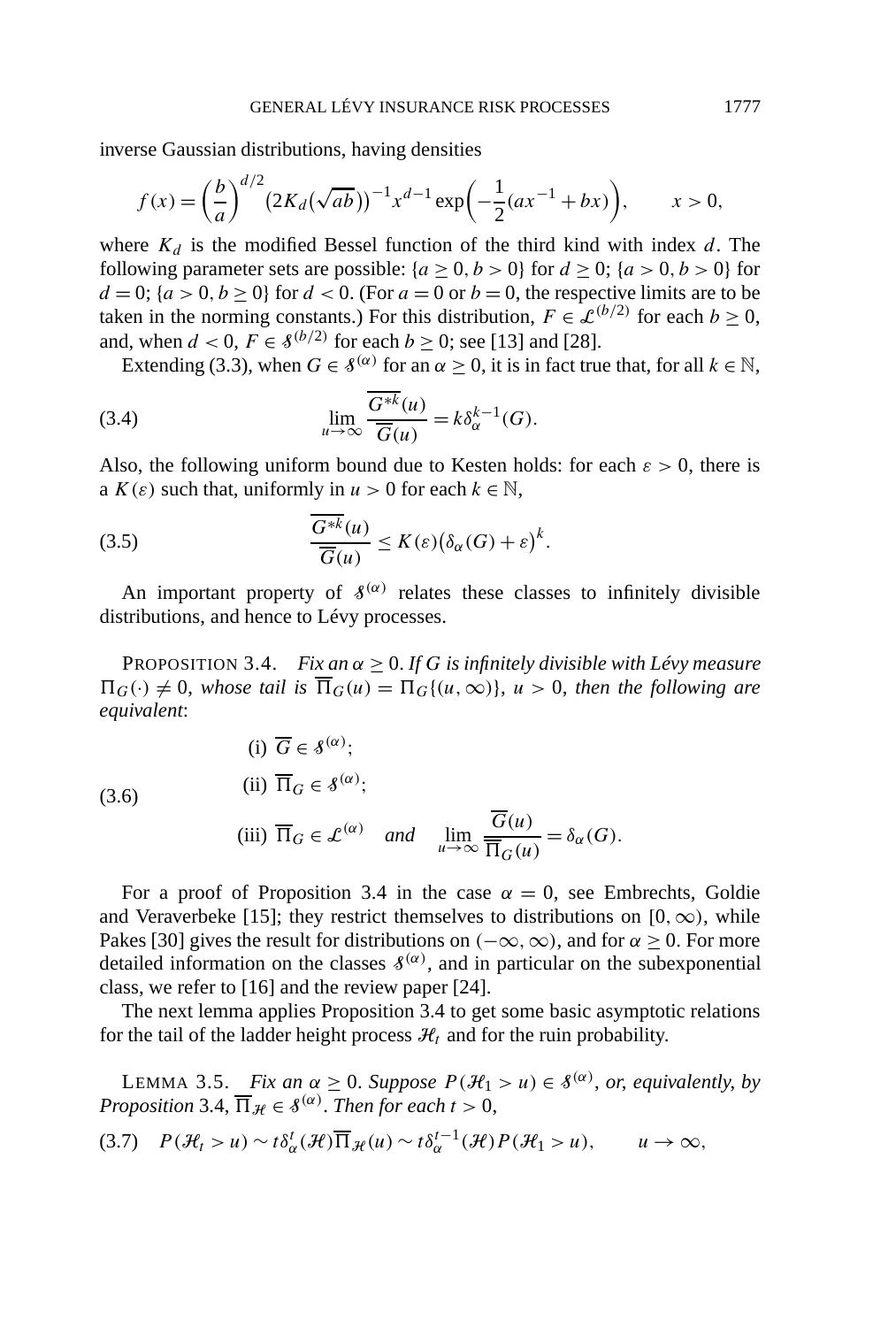*and hence, by tail equivalence,*  $P(\mathcal{H}_t > u) \in \mathcal{S}^{(\alpha)}$  *for each*  $t > 0$ *. Suppose further that*  $e^{-q} \delta_{\alpha}(\mathcal{H}) < 1$ . *Then* 

(3.8) 
$$
\lim_{u \to \infty} \frac{P(\tau(u) < \infty)}{\overline{\Pi}_{\mathcal{H}}(u)} = \frac{q}{(q - \log \delta_{\alpha}(\mathcal{H}))^2} = q \delta_{\alpha}^2(V).
$$

[Here and throughout, we write  $\delta_{\alpha}(\mathcal{H})$  for  $\delta_{\alpha}(\mathcal{H}_1)$ .]

PROOF. Apply (3.6) to the infinitely divisible r.v.  $\mathcal{H}_t$  with Lévy measure  $\Pi_{\mathcal{H}_t}(\cdot) = t \Pi_{\mathcal{H}}(\cdot)$  to get, for each  $t > 0$ ,

$$
P(\mathcal{H}_t > u) \sim \delta_\alpha(\mathcal{H}_t) \overline{\Pi}_{\mathcal{H}_t}(u) = t \delta_\alpha^t(\mathcal{H}) \overline{\Pi}_{\mathcal{H}}(u), \qquad u \to \infty,
$$

then apply (3.6) again to complete (3.7). Next, use the fact that  $P(H_t > u)$  does not decrease in *t* (for each  $u > 0$ ) and the discrete uniform bound (3.5) to see that for each  $\varepsilon > 0$ , there is a  $K(\varepsilon)$  such that, for all  $t > 0$  and  $u > 0$ ,

(3.9) 
$$
P(\mathcal{H}_t > u) \le P(\mathcal{H}_{\lfloor t \rfloor + 1} > u)
$$

$$
\le K(\varepsilon)(\delta_\alpha(\mathcal{H}) + \varepsilon)^{\lfloor t \rfloor + 1} P(\mathcal{H}_1 > u), \qquad u > 0.
$$

Proposition 2.5 gives

$$
\frac{P(\tau(u) < \infty)}{\overline{\Pi}_{\mathcal{H}}(u)} = \frac{q \overline{V}(u)}{\overline{\Pi}_{\mathcal{H}}(u)} = \frac{q}{\overline{\Pi}_{\mathcal{H}}(u)} \int_0^\infty e^{-qt} P(\mathcal{H}_t > u) dt, \qquad u > 0.
$$

Then (3.7) and the uniform bound (3.9), together with dominated convergence, and assuming that  $e^{-q}\delta_{\alpha}(\mathcal{H}) < 1$ , give

$$
\lim_{u \to \infty} \frac{P(\tau(u) < \infty)}{\overline{\Pi}_{\mathcal{H}}(u)} = q \int_0^\infty e^{-qt} t \delta_\alpha^t(\mathcal{H}) dt = \frac{q}{(q - \log \delta_\alpha(\mathcal{H}))^2}.
$$

The final equality in (3.8) follows from (2.11), as we can put  $\nu = -\alpha$  when  $e^{-q}\delta_{\alpha}(\mathcal{H}) < 1.$   $\Box$ 

**4. Main results.** Throughout the entire paper we assume

(4.1) 
$$
X_0 = 0
$$
,  $\lim_{t \to \infty} X_t = -\infty \text{ a.s.}, \qquad \Pi_X\{(0, \infty)\} > 0.$ 

[The spectrally negative case, when  $\Pi_X\{(0,\infty)\}=0$ , is easily dealt with separately in our context; see Remark 4.6.]

Our main assumption throughout this section will be

$$
(4.2) \t\t \overline{\Pi}_{\mathcal{H}} \in \mathcal{S}^{(\alpha)},
$$

for a specified  $\alpha \geq 0$ .

For the specified *α*, the *non-Cramér condition*,

$$
(4.3) \t\t\t e^{-q}\delta_{\alpha}(\mathcal{H}) < 1,
$$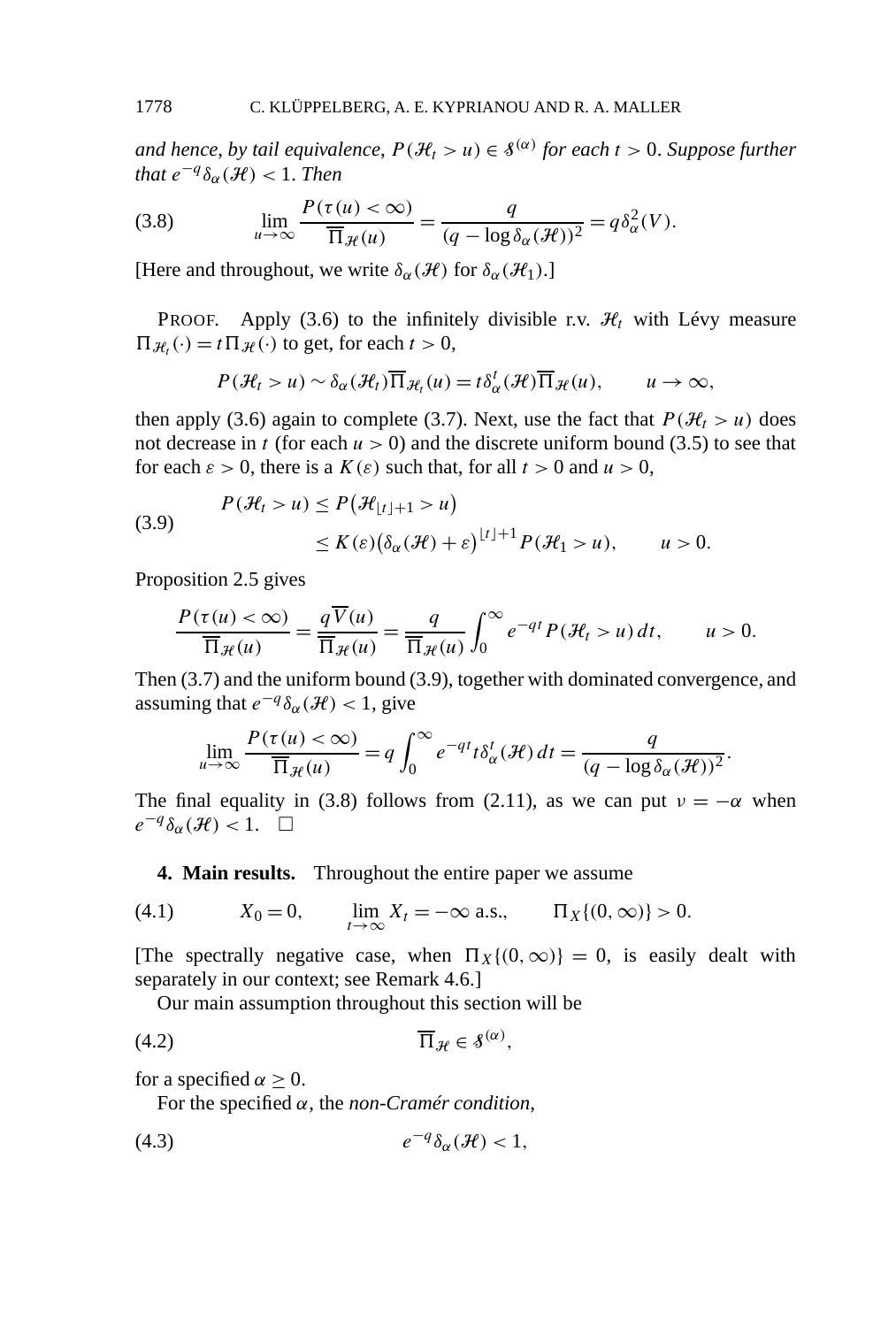will also be assumed in our main results. This condition has force only when  $\alpha > 0$ ; for  $\alpha = 0$ , condition (4.3) is automatically satisfied when (4.1) holds, since  $q > 0$ then.

We start with the asymptotics of the first passage time  $\tau(u)$  in Theorem 4.1, which extends Lemma 3.5 by showing that (3.8) can only hold if the ruin probability is in  $\mathcal{S}^{(\alpha)}$ .

THEOREM 4.1 (Limiting first passage time,  $\alpha > 0$ ). *Fix an*  $\alpha > 0$  *and assume*  $(4.1)$ – $(4.3)$  *hold. Then, as*  $u \rightarrow \infty$ ,

(4.4)  

$$
P(\tau(u) < \infty) \sim \frac{q}{(q - \log \delta_{\alpha}(\mathcal{H}))^2} \overline{\Pi}_{\mathcal{H}}(u)
$$

$$
\sim \frac{q}{(q - \log \delta_{\alpha}(\mathcal{H}))^2 \delta_{\alpha}(\mathcal{H})} P(\mathcal{H}_1 > u),
$$

*and thus*  $\overline{C}(u) := P(\tau(u) < \infty)$ ,  $u > 0$ , *is in*  $\mathcal{S}^{(\alpha)}$ . *Conversely*, *suppose that* (4.1) *holds and*  $\overline{C}(\cdot)$  *is in*  $\mathcal{S}^{(\alpha)}$ *. Then* (4.2) *and* (4.3)*, and hence* (4.4)*, hold.* 

To be practically useful, we need to replace the quantities depending on the ladder variables in Theorem 4.1 (and similarly in our other results) with quantities defined as far as possible in terms of the marginal distributions of *X* or, better, in terms of  $\Pi_X$ . Section 5 is devoted to results like this so we defer discussion until then.

THEOREM 4.2 (Overshoot, local time at ruin, last ladder height before ruin,  $\alpha$  > 0). *Fix an*  $\alpha$  > 0 *and assume* (4.1)–(4.3) *hold. Then*:

(i) *for all*  $x > 0$ ,

(4.5) 
$$
\lim_{u \to \infty} P(X_{\tau(u)} - u > x \mid \tau(u) < \infty) = \overline{G}(x),
$$

*where*  $\overline{G}$  *is the tail of a (possibly improper) distribution function:* 

$$
(4.6) \quad \overline{G}(x) = \frac{e^{-\alpha x}}{q} \bigg( q - \log \delta_{\alpha}(\mathcal{H}) + \int_{(x,\infty)} (e^{\alpha y} - e^{\alpha x}) \Pi_{\mathcal{H}}(dy) \bigg), \qquad x \ge 0;
$$

(ii) *for all*  $t > 0$ ,

(4.7) 
$$
\lim_{u \to \infty} P(L_{\tau(u)} > t \mid \tau(u) < \infty)
$$

$$
= e^{-(q - \log \delta_{\alpha}(\mathcal{H}))t} \left(1 + t(q - \log \delta_{\alpha}(\mathcal{H})) \log \delta_{\alpha}(\mathcal{H})/q\right);
$$

(iii) *for all*  $\phi > 0$ ,

$$
(4.8)\quad \lim_{u\to\infty}P\Big(X_{L_{t(u)}^{-1}}\leq\phi\big|\tau(u)<\infty\Big)=\frac{(q-\log\delta_{\alpha}(\mathcal{H}))^{2}}{q}\Big(\int_{(0,\phi]}e^{\alpha y}V(dy)\Big).
$$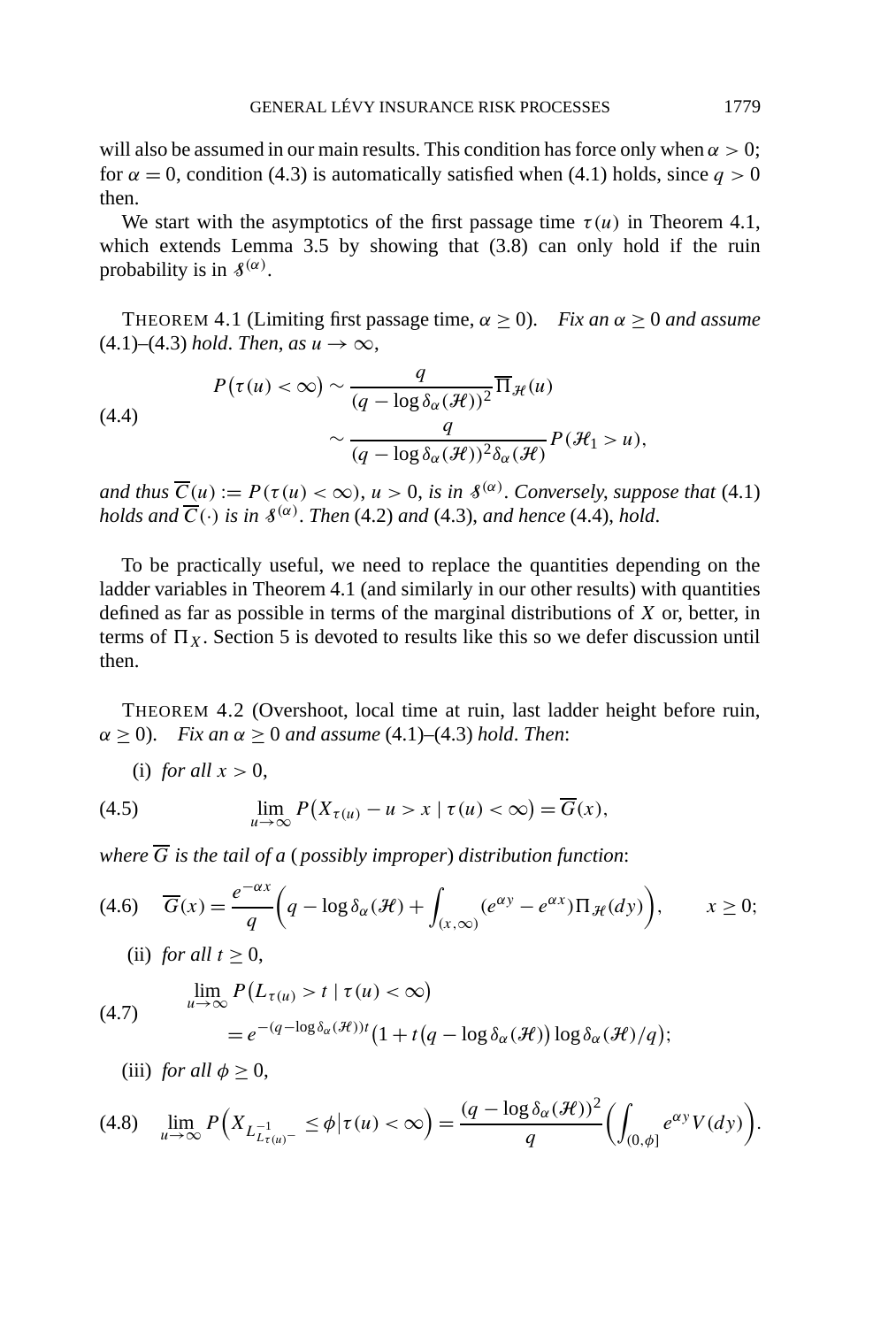REMARK 4.3. (i) In the last result, when  $\alpha = 0$ , the limiting distribution is proper. This follows by virtue of the fact that

$$
V(\infty) = \int_0^\infty e^{-qt} dt = 1/q.
$$

On the other hand, when  $\alpha > 0$ , the limiting distribution is improper, having mass at infinity

$$
1 - \delta_{\alpha}(V) \frac{(q - \log \delta_{\alpha}(\mathcal{H}))^2}{q} = 1 - \frac{1}{q \delta_{\alpha}(V)} > 0.
$$

(ii) When  $\alpha > 0$ , we can let  $x \to 0^+$  in (4.6) to see that  $\overline{G}(0^+) = 1 - \alpha c/q$ ; thus we can also conclude that the asymptotic conditional probability of creeping over the barrier *u*, as  $u \to \infty$ , is equal to  $\alpha c/q$ . When ruin occurs, the process has positive probability of crossing the boundary by creeping or jumping.

(iii) When  $\alpha = 0$ , the distribution *G* in Theorem 4.2 is degenerate, placing all its mass at infinity. Ruin thus occurs asymptotically only by a jump.

For the case  $\alpha = 0$ , we have the following sharper result:

THEOREM 4.4 (Sharper limiting overshoot distribution,  $\alpha = 0$ ). *Suppose that* (4.1) *holds and*  $\overline{\Pi}_{\mathcal{H}} \in \mathcal{S}^{(0)}$ . *Then, for all*  $x > 0$ ,

(4.9) 
$$
\lim_{u \to \infty} \left| P(X_{\tau(u)} - u > x \mid \tau(u) < \infty) - \frac{\overline{\Pi}_{\mathcal{H}}(u+x)}{\overline{\Pi}_{\mathcal{H}}(u)} \right| = 0,
$$

*and the convergence is uniform in*  $x \geq \eta$  *for each*  $\eta > 0$ .

The remaining result in this section concerns the last ladder time before ruin. For this, we only show tightness:

PROPOSITION 4.5 (Last ladder time before ruin,  $\alpha = 0$ ). *Assume* (4.1) *and*  $\overline{\Pi}_{\mathcal{H}} \in \mathcal{S}^{(0)}$ . *Then* 

$$
\lim_{\phi \to \infty} \limsup_{u \to \infty} P(L^{-1}_{L_{\tau(u)}-} > \phi \mid \tau(u) < \infty) = 0.
$$

REMARK 4.6 (Spectrally negative case). In this case,  $\Pi_X\{(0,\infty)\}=0$ , and there are no upward jumps, so we have  $X_{\tau(u)} = u$  on  $\tau(u) < \infty$ , for all  $u > 0$ , *X* creeps up, and the overshoot is a.s. zero at all levels. The ladder height process  $\mathcal{H}_t$  is simply the unit drift *t* ([4], page 191). The passage time  $\tau(u)$  has Laplace transform

$$
E(e^{-\lambda \tau(u)}; \tau(u) < \infty) = e^{-u\Phi(\lambda)},
$$

where  $\Phi$  is the right inverse function to  $-\Psi(-i\lambda)$  ([4], page 189). Thus the ruin probability is  $P(\tau(u) < \infty) = e^{-au}$ , where  $a > 0$  satisfies  $\Psi(-ia) = 0$ . In the classical risk model, this setup is taken to describe annuities in life insurance ([25], page 9).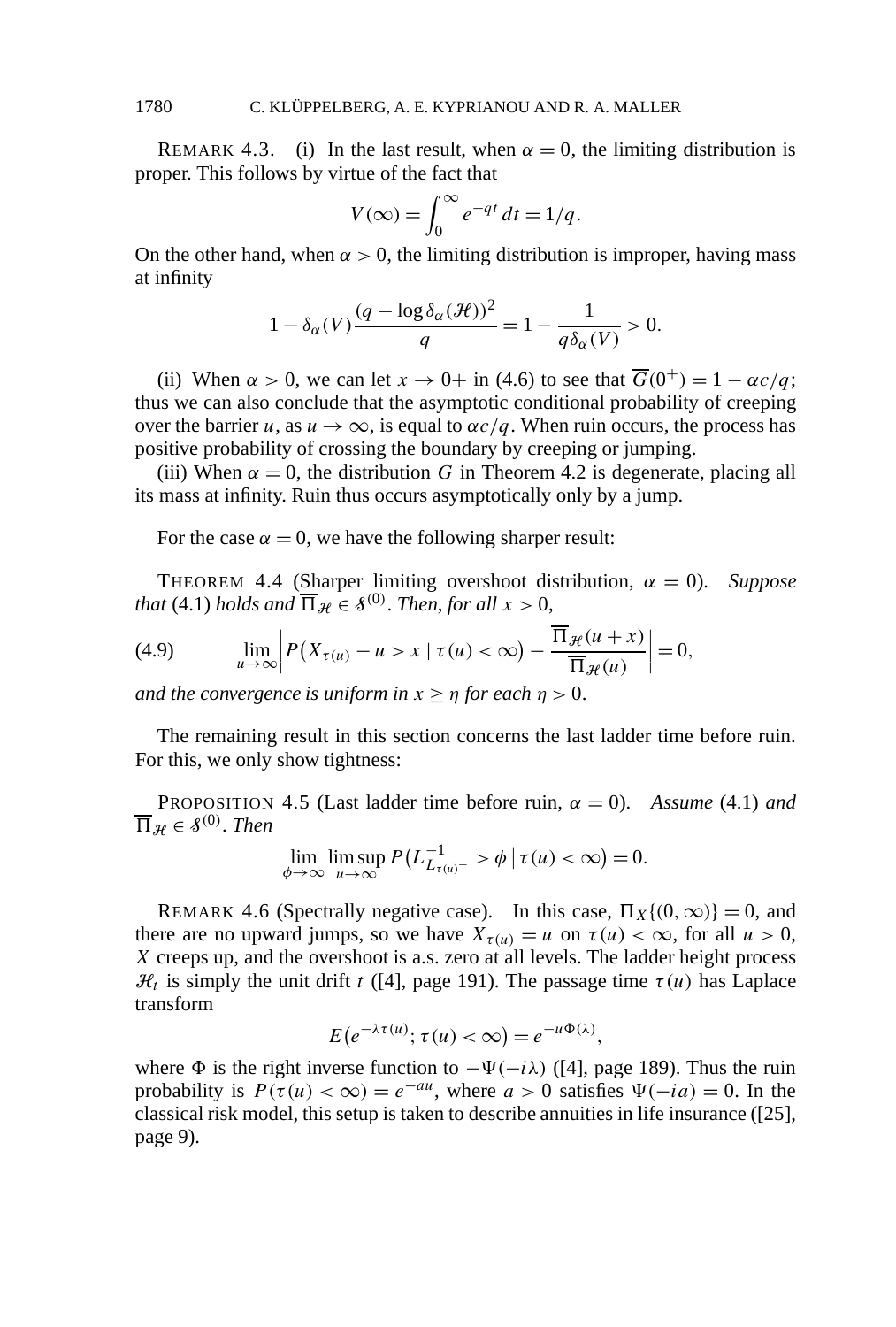**5. Relations between**  $\Pi_X$ ,  $\Pi_{\mathcal{H}}$  and  $q$ . In this section we give some useful connections between the m.g.f.'s and the Lévy measures of  $X$  and  $H$ , and related quantities.

PROPOSITION 5.1 [Criteria for (4.3)]. *Assume* (4.1). *For any ν >* 0, *the following equivalences are true*:

$$
E(e^{\nu X_1}) \text{ (is finite and)} < 1
$$
  

$$
\iff e^{-q} \delta_{\nu}(\mathcal{H}) < 1 \iff \delta_{\nu}(V) < \infty
$$

(5.1)

$$
\iff \log \delta_{\nu}(\mathcal{H}) = \nu c + \int_{[0,\infty)} (e^{\nu y} - 1) \Pi_{\mathcal{H}}(dy) < q
$$
\n
$$
\iff \nu a - \sigma^2 \nu^2 / 2 - \int_{(-\infty,\infty)} (e^{\nu x} - 1 - \nu x \mathbf{1}_{\{|x| < 1\}}) \Pi_X(dx) > 0,
$$

*and if any of the conditions holds then*

(5.2) 
$$
\frac{1}{\delta_v(V)} = q - \log \delta_v(\mathcal{H}) = \frac{-\log E e^{vX_1}}{-\log E e^{v\hat{H}_1}}.
$$

REMARK 5.2. In the case  $\alpha > 0$ , Proposition 5.1 shows that our results in Section 4 apply to the class of Lévy processes for which  $Ee^{\alpha X_1} < 1$ . By contrast, suppose there is a  $v_0 > 0$  such that  $E e^{v_0 X_1} = 1$ . This forces *X* to drift to  $-\infty$ a.s., and, without further assumptions, Bertoin ([4], page 183) and Bertoin and Doney [6] then prove Cramér's estimate:  $P(\tau(u) < \infty) \sim Ce^{-\nu_0 u}$ , as  $u \to \infty$ , where  $C < \infty$ , and  $C > 0$  if and only if the Lévy process  $X^{\#}$  with exponent  $\Psi^{\#}(\lambda) = \Psi(\lambda - i\nu_0)$  has  $E|X_1^{\#}| < \infty$ .

Furthermore,  $E e^{v_0 X_1} = 1$  implies (by [32], Theorem 25.17) that  $\int_{|x| > 1} e^{v_0 x} \times$  $\Pi(dx) < \infty$  and thus (by differentiation)  $-\Psi(-i\nu)$  is finite and strictly convex for  $\nu < \nu_0$ . This rules out the possible existence of an  $\alpha > 0$  with  $E e^{\alpha X_1} < 1$  and  $\overline{\Pi}_X^+ \in \mathcal{S}^{(\alpha)}$ , because the latter implies  $E e^{(\alpha+\varepsilon)X_1} = \infty$  for all  $\varepsilon > 0$ , while the convexity of  $-\Psi(-i\nu)$  means that  $\alpha < \nu_0$ . Thus the situation in [6] and ours are mutually exclusive.

PROPOSITION 5.3 (Relation between  $\Pi_X$  and  $\Pi_{\mathcal{H}}$ ,  $\alpha > 0$ ). *Assume* (4.1). *Then*  $\overline{\Pi}_X^+$  *belongs to*  $\mathcal{L}^{(\alpha)}$  *for a given*  $\alpha > 0$  *if and only if*  $\overline{\Pi}_\mathcal{H}$  *does, in which*  $\overline{\Pi}_X^+(u) \sim \hat{\kappa}(-i\alpha) \overline{\Pi}_{\mathcal{H}}(u), \text{ as } u \to \infty.$ 

Define

$$
A_{-}(x) = \overline{\Pi}_X(1) + \int_1^x \overline{\Pi}_X(y) \, dy, \qquad x \ge 1,
$$

and let " $\approx$ " in a relationship denote that ratio of the two sides is bounded away from zero and infinity, over the indicated range of the variable.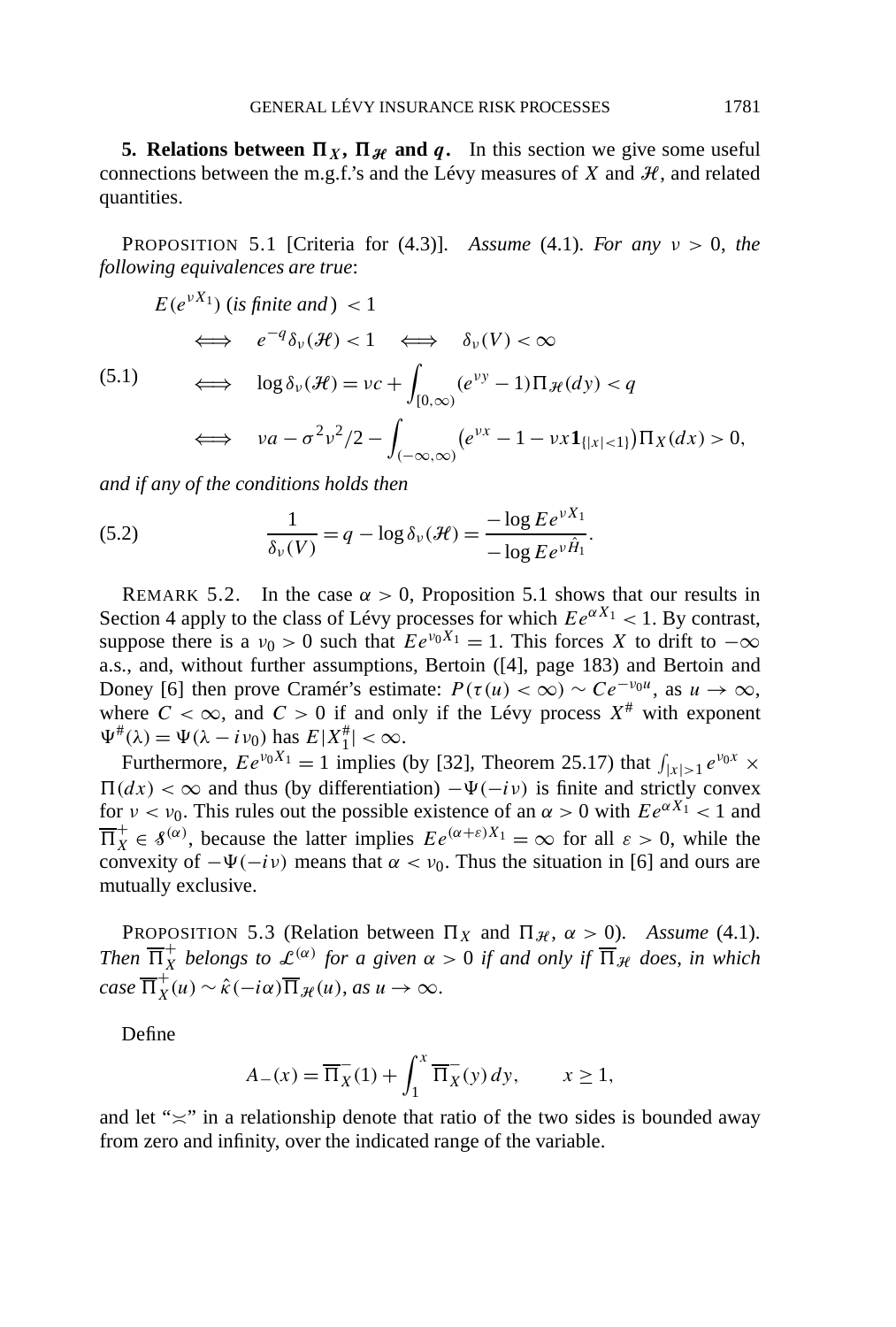PROPOSITION 5.4 (Relation between  $\Pi_X$  and  $\Pi_{\mathcal{H}}$ ,  $\alpha = 0$ ). *Assume* (4.1) *and*  $\overline{\Pi}_X^+ \in \mathcal{L}^{(0)}$ .

(i) *If*  $\int_1^\infty \overline{\Pi}_X^-(y) dy = \infty$ , *then* 

(5.3) 
$$
\overline{\Pi}_{\mathcal{H}}(u) \asymp \int_{(1,\infty)} \left(\frac{y}{A_{-}(y)}\right) \Pi_{X}(u+dy), \qquad u \to \infty.
$$

(ii) *If*  $\int_1^\infty \overline{\Pi}_X^-(y) dy < \infty$ , then

(5.4) 
$$
\overline{\Pi}_{\mathcal{H}}(u) \asymp \int_{(u,\infty)} \overline{\Pi}_X^+(y) \, dy, \qquad u \to \infty.
$$

REMARK 5.5. (i) By [11],  $\lim_{t\to\infty} X_t = -\infty$  a.s. if and only if

(5.5) 
$$
\int_{1}^{\infty} \overline{\Pi}_{X}(y) dy = \infty \text{ and } \int_{(1,\infty)} \left(\frac{y}{A_{-}(y)}\right) \Pi_{X}(dy) < \infty,
$$
  
or  $0 < -EX_{1} \le E|X_{1}| < \infty$ .

Thus the integral on the right-hand side of (5.3) is finite under (4.1).

(ii) We can apply  $(4.9)$ ,  $(5.3)$  and  $(5.4)$  as follows. Denote the right-hand side of (5.3) or (5.4) by  $B_0(u)$ , a finite, nonincreasing function on  $(0, \infty)$ . Suppose there are functions  $a(u) \to \infty$  as  $u \to \infty$  and  $b(x) \to 0$  as  $x \to \infty$  such that, for each  $x > 0$ ,

(5.6) 
$$
\frac{\overline{B}_0(u+xa(u))}{\overline{B}_0(u)} \asymp b(x), \qquad u \to \infty.
$$

Note that  $a(u)$  and  $b(x)$  are defined in terms of the Lévy characteristics of *X*, rather than of  $\mathcal{H}$ . Assume  $\overline{\Pi}_X^+ \in \mathcal{L}^{(0)}$ . Then by (5.3) or (5.4) and (4.9), and using the uniformity of convergence in (4.9), we have, for each  $x > 0$ ,

$$
(5.7) \tP(X_{\tau(u)}-u > xa(u) | \tau(u) < \infty) \asymp b(x), \t u \to \infty.
$$

This gives the asymptotic order of magnitude of the overshoot, when normalized by  $a(u)$ ; it tells us that  $(X_{\tau(u)} - u)/a(u)$  is tight as  $u \to \infty$ , conditional on  $\tau(u) < \infty$ . It is the counterpart of the corresponding result in (1.5) of [3], except that [3] obtains a limit rather than an order of magnitude estimate, as a result of its more restrictive (finite mean and maximum domain of attraction) but more informative assumptions. We can likewise strengthen (5.3), replacing " $\approx$ " by " $\sim$ ," under stronger assumptions, using methods such as those of [34], for example. We omit further details of this here. When  $\overline{\Pi}_X^+ \in \mathcal{L}^{(0)}$ , it is shown in the proof of Proposition 5.4 that  $\overline{\Pi}_{\mathcal{H}}(u)/\overline{\Pi}_{X}^{+}(u) \to \infty$  as  $u \to \infty$ , so we cannot replace the hypothesis  $\overline{\Pi}_{\mathcal{H}} \in \mathcal{L}^{(0)}$  by  $\overline{\Pi}_{X}^{+} \in \mathcal{L}^{(0)}$  in Theorem 4.4.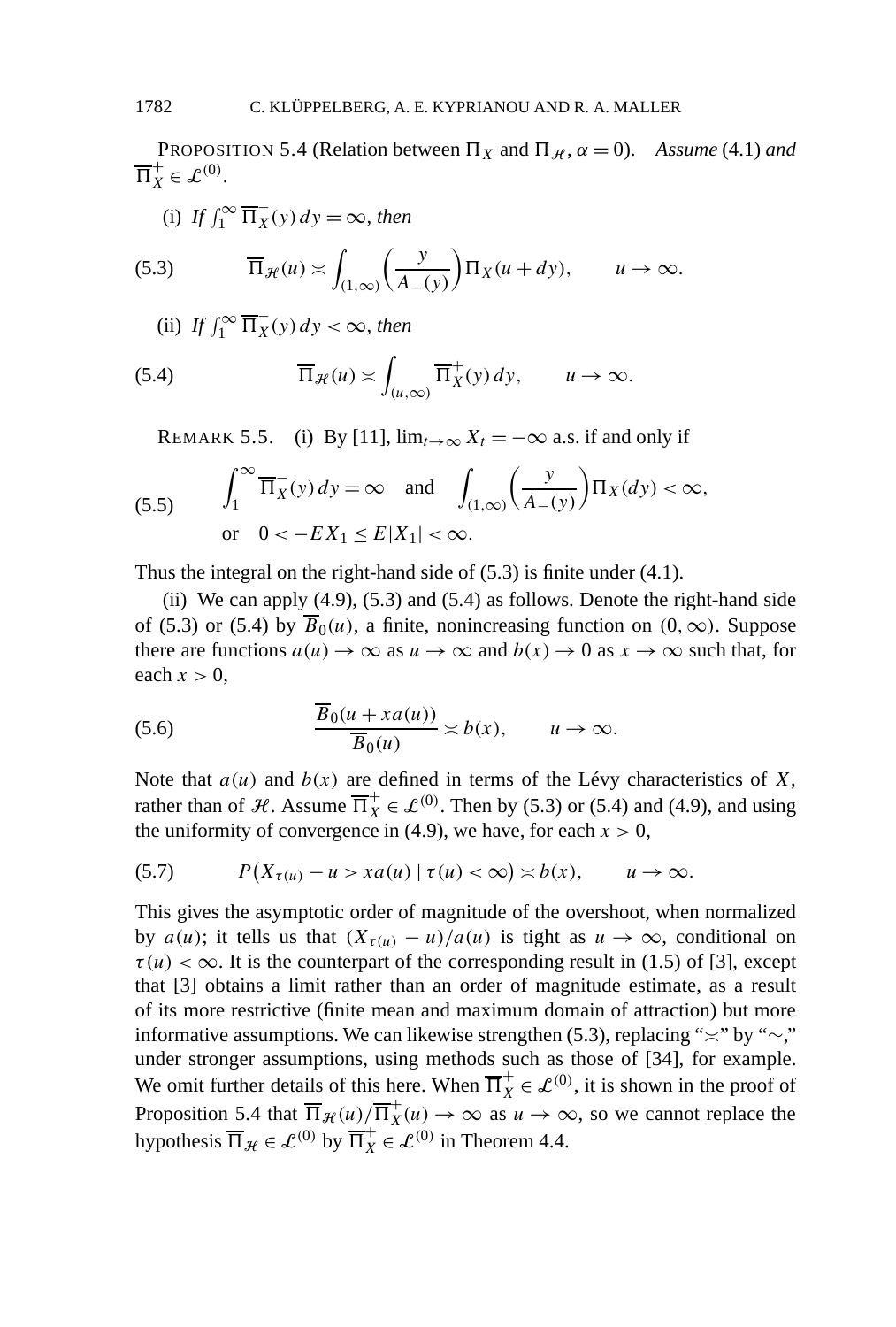(iii) Theorems 4.1, 4.2 and 4.4 generalize corresponding results of Asmussen and Klüppelberg [3] concerning the classical insurance risk process. In their case the limit d.f. *G* reduces to a generalized Pareto distribution: for  $\alpha = 0$ , the normalizing function  $a(u)$  from  $(5.7)$  is the well-known *auxiliary function* in extreme value theory (see [16], Chapter 3), and *G* is a Pareto distribution; for  $\alpha > 0$ , the normalizing function degenerates to the constant  $\alpha$ , and G is the standard exponential d.f.

**6. Examples.** In this section we shall consider examples, all of which have the feature that *X* is spectrally positive; that is to say, we assume  $\overline{\Pi_X} = 0$ . This case is very tractable and allows us to derive quite explicit expressions which generalize well-known results in collective risk theory. It is the case of most direct interest in insurance applications. As before, *X* also drifts to  $-\infty$  a.s. For such processes, from Remark 2.11 we have that the downward ladder height process is simply a negative linear drift,  $\hat{H}_t = -t$ ,  $\overline{\Pi}_{\mathcal{H}}(u) = \int_u^{\infty} \overline{\Pi}_{X}^{+}(y) dy$  (finite), for  $u > 0$ ,  $E|X_1| < \infty$ , and  $EX_1 < 0$ .

ASSUMPTION 6.1. Fix an  $\alpha \ge 0$ . When  $\alpha > 0$ , assume that  $\overline{\Pi}_X^+ \in \mathcal{S}^{(\alpha)}$ , and when  $\alpha = 0$ , assume that  $\overline{\Pi}_{\mathcal{H}}$  belongs to  $\mathcal{S}^{(0)}$ . (Thus in either case we have  $\overline{\Pi}_{\mathcal{H}} \in \mathcal{S}^{(\alpha)}$ .)

Suppose that *X* has Laplace exponent  $\phi(\theta)$  for  $\theta \in \mathbb{R}$  such that

$$
E(e^{\theta X_t}) = e^{\phi(\theta)t}.
$$

The introduction of  $\phi$  conveniently connects with existing literature on one-sided Lévy processes. When  $\phi$  is finite,  $\phi$  and  $\Psi$  are related through the identity  $\phi(\theta) = -\Psi(-i\theta)$ . Under Assumption 6.1,  $\phi(\theta)$  is finite for  $\theta \in (-\infty, \alpha]$  and infinite for  $\theta \in (\alpha, \infty)$ . Noting that  $-X$  is spectrally negative, we can extract the following facts from [4], Chapter VII, [5] and [32]: the function  $\phi(\theta)$  is strictly convex on  $(-\infty, \alpha]$ , passes though the origin, has  $\lim_{\theta \to -\infty} \phi(\theta) = +\infty$ , and the drift of *X* is given by the left-hand derivative  $\phi'(0-) = EX_1$ , which is finite and strictly negative.

Using (2.9) and taking advantage of the fact that the downward ladder height process is simply a linear drift, we can identify *q* as

$$
q = \lim_{\theta \downarrow 0} \frac{\Psi(i\theta)}{\hat{\kappa}(i\theta)} = \lim_{\theta \downarrow 0} \frac{-\phi(-\theta)}{-\log E(e^{-\theta \hat{H}_1})} = \lim_{\theta \downarrow 0} \frac{\phi(-\theta)}{\theta}.
$$

We thus deduce that  $q = -\phi'(0) = |EX_1| < \infty$ . Next note from (5.2) that, when  $\alpha > 0$ ,

$$
q - \log \delta_{\alpha}(\mathcal{H}) = \frac{-\phi(\alpha)}{\alpha},
$$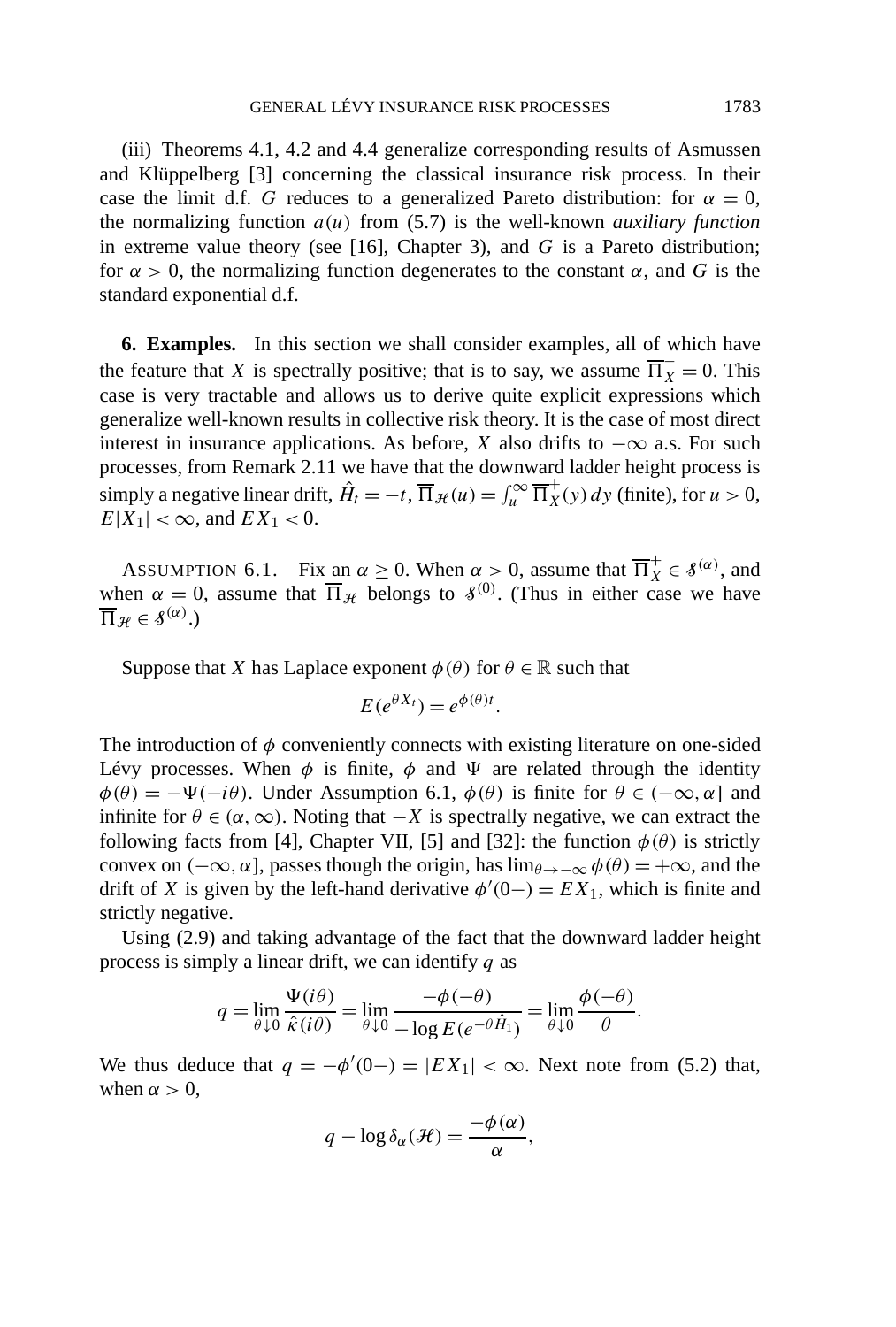and hence the condition  $e^{-q} \delta_{\alpha}(\mathcal{H}) < 1$  reduces to the requirement that  $\phi(\alpha) < 0$ . (Recall that when  $\alpha = 0$ , the requirement  $e^{-q} \delta_{\alpha}(\mathcal{H}) < 1$  is automatically satisfied.)

We can now read off the following conclusions from (2.13) and Theorems 4.1 and 4.2.

THEOREM 6.2. *Suppose that X is spectrally positive, drifts to*  $-\infty$  *a.s., satisfies Assumption* 6.1 *for a given*  $\alpha > 0$ *, and has*  $\phi(\alpha) < 0$  *if*  $\alpha > 0$ *. With the understanding that*  $-\phi(\alpha)/\alpha = -\phi'(0-) = |EX_1|$  *when*  $\alpha = 0$ *, we have*:

(i) 
$$
P(\tau(u) < \infty) \sim |EX_1| \left(\frac{\alpha}{\phi(\alpha)}\right)^2 \int_u^{\infty} \overline{\Pi}_X^+(y) dy
$$
 as  $u \to \infty$ ;  
\n(ii)  $\lim_{u \to \infty} P(X_{\tau(u)} - u > x | \tau(u) < \infty) = \overline{G}(x)$ , where

$$
\overline{G}(x) = \frac{e^{-\alpha x}}{|EX_1|} \left( \frac{-\phi(\alpha)}{\alpha} + \int_{(x,\infty)} (e^{\alpha y} - e^{\alpha x}) \overline{\Pi}_X^+(y) \, dy \right);
$$
\n(iii)

\n
$$
\lim_{u \to \infty} P\left(L_{\tau(u)} > t | \tau(u) < \infty\right) = e^{\phi(\alpha)t/\alpha} \left(1 - \frac{t\phi(\alpha)}{\alpha} \left(1 + \frac{\phi(\alpha)}{\alpha |EX_1|}\right)\right).
$$

Let us proceed to examine some specific spectrally positive models in more detail.

6.1. *Jump diffusion process.* Suppose Assumption 6.1 is in force and, further, that  $X_t$  is of the form

(6.1) 
$$
X_t = \sigma B_t + \sum_{i=1}^{N_t} Y_i - \gamma t, \qquad t \ge 0,
$$

where  $\gamma > 0$  and  $\sigma > 0$  are constants,  $B_t$  is a standard Brownian motion,  $N_t$  is a Poisson process of rate  $\lambda$ , the  $Y_i$  are a.s. positive i.i.d. r.v.'s with d.f. *F* and all processes are independent. In the context of insurance risk theory, this process is called a *risk process perturbed by Brownian motion*; see [12] and [22].  $X_t$  can drift to  $-\infty$  only if  $EY_1 = \mu < \infty$ , so assume this. For this process we have

(6.2) 
$$
\phi(\theta) = -\theta\gamma + \sigma^2\theta^2/2 + \lambda \int_{[0,\infty)} (e^{\theta x} - 1) F(dx),
$$

and this is finite for  $\theta \le \alpha$  by Assumption 6.1. Also,  $\overline{\Pi}_X^+(x) = \lambda \overline{F}(x)$ , so

(6.3) 
$$
\int_{u}^{\infty} \overline{\Pi}_{X}^{+}(y) dy = \lambda \int_{u}^{\infty} \overline{F}(y) dy = \lambda \mu \overline{F}_{I}(u), \qquad u \ge 0,
$$

where  $F_I$  is the integrated tail d.f. as defined in (1.4).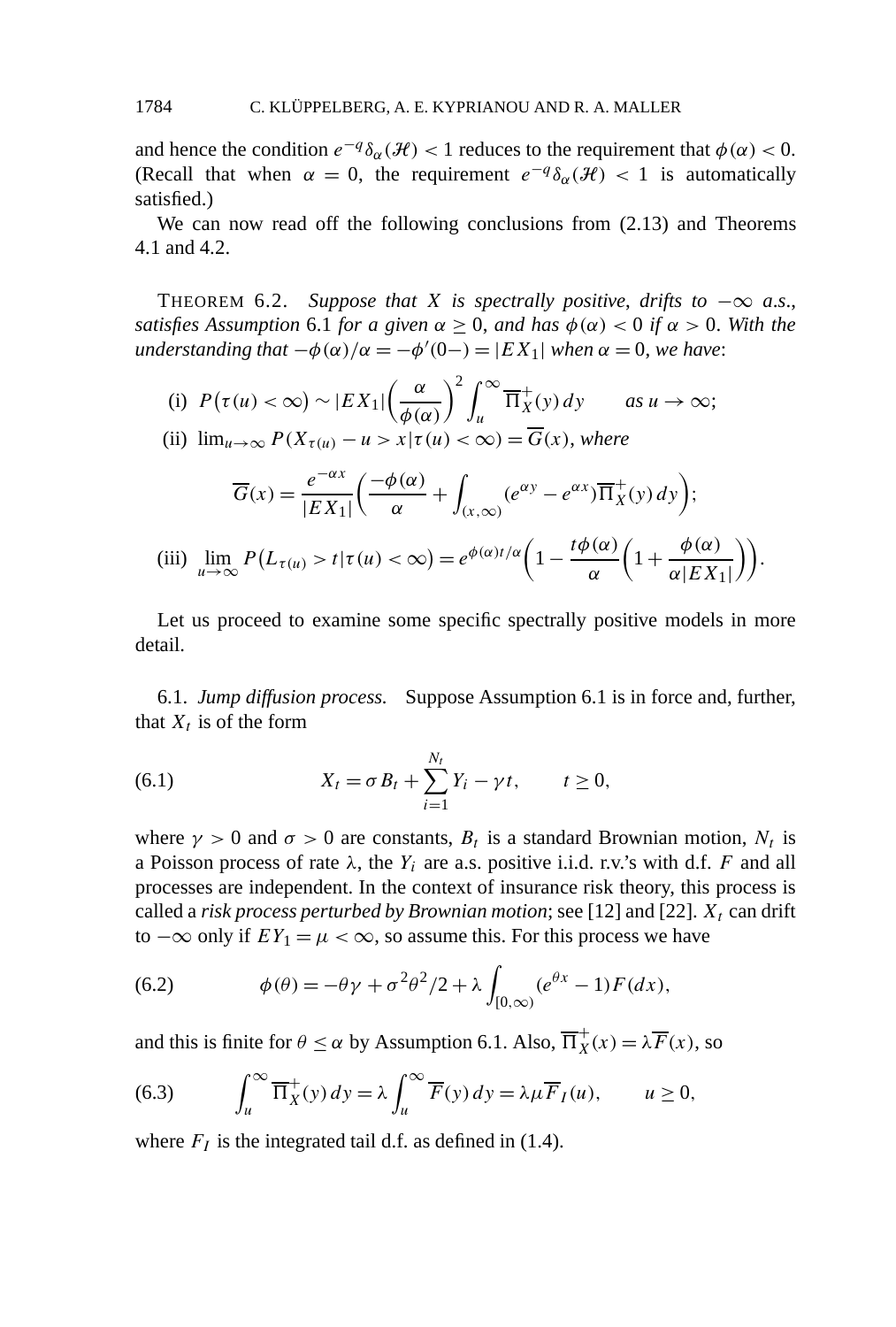(i) Take  $\alpha > 0$ . By Assumption 6.1,  $\overline{\Pi}_X^+ \in \mathcal{S}^{(\alpha)}$  for the specified  $\alpha$ , so *F*  $\in \mathcal{S}^{(\alpha)}$ ; thus we have  $F \in \mathcal{L}^{(\alpha)}$ , or, equivalently,  $\overline{F}$  ∘ log is regularly varying with index  $-\alpha$ . Then by Karamata's theorem (see [8], page 28), we have  $\lim_{u\to\infty} \overline{F}(u) / \int_u^{\infty} \overline{F}(y) dy = \alpha$ . Hence by tail equivalence also  $\overline{F}_I \in \mathcal{S}^{(\alpha)}$  and  $\delta_{\alpha}(F_I) = (\delta_{\alpha}(F) - 1)/(\mu \alpha) < \infty$ . It follows from (6.2) that

$$
-\phi(\alpha) = \gamma \alpha - \sigma^2 \alpha^2 / 2 - \lambda \int_{[0,\infty)} (e^{\alpha x} - 1) F(dx)
$$

$$
= \gamma \alpha - \sigma^2 \alpha^2 / 2 - \lambda (\delta_\alpha(F) - 1)
$$

$$
= \gamma \alpha - \sigma^2 \alpha^2 / 2 - \lambda \mu \alpha \delta_\alpha(F_I),
$$

and this is positive if and only if (recall that  $\rho = \mu \lambda / \gamma$ )

(6.4) 
$$
\rho \delta_{\alpha}(F_I) + \frac{\sigma^2}{2} \frac{\alpha}{\gamma} < 1,
$$

which we will assume to be the case. Note that this implies  $\rho < 1$  and hence lim<sub>t→∞</sub>  $X_t = -\infty$  a.s., because Wald's lemma and (6.1) show that  $-E[X]$  =  $\gamma - \lambda \mu = \gamma (1 - \rho) > 0$ . Finally we have via substitution in Theorem 6.2(i) with the help of (6.3) and (6.4) that, as  $u \to \infty$ ,

(6.5)  

$$
P(\tau(u) < \infty) \sim \frac{(1 - \rho)\rho}{(1 - \sigma^2 \alpha/(2\gamma) - \rho \delta_{\alpha}(F_I))^2} \overline{F}_I(u)
$$

$$
\sim \frac{(1 - \rho)\rho}{\mu \alpha (1 - \sigma^2 \alpha/(2\gamma) - \rho \delta_{\alpha}(F_I))^2} \overline{F}(u).
$$

This holds under Assumption 6.1 and (6.4). Similarly, we can obtain a quite explicit expression for the overshoot limit distribution from Theorem 6.2(ii), calculable once the (incomplete) moment generating function is calculated.

(ii) Take  $\alpha = 0$ . Our assumption is now that

$$
\overline{\Pi}_{\mathcal{H}}(\cdot) = \lambda \int_{\cdot}^{\infty} \overline{F}(y) \, dy \in \mathcal{S}^{(0)}.
$$

Assuming  $\rho = \mu \lambda / \gamma < 1$  and again applying Theorem 6.2(i), we get

(6.6) 
$$
P(\tau(u) < \infty) \sim \frac{\rho}{1-\rho} \overline{F}_I(u), \qquad u \to \infty,
$$

in which the effect of the Brownian component has washed out. Equation (6.6) is the same as for the classical case; see [18] and [16], Section 1.4. In this case  $\alpha = 0$ , (4.6) simply tells us that the overshoot above *u* tends to  $\infty$  in probability as  $u \rightarrow \infty$ , as we expect from the heavy-tailedness in the positive direction. To sharpen the result we use Theorem 4.4 and the arguments in Remark 5.5. With  $\overline{B}_0(u) = \lambda \int_u^{\infty} \overline{F}(y) dy$ , choose *a(u)* to satisfy (5.6), so that (5.7) holds. This parallels the development of Asmussen and Klüppelberg [3] for essentially the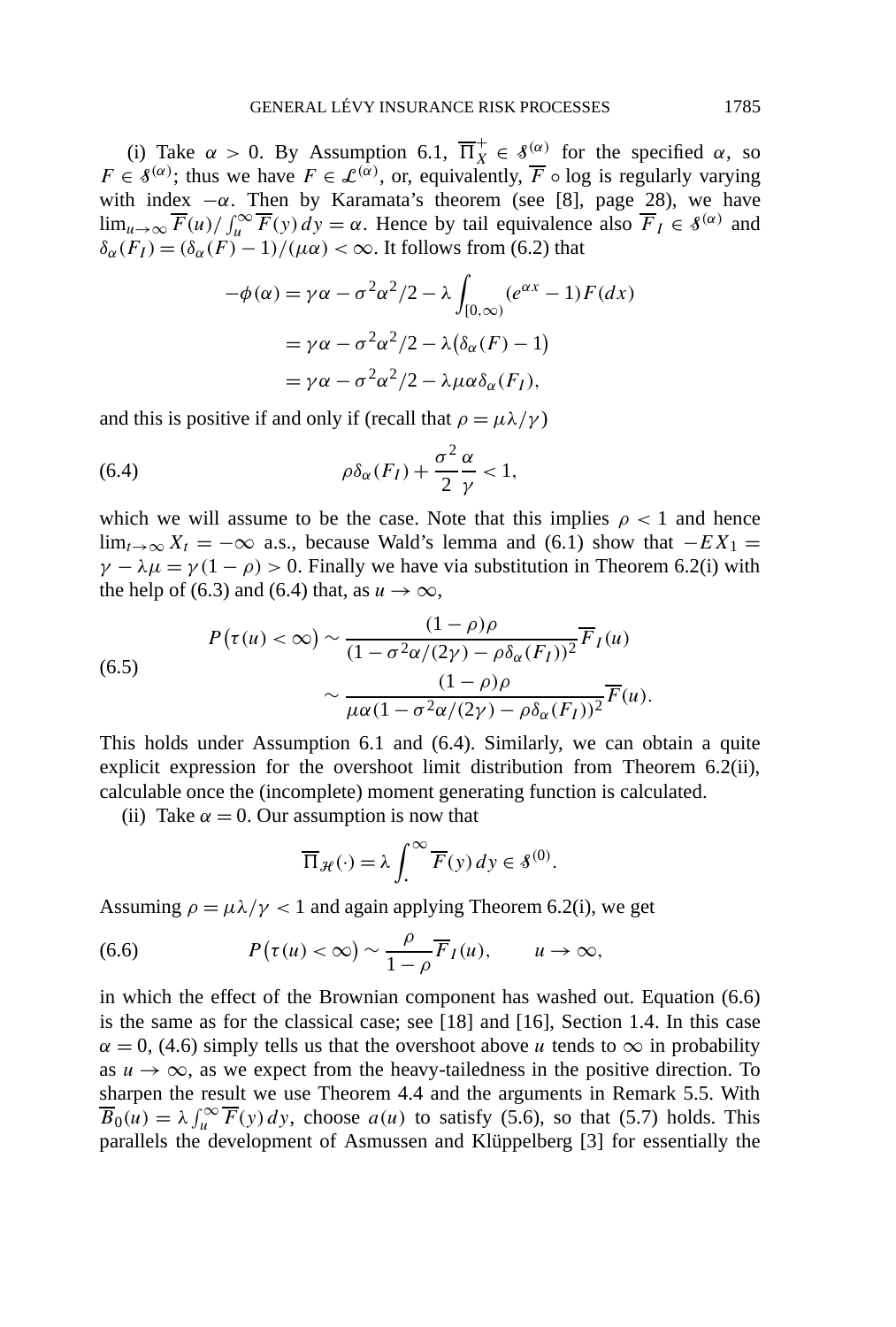same model (without the Brownian component). They require a maximum domain of attraction condition, which gives " $\rightarrow$ " in (5.7), whereas our more general analysis only gives " $\approx$ ."

REMARK 6.3. The last result can be viewed as a robustness result in the sense of suggesting how far we can move away from a specific model without changing the asymptotic ruin probability: to a random walk with subexponential claims, we can add a diffusion term without changing the ruin probability. This effect has been investigated in a more general framework by Embrechts and Samorodnitsky [17]. See also [29]. Our next example also has an interpretation in this sense.

6.2. *Stable process with jumps and drift.* In this example we suppose  $X_t$  is of the form

(6.7) 
$$
X_t = S_t^{(p)} + \sum_{i=1}^{N_t} Y_i - \gamma t, \qquad t \ge 0,
$$

where  $\gamma > 0$ ,  $S_t^{(p)}$  is a stable Lévy motion with index  $p \in (1, 2)$ , and the variables  ${Y_i : i \ge 1}$  are as before (thus, with  $EY_1 = \mu < \infty$ ). It follows from [38] that

$$
\phi(\theta) = -\gamma \theta + \int_{[0,\infty)} (e^{\theta x} - 1 - \theta x) \frac{p(p-1)}{\Gamma(2-p)x^{1+p}} dx + \lambda \int_{[0,\infty)} (e^{\theta x} - 1) F(dx)
$$
  
=  $-\gamma \theta + (-\theta)^p + \lambda \int_{[0,\infty)} (e^{\theta x} - 1) F(dx), \qquad \theta \le 0.$ 

For this example the mgf  $\phi(\theta)$  is finite only if  $\theta \le 0$ , so we only consider the case  $\alpha = 0$ ; that is, we assume  $\overline{\Pi}_{\mathcal{H}} \in \mathcal{S}^{(0)}$ . The process has no downward jumps ( $\beta = 1$ ) in the notation of [4], Chapter VIII, page 217). This model has been considered by Furrer [21] and Schmidli [33] and is in the ruin context called a *risk process perturbed by p-stable Lévy motion*.

Again assume  $\rho = \mu \lambda / \gamma < 1$ . By differentiation,  $q = -\phi'(0) = \gamma - \lambda \mu$ . The Lévy measure of *X* satisfies

$$
\overline{\Pi}_X^+(x) = \frac{(p-1)}{\Gamma(2-p)} x^{-p} + \lambda \overline{F}(x) \quad \text{and} \quad \overline{\Pi}_X^-(x) = 0, \qquad x > 0,
$$

and, further,

$$
\overline{\Pi}_{\mathcal{H}}(u) = \int_u^\infty \overline{\Pi}_X^+(x) dx = \frac{u^{-(p-1)}}{\Gamma(2-p)} + \lambda \int_u^\infty \overline{F}(x) dx, \qquad u > 0.
$$

We distinguish three different cases: suppose

$$
\lim_{x \to \infty} x^p \overline{F}(x) = \begin{cases} 0, \\ c \in (0, \infty), \\ \infty. \end{cases}
$$
 or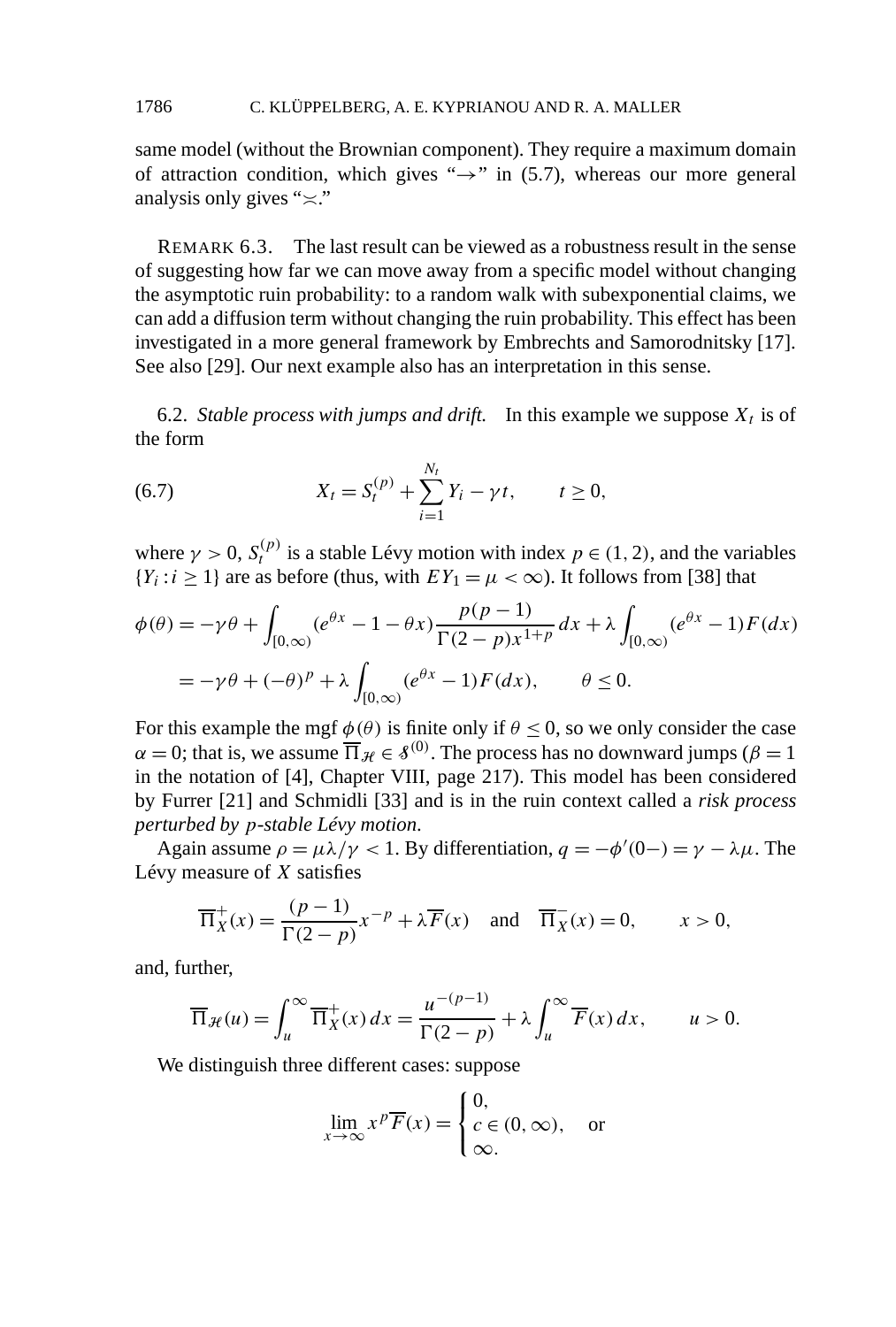From l'Hôpital we get, corresponding to the above cases,

$$
\overline{\Pi}_{\mathcal{H}}(u) \sim \begin{cases} \frac{u^{-(p-1)}}{\Gamma(2-p)}, \\ \left(\frac{1}{\Gamma(2-p)} + \frac{\lambda c}{p-1}\right)u^{-(p-1)}, \text{ or} \\ \lambda \mu \overline{F}_I(u). \end{cases}
$$

This means that we are in the same situation as in the classical subexponential case (i.e., when  $\alpha = 0$ ), but have two different regimes depending on whether the tail of the claim size distribution is heavier or lighter than that of the stable perturbation.

Consequently, for *F* with tails lighter than or similar to  $x^{-p}$  (i.e., Cases 1 and 2), Theorem 6.2 gives

$$
P(\tau(u)<\infty)\sim\frac{C}{(\gamma-\lambda\mu)}u^{-(p-1)},\qquad u\to\infty,
$$

with  $C = 1/\Gamma(2-p)$  or  $C = 1/\Gamma(2-p) + \lambda c/(p-1)$ . If *F* is heavier tailed than  $x^{-p}$  (Case 3), we again get (6.6), with  $\rho = \mu \lambda / \gamma$ .

6.3. *Notes and comments.* All models considered in the insurance literature so far have entailed very specific Lévy processes; in particular, of course, the classical compound Poisson model as introduced in Section 1 has gained a lot of attention. In [3], page 106, it is suggested that "by a discrete skeleton argument," it may be possible to extend their random walk results to a general Lévy process. There are some difficulties with transferring results in this way, however, to do with relating the passage time above a level *u* of the discrete process  $\{X_n\}_{n=1,2,...}$  to the continuous time version  $\tau(u)$ , or, more generally, relating the ladder processes and corresponding Lévy measures in a useful way. An alternative approach via a path decomposition of the Lévy process into drift, diffusion, "small jump" and "large jump" processes seems to run into similar problems. Our direct approach to the ladder properties of the Lévy process itself, with the help of the Bertoin and Doney [6] and Vigon [36] techniques, avoids these considerations and provides a basis for further developments of the theory.

In previous investigations, apart from estimates for the ruin probability, interest has mostly been concentrated on working out joint limiting distributions of the ruin time  $\tau(u)$ , the surplus  $X_{\tau(u)}$  before ruin, and/or the overshoot  $X_{\tau(u)} - u$ after ruin. This problem was also considered for the classical model perturbed by a Brownian motion as in Section 6.1; see [23]. A more general approach than this is pursued by Huzak, Perman, Arvoje and Vondracek [26]. They consider a perturbed risk process defined as

$$
X_t = Z_t + C_t - \gamma t, \qquad t \ge 0,
$$

where  $C$  is a subordinator representing the total claim amount process; it has only upward jumps. The perturbation *Z* is a Lévy process, independent of *C*,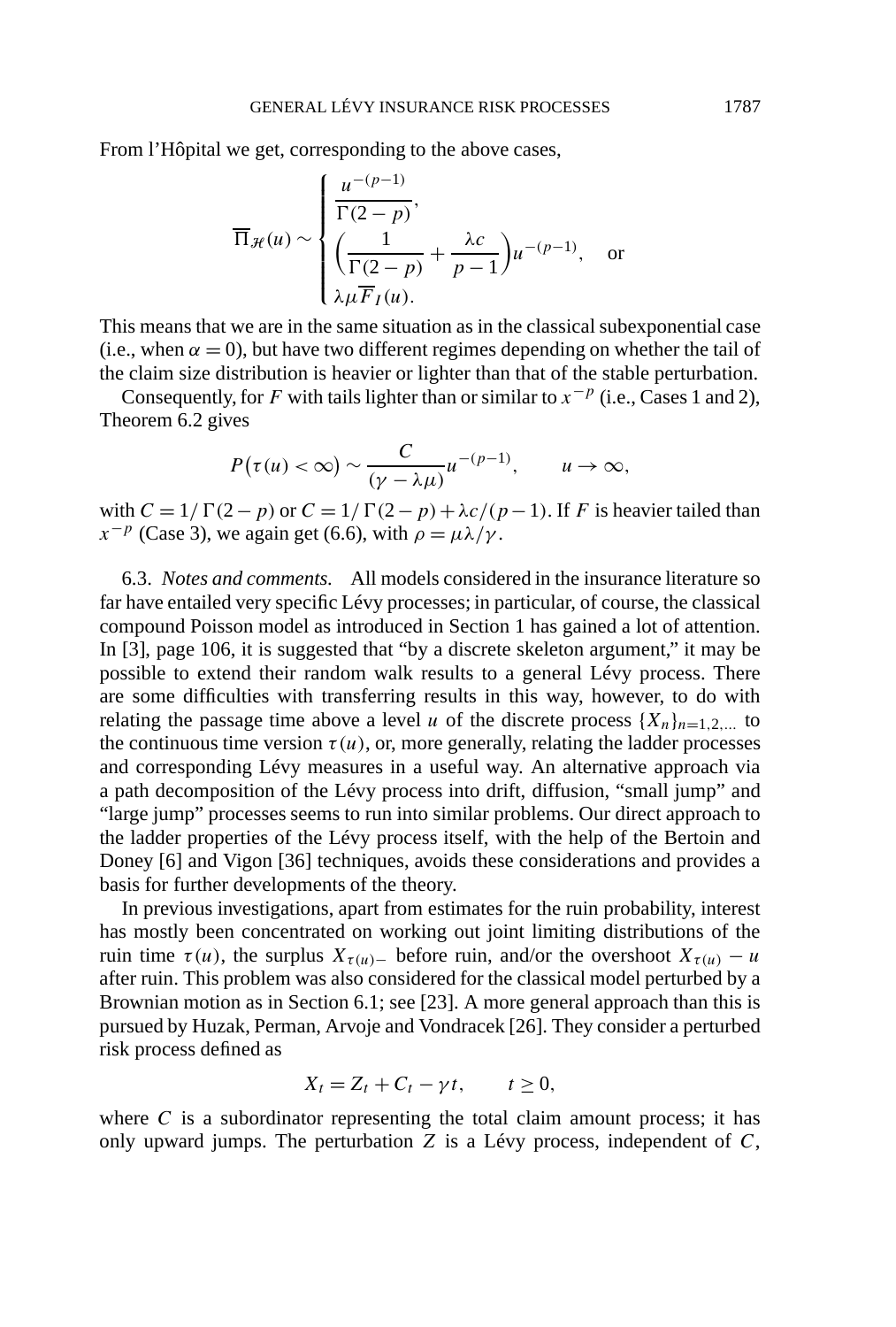which is also spectrally positive with zero expectation. In this model the Pollacek– Khinchine formula can again be given quite explicitly, stating for the survival probability

$$
1 - \psi(u) = (1 - \rho) \sum_{n=1}^{\infty} \rho^n (G^{*(n+1)} * H^{*n})(u), \qquad u \ge 0.
$$

The parameter  $\rho$  can again be specified, and *G* and *H* are d.f.'s, where *G* can be identified as the d.f. of the absolute supremum of the process  $\{Z_t - \gamma t : t \geq 0\}$ and  $H$  is the integrated tail d.f. of the jumps of  $C$ . The main concern in [26] is to analyze the supremum and ladder height processes of *X*, *Z* and *C*. Since *X* is a Lévy process, our results also apply to it, and analysis along our lines can be carried out; but we do not proceed further here.

Finally we remark that all of our previous general results have exact random walk analogues too, assuming only that the random walk drifts to  $-\infty$  a.s., and that the distribution of the increments satisfies similar subexponential/convolution equivalence conditions and a non-Cramér condition as we imposed for the Lévy process. The results can even be strengthened slightly. Since the proofs for the discrete time case use the same ideas, and are even a little simpler, we omit the details.

**7. Proofs.** We need a couple of technical lemmas. The first is a minor modification of some working out in [14].

**LEMMA 7.1.** *Let*  $\alpha \geq 0$  *and let the d.f.*  $v(\cdot) \in \mathcal{S}^{(\alpha)}$ *. Then, for each*  $x \geq 0$ ,

(7.1) 
$$
\lim_{a \to \infty} \lim_{u \to \infty} \int_{(a, u+x-a]} \frac{\overline{\nu}(u+x-y)}{\overline{\nu}(u)} \nu(dy) = 0.
$$

*Further, the convergence in* (7.1) *is uniform in*  $x \ge 0$ .

PROOF. Write

$$
\overline{\nu^{*2}}(z) = \overline{\nu}(z) + \overline{\nu} * \nu(z) = \overline{\nu}(z) + \int_{(0,z]} \overline{\nu}(z - y)\nu(dy), \qquad z \ge 0.
$$

For  $a > 0$  and  $z > 2a$ , split up the convolution integral into integrals over  $(0, a]$ ,  $(a, z - a)$ ,  $[z - a, z)$  and use partial integration on the last integral. This gives the identity

(7.2) 
$$
\overline{v^{*2}}(z) = \left(2\int_{(0,a]} + \int_{(a,z-a)}\right)\overline{v}(z-y)v(dy) + \overline{v}(a)\overline{v}(z-a),
$$

from which we see that

(7.3) 
$$
\int_{(a,u+x-a)} \overline{v}(u+x-y)v(dy)
$$

$$
= \overline{v^{*2}}(u+x) - 2 \int_{(0,a]} \overline{v}(u+x-y)v(dy) - \overline{v}(a)\overline{v}(u+x-a).
$$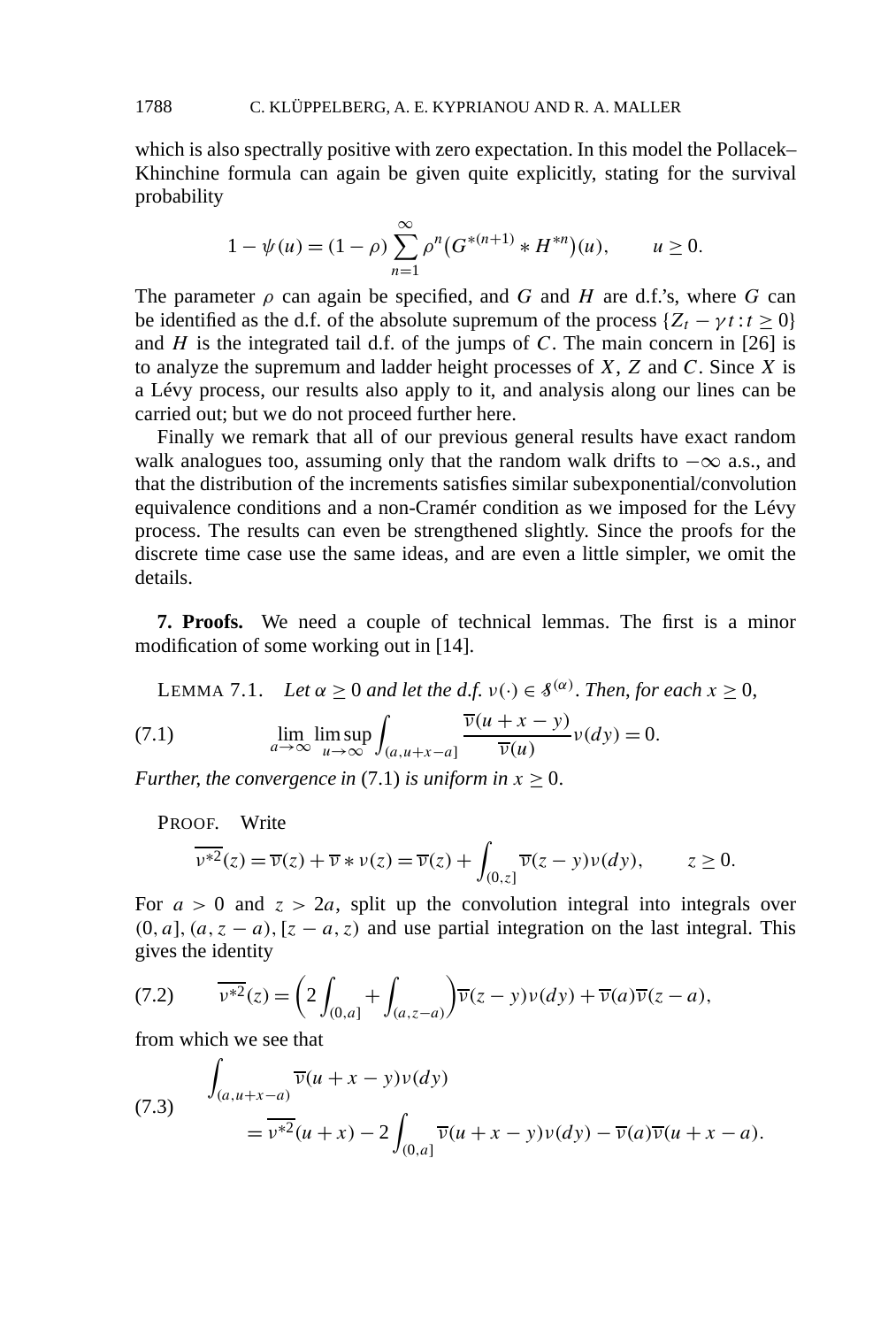Now  $v(\cdot) \in \mathcal{S}^{(\alpha)}$ , so  $\overline{v^{*2}}(u)/\overline{v}(u) \to 2\delta_{\alpha}(v)$  and  $\overline{v}(u-z) \sim e^{\alpha z} \overline{v}(u)$  as  $u \to \infty$ . Divide by  $\overline{v}(u)$  in (7.3) and let  $u \to \infty$ , using dominated convergence, to get the limit

$$
2e^{-\alpha x} \int_{(0,\infty)} e^{\alpha y} \nu(dy) - 2 \int_{(0,a]} e^{\alpha(y-x)} \nu(dy) - e^{\alpha(a-x)} \overline{\nu}(a)
$$
  
= 
$$
2e^{-\alpha x} \int_{(a,\infty)} e^{\alpha y} \nu(dy) - e^{-\alpha x} e^{\alpha a} \overline{\nu}(a).
$$

The finiteness of  $\delta_{\alpha}(v)$  implies  $\lim_{a\to\infty}e^{\alpha a}\overline{v}(a)=0$ , so the last expression tends to 0 as  $a \rightarrow \infty$ .

For the uniformity, note that (7.1) with  $x = 0$  gives  $\int_{(a, u-a]} \overline{v}(u - y)v(dy) \le$ *ε* $\overline{v}(u)$  once  $a \ge a_0(\varepsilon)$  and  $u \ge u_0(a)$ . Then if  $x \ge 0$  and  $u_x = u + x$ ,  $\int_{(a,u_x-a]} \overline{v}(u_x-y)v(dy) \leq \varepsilon \overline{v}(u)$  if  $a \geq a_0(\varepsilon)$  and  $u_x \geq u_0(a)$ , certainly if  $a \geq$  $a_0(\varepsilon)$  and  $u \ge u_0(a)$ .  $\Box$ 

We shall use the nonlattice part of the following lemma; for completeness, we also include the lattice case. It is simply a re-presentation of the defining properties for  $\mathcal{L}^{(\alpha)}$ , and we omit the proof.

LEMMA 7.2. *For*  $\alpha > 0$ ,  $G \in \mathcal{L}^{(\alpha)}$  *is equivalent to* 

$$
\lim_{u \to \infty} \frac{G(u, u + h)}{G(u, u + 1)} = \frac{1 - e^{-\alpha h}}{1 - e^{-\alpha}},
$$

*where the limit is through values*  $u$  *in*  $\mathbb{R}$  *or*  $\mathbb{N}$ *, and for all h > 0 or for all h* ∈ N, *for the nonlattice and lattice case*, *respectively*. *This in turn is equivalent to saying that*  $G(u + dv)/\overline{G}(u)$  *converges weakly to an exponential distribution with parameter α or to a geometric distribution with parameter e*−*α*, *respectively*.

PROOF OF THEOREM 4.1. Fix  $\alpha \ge 0$  and assume (4.1)–(4.3). The forward part of the theorem follows from (3.8), together with the use of (3.7).

For the converse part, assume (4.1), let  $\overline{C}(u) = P(\tau(u) < \infty) = q\overline{V}(u), u > 0$ , so that  $\overline{C}(u)$  is the tail of a d.f. *C*, and suppose  $C \in \mathcal{S}^{(\alpha)}$ . Thus  $\delta_{\alpha}(C) =$  $q\delta_{\alpha}(V) < \infty$ , and since

(7.4)  
\n
$$
\delta_{\alpha}(V) = \int_{[0,\infty)} e^{\alpha y} \int_0^{\infty} e^{-qt} dt \cdot P(\mathcal{H}_t \in dy)
$$
\n
$$
= \int_0^{\infty} e^{-qt} dt \cdot E(e^{\alpha \mathcal{H}_t})
$$
\n
$$
= \int_0^{\infty} e^{-qt} dt \cdot \delta_{\alpha}^t(\mathcal{H}),
$$

(4.3) holds. Now  $\overline{C}(u)$  satisfies

$$
\overline{C}(u) = \overline{C}_q(u) := q \int_0^\infty e^{-qt} P(\mathcal{H}_t > u) dt = P(\mathcal{H}_{\mathbf{e}_q} > u), \qquad u > 0,
$$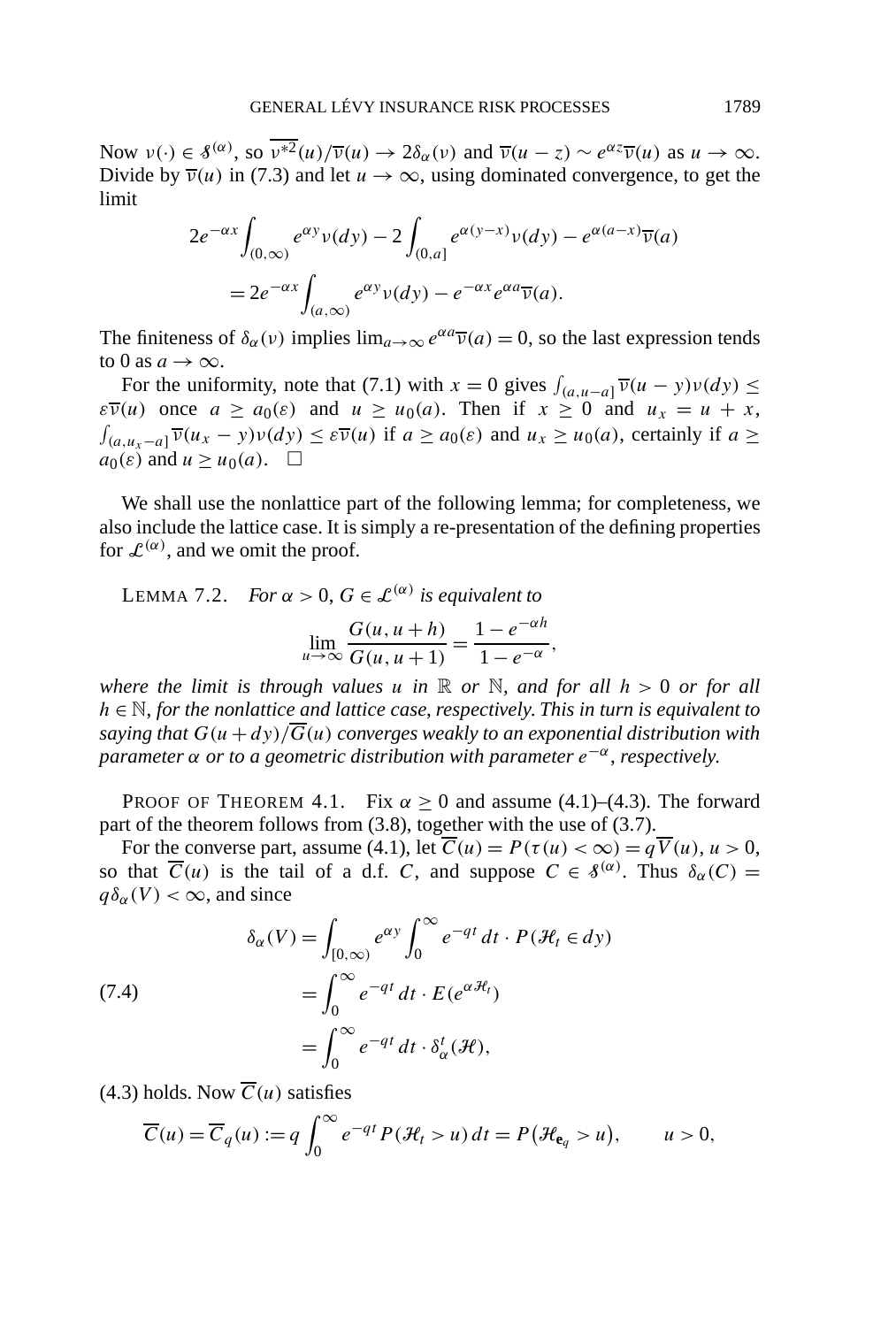where  $e_q$  is an independent exponential variable with parameter  $q$ , and, since  $C_q \in \mathcal{S}^{(\alpha)}$ , we have by (3.4), for each  $k \in \mathbb{N}$ ,

(7.5) 
$$
\lim_{u \to \infty} \frac{\overline{C_q^{*k}}(u)}{\overline{C}_q(u)} = k \delta_\alpha^{k-1}(C_q).
$$

Using the fact that  $H$  has stationary independent increments, we have that  $\overline{C_q^{*k}}(u) = P(\mathcal{H}_{e_q^k} > u)$ , where  $e_q^k$  is the sum of *k* independent exponential r.v.'s, each with parameter *q*. That is to say,

$$
\overline{C_q^{*k}}(u) = \frac{q^k}{(k-1)!} \int_0^\infty t^{k-1} e^{-qt} P(\mathcal{H}_t > u) dt, \qquad u > 0.
$$

Thus by (7.5),

$$
\lim_{u \to \infty} \frac{q^k}{(k-1)!\overline{C}_q(u)} \int_0^\infty t^{k-1} e^{-qt} P(\mathcal{H}_t > u) dt = k \delta_\alpha^{k-1}(C_q).
$$

Multiplying both sides of this by  $(1 - \lambda/q)^{k-1}$ , with  $q(1 - 1/\delta_\alpha(C_q)) < \lambda <$  $q(1 + 1/\delta_{\alpha}(C_q))$  [so that  $|1 - \lambda/q| < 1/\delta_{\alpha}(C_q)$ ], and summing over  $k \in \mathbb{N}$ , gives

(7.6)  
\n
$$
\lim_{u \to \infty} \frac{1}{\overline{C}_q(u)} \int_0^{\infty} e^{-\lambda t} P(\mathcal{H}_t > u) dt
$$
\n
$$
= \frac{1/q}{(1 - (1 - \lambda/q)\delta_\alpha(C_q))^2}
$$
\n
$$
= \frac{(q - \log \delta_\alpha(\mathcal{H}))^2}{q(\lambda - \log \delta_\alpha(\mathcal{H}))^2},
$$

because  $\delta_{\alpha}(C_q) = q \delta_{\alpha}(V) = q/(q - \log \delta_{\alpha}(\mathcal{H}))$ . Relation (7.6) is valid for  $q(1 - 1/\delta_{\alpha}(C_q)) < \lambda < q(1 + 1/\delta_{\alpha}(C_q))$ . It means that

$$
\overline{C}_{\lambda}(u) = P(\mathcal{H}_{\mathbf{e}_{\lambda}} > u) = \lambda \int_0^{\infty} e^{-\lambda t} P(\mathcal{H}_t > u) dt \sim c \overline{C}_q(u),
$$

for some  $c > 0$  and hence  $C_{\lambda}$  is in  $\delta^{(\alpha)}$  for  $\lambda$  in the indicated range. So by repeating the above argument with *q* replaced by a  $\lambda_0 \in (q, q(1 + 1/\delta_\alpha(C_q)))$ [for which one should note that  $\delta_{\alpha}(C_{\lambda_0}) < q^{-1}\lambda_0\delta_{\alpha}(C_q)$  and hence that  $\lambda_0(1 +$  $1/\delta_{\alpha}(C_{\lambda_0}) > q(1 + 1/\delta_{\alpha}(C_q))$ , we can extend the upper limit of the range of applicability of (7.6). Continuing in this way, we see that (7.6) holds for all  $\lambda > q(1 - 1/\delta_{\alpha}(C_q))$ . So we can write, for all large  $\lambda$ ,

$$
\lim_{u \to \infty} \frac{1}{\overline{C}_q(u)} \int_0^\infty e^{-\lambda t} P(\mathcal{H}_t > u) dt
$$
  
= 
$$
\frac{(q - \log \delta_\alpha(\mathcal{H}))^2}{q} \int_0^\infty t e^{-(\lambda - \log \delta_\alpha(\mathcal{H}))t} dt.
$$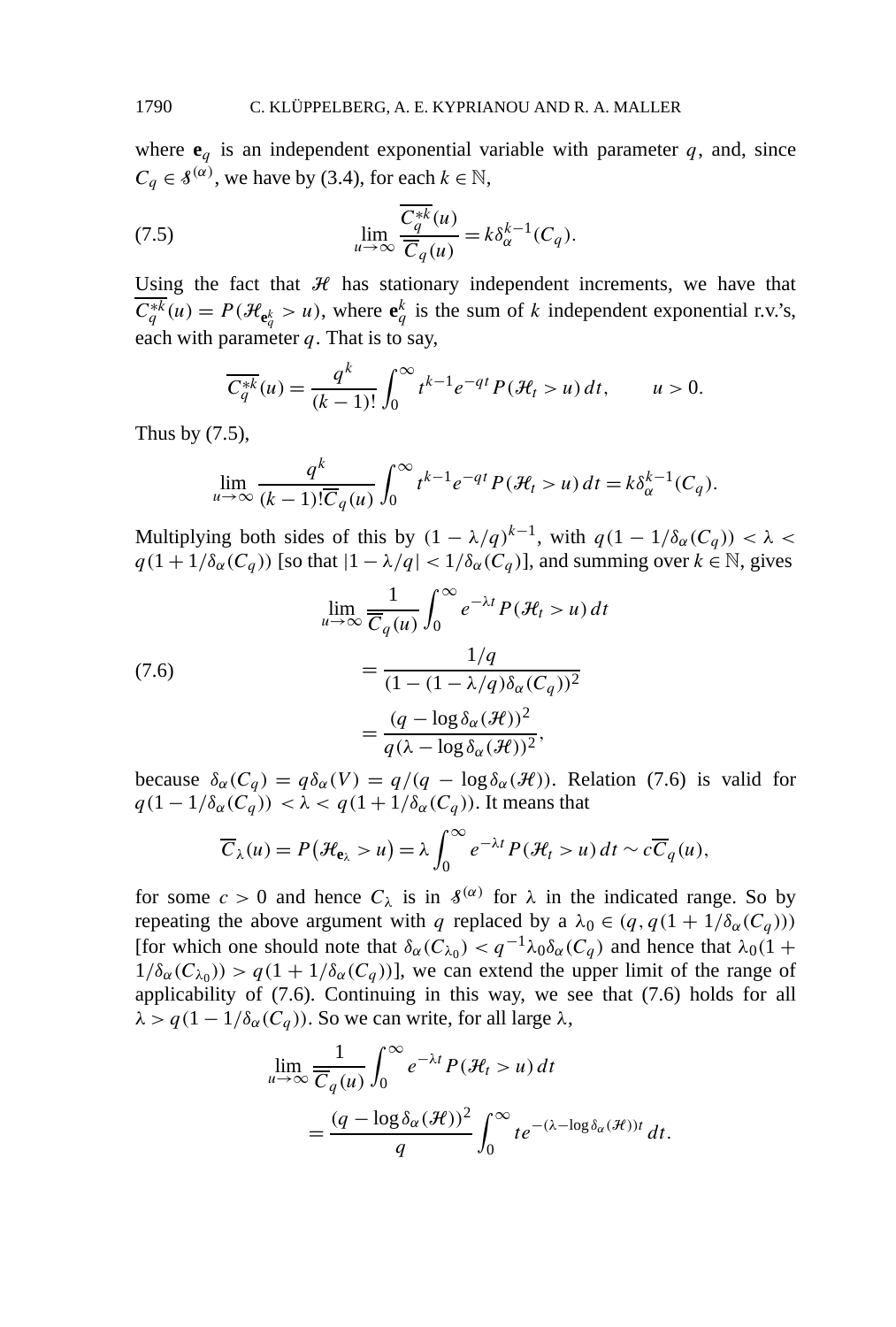Then by the continuity theorem for Laplace transforms ([20], page 433), we get

$$
\lim_{u \to \infty} \frac{P(\mathcal{H}_t > u)}{\overline{C}_q(u)} = \frac{(q - \log \delta_\alpha(\mathcal{H}))^2}{q} t \delta_\alpha^t(\mathcal{H}).
$$

By tail equivalence this means that  $P(\mathcal{H}_1 > u) \in \mathcal{S}^{(\alpha)}$ .  $\Box$ 

PROOF OF THEOREM 4.2. Fix  $\alpha \ge 0$ , and suppose throughout that (4.1)–(4.3) hold.

(i) Take  $x > 0$  and  $a > 0$ , choose  $u > 2a$ , and write, from Corollary 2.9(i),

(7.7) 
$$
P(X_{\tau(u)} - u > x, \tau(u) < \infty) = \left( \int_{(0,a]} + \int_{(a,u]} \right) \overline{\Pi}_{\mathcal{H}}(u + x - y) V(dy) \\ =: A_u + B_u.
$$

By  $(3.1)$  we have

$$
\lim_{u \to \infty} \frac{\overline{\Pi}_{\mathcal{H}}(u - y)}{\overline{\Pi}_{\mathcal{H}}(u)} = e^{\alpha y}, \qquad y \in \mathbb{R}.
$$

In  $A_u$ ,  $y \le a$ , so the integrand is dominated by

$$
\overline{\Pi}_{\mathcal{H}}(u+x-a) \leq \overline{\Pi}_{\mathcal{H}}(u-a) \leq 2e^{\alpha a} \overline{\Pi}_{\mathcal{H}}(u), \qquad u \geq u_0(a),
$$

for some  $u_0(a)$  large enough. Thus by dominated convergence,

$$
\lim_{u \to \infty} \frac{A_u}{\overline{\Pi}_{\mathcal{H}}(u)} = \int_{(0,a]} e^{\alpha(y-x)} V(dy),
$$

and as the convergence of monotone functions, the convergence is uniform in  $x \ge 0$ . So by (3.8),

$$
\lim_{u \to \infty} \frac{A_u}{P(\tau(u) < \infty)} = \frac{1}{q \delta_{\alpha}^2(V)} \int_{(0,a]} e^{\alpha(y-x)} V(dy)
$$

$$
= \frac{e^{-\alpha x}}{q \delta_{\alpha}^2(V)} \left( \delta_{\alpha}(V) - \int_{(a,\infty)} e^{\alpha y} V(dy) \right).
$$

Since  $\delta_{\alpha}(V) < \infty$ , as shown in the proof of Theorem 4.1, when  $a \to \infty$  the integral here tends to 0 and, with (7.4), we get the first two terms in (4.6).

Next we deal with  $B_u$ , in (7.7). Integration by parts gives

$$
B_u = \overline{\Pi}_{\mathcal{H}}(u + x - a)\overline{V}(a) - \overline{\Pi}_{\mathcal{H}}(x)\overline{V}(u)
$$
  
+ 
$$
\int_{[x,u+x-a)} \overline{V}(u + x - y)\Pi_{\mathcal{H}}(dy)
$$
  

$$
= \overline{\Pi}_{\mathcal{H}}(u + x - a)(\overline{V}(a) - \overline{V}(u))
$$
  
+ 
$$
\int_{[x,u+x-a)} (\overline{V}(u + x - y) - \overline{V}(u))\Pi_{\mathcal{H}}(dy)
$$
  
=: 
$$
\overline{\Pi}_{\mathcal{H}}(u + x - a)(\overline{V}(a) - \overline{V}(u)) + C_u.
$$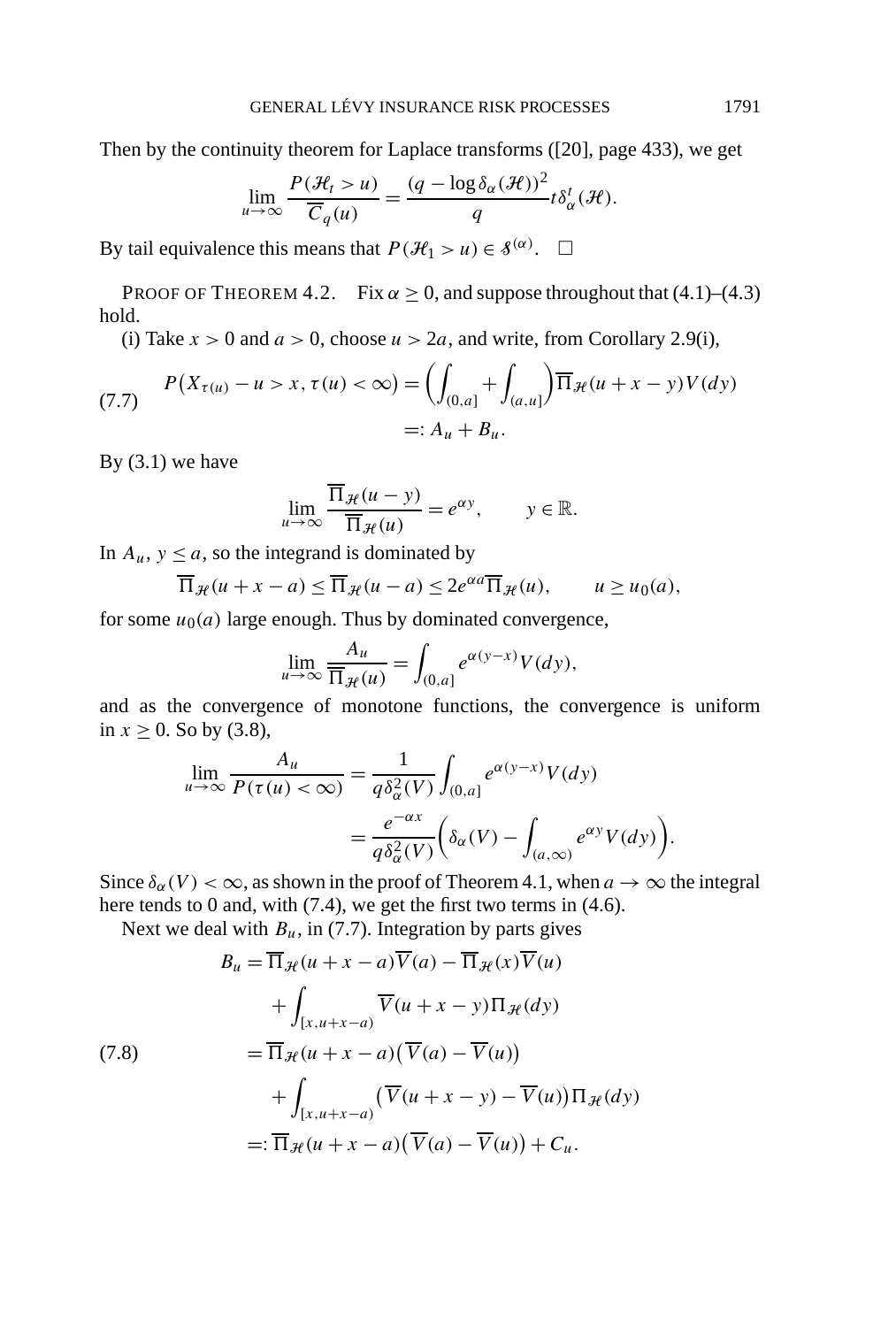When divided by  $\overline{\Pi}_{\mathcal{H}}(u)$ , the first term is dominated by  $\overline{\Pi}_{\mathcal{H}}(u-a)\overline{V}(a)/\overline{\Pi}_{\mathcal{H}}(u)$ , which tends to  $e^{\alpha a}\overline{V}(a)$  as  $u \to \infty$ , and since  $\delta_{\alpha}(V) < \infty$ , we have  $e^{\alpha a}\overline{V}(a) \to 0$ as  $a \rightarrow \infty$ .

Take  $a > x > 0$  and  $u + x > a$  and write

(7.9) 
$$
\frac{C_u}{\overline{V}(u)} = \left(\int_{[x,a]} + \int_{(a,u+x-a)}\right) \left(\frac{\overline{V}(u+x-y)}{\overline{V}(u)} - 1\right) \Pi_{\mathcal{H}}(dy)
$$

$$
=: \frac{D_u}{\overline{V}(u)} + \frac{E_u}{\overline{V}(u)}.
$$

In the first term, the integrand is dominated by

$$
\frac{\overline{V}(u-a)}{\overline{V}(u)} \leq 2e^{\alpha a}, \qquad u \geq u_1(a),
$$

for  $u_1(a)$  large enough, and a constant is integrable with respect to  $\Pi_{\mathcal{H}}(dy)$  over  $y \in (x, \infty), x > 0$ . Thus, by Proposition 2.5,

$$
\frac{D_u}{P(\tau(u) < \infty)} = \frac{D_u}{q \overline{V}(u)} \rightarrow \frac{1}{q} \int_{[x,a]} \left( e^{\alpha(y-x)} - 1 \right) \Pi_{\mathcal{H}}(dy), \qquad u \to \infty,
$$

for each  $a > 0$ . This convergence of monotone functions is uniform in  $x \in [\eta, \infty)$ for each  $\eta > 0$ . As  $a \to \infty$ , we get the last term on the right-hand side of (4.6).

The second term on the right-hand side of (7.9) is not negative, and since  $\overline{V}(u) \leq c_0 \overline{\Pi}_{\mathcal{H}}(u)$  for  $u \geq u_2$ ,  $u_2$  large enough, and some  $c_0 > 0$ , by (3.8),  $E_u$  is bounded above by a constant multiple of

(7.10) 
$$
\int_{(a,u+x-a)} \overline{\Pi}_{\mathcal{H}}(u+x-y) \Pi_{\mathcal{H}}(dy)
$$

once  $u + x - y \ge u_2$ , and this is the case when  $y < u + x - a$  if we choose  $a > u_2$ . Now since  $\Pi_{\mathcal{H}}(\cdot) \neq 0$ , we can choose  $z_0 > 0$  such that  $\overline{\Pi}_{\mathcal{H}}(z_0) > 0$ . Also keep  $a > z_0$ . Then define

$$
\nu(z) = \left(1 - \frac{\overline{\Pi}_{\mathcal{H}}(z)}{\overline{\Pi}_{\mathcal{H}}(z_0)}\right) \mathbf{1}_{\{z \geq z_0\}},
$$

which is a (proper) d.f. on  $[0, \infty)$  with tail  $\overline{v}(z) = \overline{\Pi}_{\mathcal{H}}(z)/\overline{\Pi}_{\mathcal{H}}(z_0)$ ,  $z > z_0$ . The integral in  $(7.10)$  is, apart from a constant multiple,

(7.11) 
$$
\int_{(a,u+x-a)} \overline{\nu}(u+x-y)\nu(dy).
$$

The proof of part (i) is now complete with Lemma 7.1.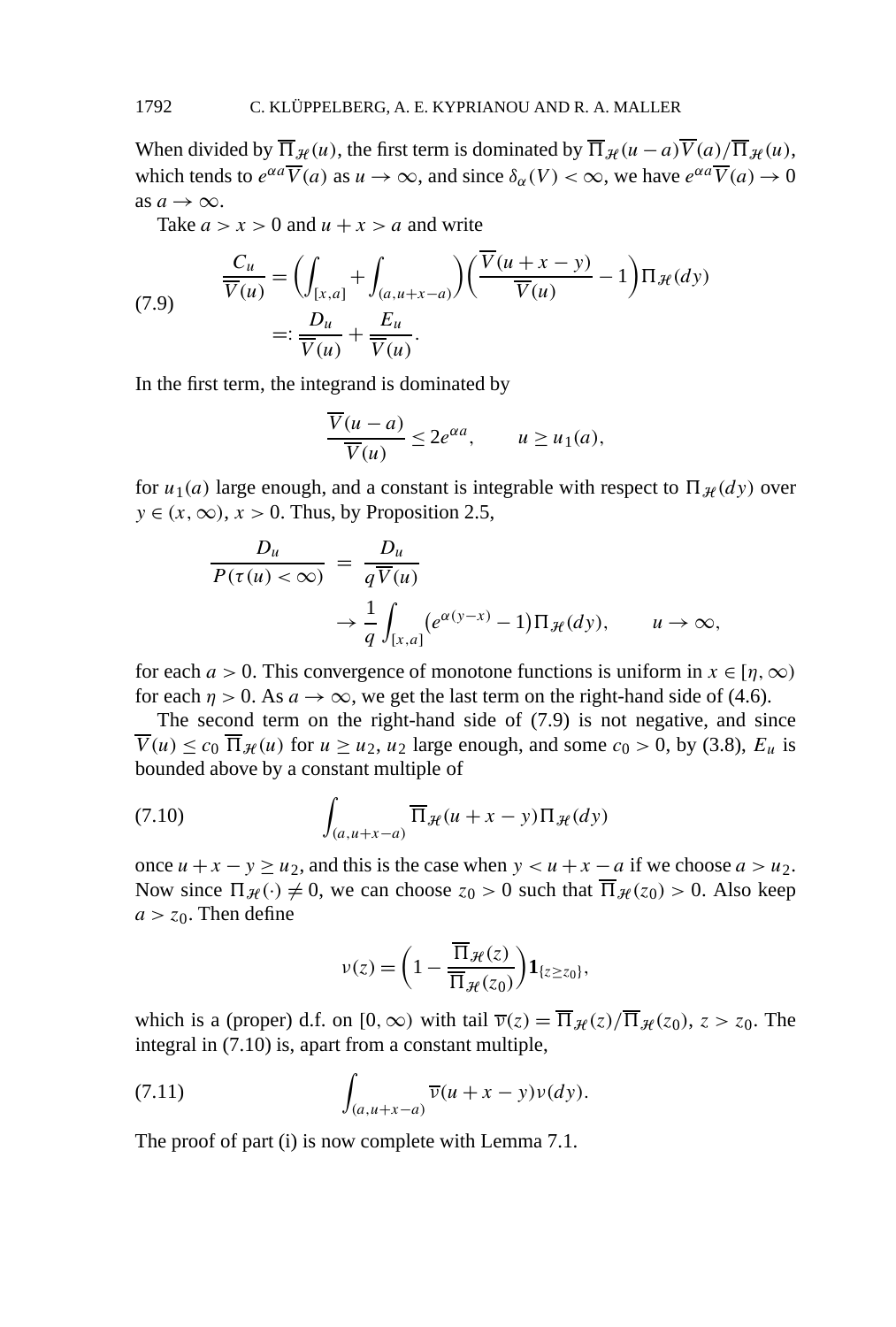To prove part (ii), use the strong Markov property at the stopping time  $L_t^{-1}$  to deduce

$$
P(L_{\tau(u)} > t, \tau(u) < \infty) = P(H_t < u, \tau(u) < \infty)
$$
  
=  $E(\mathbf{1}_{(H_t < u)} P(\tau(u) < \infty | \mathcal{F}_{L_t^{-1}}))$   
=  $E(\mathbf{1}_{(H_t < u)} P_{H_t}(\tau(u) < \infty))$   
=  $E(\mathbf{1}_{(H_t < u)} P(\tau(u - H_t) < \infty))$   
=  $E(\mathbf{1}_{(H_t < u)} P(\tau(u - H_t) < \infty); t < L_{\infty})$   
=  $e^{-qt} E(\mathbf{1}_{(\mathcal{H}_t < u)} P(\tau(u - \mathcal{H}_t) < \infty))$   
=  $qe^{-qt} \int_{(0, u)} \overline{V}(u - y) P(\mathcal{H}_t \in dy).$ 

Write the last expression as

$$
(7.12) \t qe^{-qt} \left( \int_{(0,a]} + \int_{(a,u-a]} + \int_{(u-a,u)} \right) \overline{V}(u-y) P(\mathcal{H}_t \in dy),
$$

where  $u > 2a > 0$ , then divide it by  $P(\tau(u) < \infty) = q\overline{V}(u)$  and let  $u \to \infty$ . By dominated convergence, the first term tends to

$$
e^{-qt} \int_{(0,a]} e^{\alpha y} P(\mathcal{H}_t \in dy) = e^{-qt} \left( \delta_\alpha(\mathcal{H}_t) - \int_{(a,\infty)} e^{\alpha y} P(\mathcal{H}_t \in dy) \right),
$$

and this tends to  $e^{-qt} \delta_{\alpha}^{t}(\mathcal{H})$  as  $a \to \infty$ . (Recall that *t* is kept constant in this proof.)

By Lemma 3.5, we can choose *a* such that

$$
\overline{V}(y) \le c_1 \overline{\Pi}_{\mathcal{H}}(y) \le c_1 P(\mathcal{H}_t > y)
$$

for  $y \ge a$ , and some  $c_1 > 0$ , so the second integral in (7.12) is not larger than

$$
c_1 \int_{(a,u-a]} P(\mathcal{H}_t > u - y) P(\mathcal{H}_t \in dy)
$$

and, after division by  $P(\mathcal{H}_t > u)$ , this tends to 0 as  $u \to \infty$  then  $a \to \infty$ by Lemma 7.1.

Finally,

(7.13)  
\n
$$
q \int_{(u-a,u)} \overline{V}(u-y) P(\mathcal{H}_t \in dy)
$$
\n
$$
= q \overline{V}(a) P(\mathcal{H}_t > u - a) - q \overline{V}(0) P(\mathcal{H}_t > u)
$$
\n
$$
+ q \int_{(0,a)} P(\mathcal{H}_t > u - y) V(dy),
$$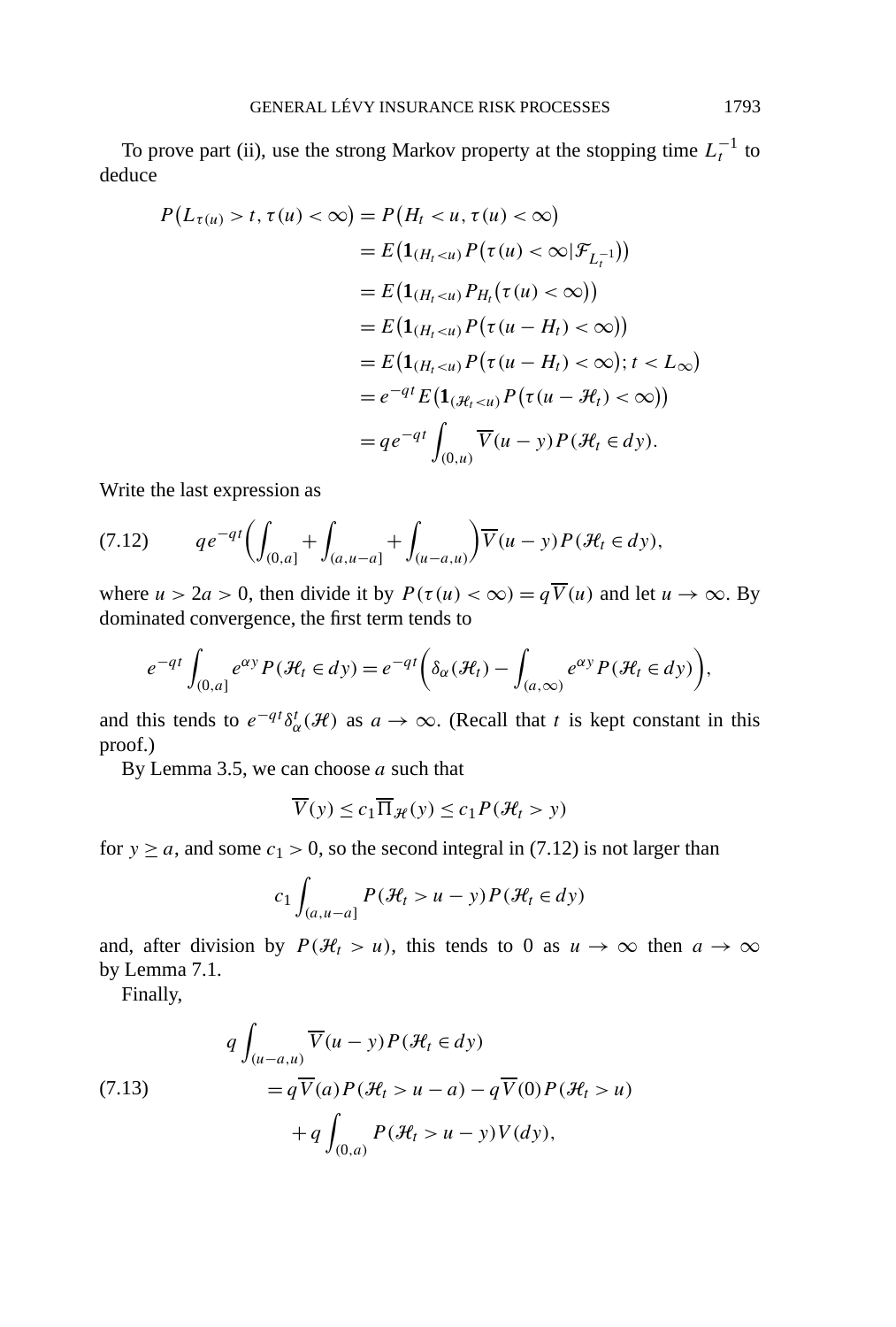while by (3.7) and (4.4), as  $u \to \infty$ ,

$$
\frac{P(\mathcal{H}_t > u - y)}{\overline{V}(u)} = \frac{P(\mathcal{H}_t > u - y)}{P(\mathcal{H}_1 > u - y)} \frac{P(\mathcal{H}_1 > u - y)}{P(\mathcal{H}_1 > u)} \frac{P(\mathcal{H}_1 > u)}{\overline{V}(u)}
$$

$$
\to t\delta_{\alpha}^t(\mathcal{H})e^{\alpha y}(q - \log \delta_{\alpha}(\mathcal{H}))^2
$$

$$
= c_t e^{\alpha y},
$$

say. Thus the right-hand side of (7.13), when divided by  $q\overline{V}(u)$ , tends as  $u \to \infty$ then  $a \rightarrow \infty$  to

$$
c_t(\delta_{\alpha}(V)-1/q)=\frac{c_t \log \delta_{\alpha}(\mathcal{H})}{q(q-\log \delta_{\alpha}(\mathcal{H}))}=t\delta_{\alpha}^t(\mathcal{H})(q-\log \delta_{\alpha}(\mathcal{H}))\log \delta_{\alpha}(\mathcal{H})/q.
$$

Thus the limit is

$$
e^{-qt}(\delta^t_\alpha(\mathcal{H})+t\delta^t_\alpha(\mathcal{H})(q-\log \delta_\alpha(\mathcal{H}))\log \delta_\alpha(\mathcal{H})/q),
$$

which is the right-hand side of (4.7).

For part (iii), simply use Corollary 2.9 to write

$$
P\Big(X_{L_{t(u)}^{-1}} \geq \phi, \tau(u) < \infty\Big) = P\big(\tau(u) < \infty\big) - \int_{[0,\phi)} V(dy) \overline{\Pi}_{\mathcal{H}}(u-y),
$$

divide by  $P(\tau(u) < \infty)$ , and take the limit as *u* tends to infinity, using (4.4), to get  $(4.8)$ .  $\Box$ 

PROOF OF THEOREM 4.4. Suppose that  $\overline{\Pi}_{\mathcal{H}} \in \mathcal{S}^{(0)}$ . Take  $a = 0$  in (7.7) and (7.8) to see that

$$
P(X_{\tau(u)} - u > x \mid \tau(u) < \infty) - \frac{\overline{V}(0)\overline{\Pi}_{\mathcal{H}}(u+x)}{P(\tau(u) < \infty)}
$$

is bounded in modulus by

$$
(7.14) \quad \frac{\overline{\Pi}_{\mathcal{H}}(u+x)\overline{V}(u)}{P(\tau(u)<\infty)} + \int_{[x,u+x)} \left(\frac{\overline{V}(u+x-y)-\overline{V}(u)}{P(\tau(u)<\infty)}\right) \Pi_{\mathcal{H}}(dy).
$$

Since  $\overline{V}(0) = 1/q$  and  $P(\tau(u) < \infty) \sim \overline{\Pi}_{\mathcal{H}}(u)/q$  by (4.4), the first term in (7.14) converges to 0 (uniformly in  $x \ge 0$ ) as  $u \to \infty$ , and it suffices to show that the integral converges to 0 as  $u \to \infty$ , where, in the denominator, we can replace  $P(\tau(u) < \infty)$  by  $\overline{\Pi}_{\mathcal{H}}(u)$  or by  $\overline{V}(u)$ . Take  $a > 0$  and  $u > a$  and write the integral in (7.14) as

$$
\left(\int_{[x,u+x-a]}+\int_{[u+x-a,u+x)}\right)\left(\overline{V}(u+x-y)-\overline{V}(u)\right)\Pi_{\mathcal{H}}(dy).
$$

The first integral on the right-hand side is the same one we dealt with in (7.8), called  $C_u$ , and consequently when divided by  $\overline{V}(u)$  has the same limit as  $C_u/\overline{V}(u)$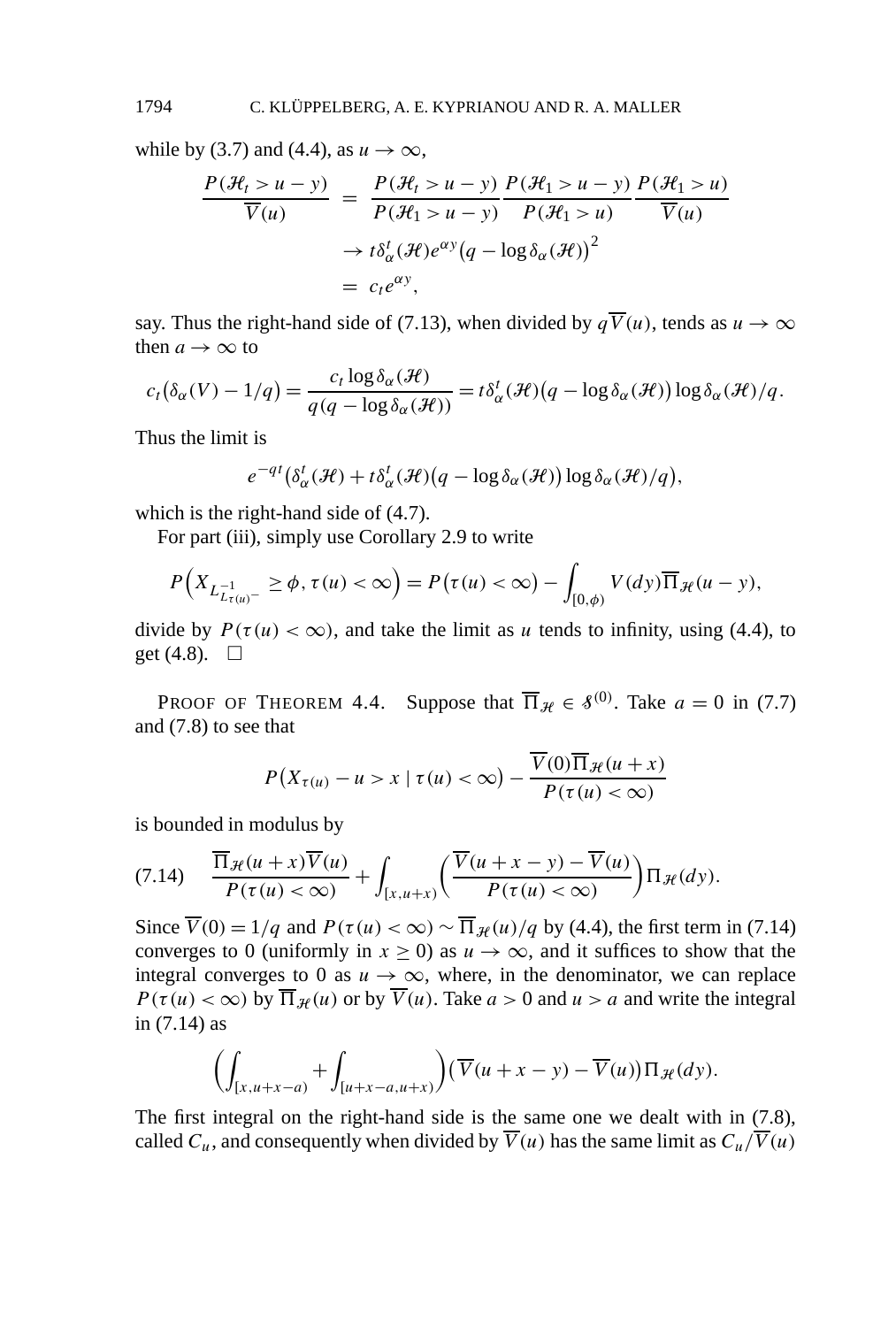has, but with  $\alpha = 0$ , namely, 0. As observed there, the convergence is uniform in  $x \in [\eta, \infty), \eta > 0.$ 

Finally,

$$
\int_{[u+x-a,u+x)} \frac{\overline{V}(u+x-y)}{\overline{\Pi}_{\mathcal{H}}(u)} \Pi_{\mathcal{H}}(dy) \n\leq \overline{V}(0) \bigg( \frac{\overline{\Pi}_{\mathcal{H}}((u+x-a)-)-\overline{\Pi}_{\mathcal{H}}(u+x)}{\overline{\Pi}_{\mathcal{H}}(u)} \bigg)
$$

and this tends to 0 as  $u \to \infty$ , for each  $a > 0$ , uniformly in  $x \ge 0$ .  $\Box$ 

PROOF OF PROPOSITION 4.5. From Corollary 2.9(iii) and the remark in the proof thereof concerning an expression for  $P(X_{\tau(u)} = u)$ , we can write

$$
P(L_{L_{\tau(u)}^{-}}^{-1} > \psi, \tau(u) < \infty) \leq \int_{(0,u)} V(dy; \psi) \overline{\Pi}_{\mathcal{H}}(u - y) + cV'(u)
$$
  
= 
$$
\left\{ \int_{(0,a)} + \int_{[a,u]} \right\} V(dy; \psi) \overline{\Pi}_{\mathcal{H}}(u - y) + cV'(u),
$$

where  $u > 2a > 0$ . Also  $P(\tau(u) < \infty) \sim c_3 \overline{\Pi}_{\mathcal{H}}(u)$  for some  $c_3 > 0$ , so it suffices for our purposes to divide by  $\overline{\Pi}_{\mathcal{H}}(u)$ . For the first integral,

$$
\lim_{u \to \infty} \int_{(0,a)} V(dy; \psi) \frac{\overline{\Pi}_{\mathcal{H}}(u - y)}{\overline{\Pi}_{\mathcal{H}}(u)} \le \lim_{u \to \infty} \frac{\overline{\Pi}_{\mathcal{H}}(u - a)}{\overline{\Pi}_{\mathcal{H}}(u)} V(a; \psi) \le V(a; \psi).
$$

However,

$$
V(a; \psi) = \int_0^\infty dt \cdot e^{-qt} P(\mathcal{H}_t \le a, \mathcal{L}_t^{-1} > \psi)
$$
  

$$
\le \int_0^\infty dt \cdot e^{-qt} P(\mathcal{L}_t^{-1} > \psi)
$$
  

$$
= \frac{1}{q} P(\mathcal{L}_{\mathbf{e}_q}^{-1} > \psi) \to 0
$$

as  $\psi \to \infty$  because  $\mathcal{L}_{\mathbf{e}_q}^{-1} < \infty$  almost surely. For the remaining terms, note that

$$
\int_{[a,u)} V(dy; \psi) \overline{\Pi}_{\mathcal{H}}(u-y) + cV'(u) \le \int_{[a,u)} V(dy) \overline{\Pi}_{\mathcal{H}}(u-y) + cV'(u)
$$
  
=  $P\Big(X_{L_{L\tau(u)}^{-1}} \ge a, \tau(u) < \infty\Big).$ 

Divide by  $P(\tau(u) < \infty)$ , take the limsup as *u* tends to infinity, and then let  $a \to \infty$ . The result is zero by (4.8).  $\Box$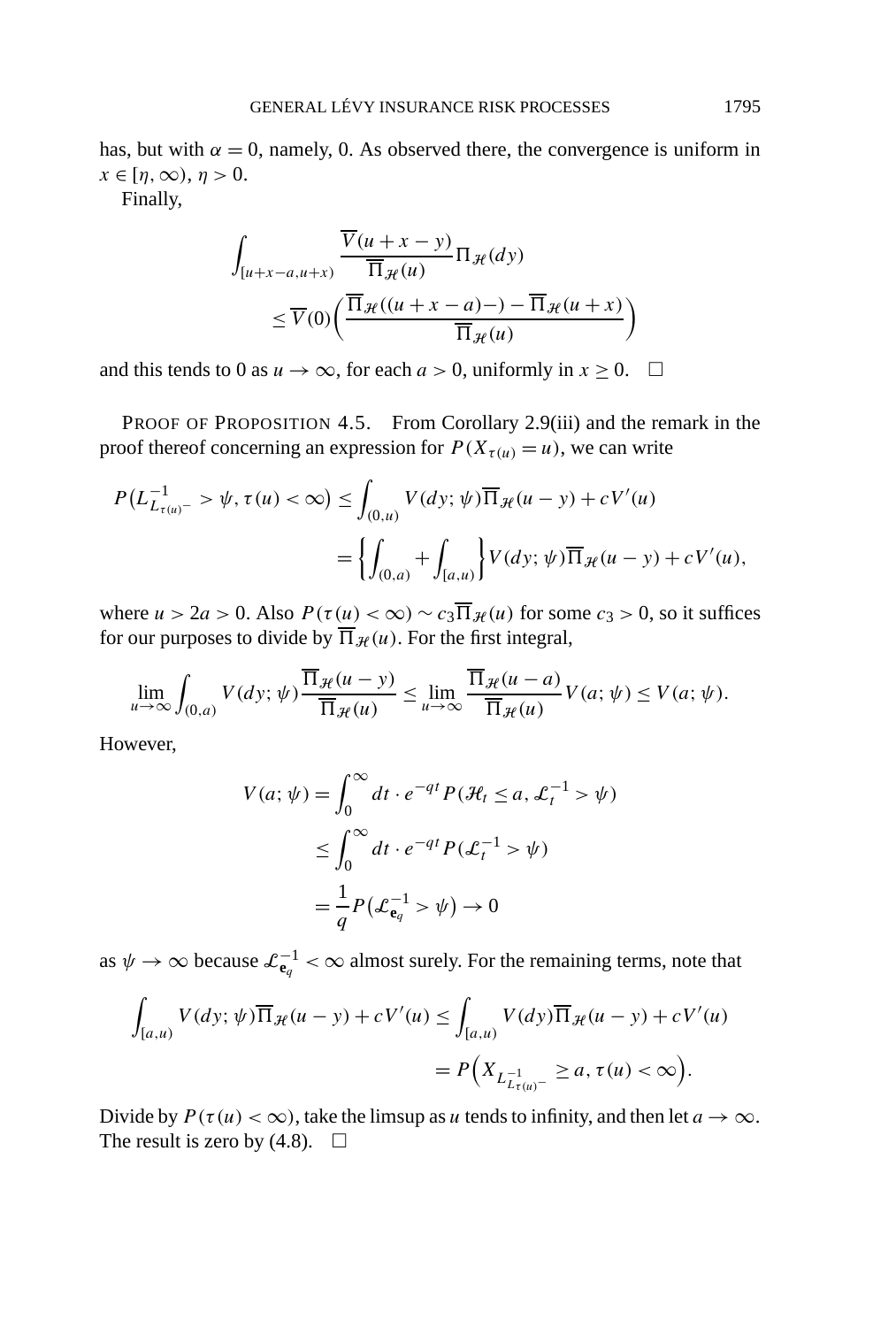PROOF OF PROPOSITION 5.1. Fix  $v > 0$  and assume (4.1). Put  $\theta = -i v$  in the Wiener–Hopf factorization (2.5) to get

(7.15) 
$$
-\log E(e^{\nu X_1}) = \log(e^{-q} E(e^{\nu \mathcal{H}_1})) \log E(e^{\nu \hat{H}_1})
$$

(when each side is finite). Now since  $\lim_{t\to\infty} X_t = -\infty$  a.s.,  $E(e^{\nu \hat{H}_1})$  is always finite and less than 1 (recall our convention that  $\hat{H}$  is negative), so  $E(e^{vX_1})$  is finite and less than 1 if and only if  $E(e^{-q}e^{v\mathcal{H}_1})$  is finite and less than 1. Thus the first equivalence in (5.1) holds, and the second equality in (5.2) holds. The second equivalence in (5.1) and the first equality in (5.2) follow from (7.4). Also, from (2.8), which is valid also for  $\nu < 0$  when  $\delta_{\nu}(\mathcal{H}) < \infty$ , we get

$$
\delta_{\nu}(\mathcal{H}) = E(e^{\nu \mathcal{H}_1}) = \exp\biggl(\nu c + \int_{[0,\infty)} (e^{\nu y} - 1) \Pi_{\mathcal{H}}(dy)\biggr),
$$

giving the third equivalence in (5.1). The fourth equivalence in (5.1) follows from  $Ee^{\nu X_1}$  < 1 and (2.1).  $\Box$ 

PROOF OF PROPOSITION 5.3. Fix  $\alpha > 0$ . Suppose first that  $\overline{\Pi}_X^+ \in \mathcal{L}^{(\alpha)}$ . (This part is based on the analogous version for random walks which appears in [7].) Using Theorem 2.10(ii), we have that

$$
\Pi_{\mathcal{H}}(u, u + h) = \int_{(-\infty, 0)} \Pi_X^+(u - y, u + h - y) d\hat{V}(y).
$$

It is not difficult to justify integrating by parts to get

$$
\frac{\Pi_{\mathcal{H}}(u, u+h)}{\overline{\Pi}_{X}^{+}(u)} = \int_{(0,\infty)} \left[ \hat{V}(-y) - \hat{V}(-(y-h)^+) \right] \frac{\Pi_{X}(u+dy)}{\overline{\Pi}_{X}^{+}(u)}.
$$

Since  $\overline{\Pi}_X^+ \in \mathcal{L}^{(\alpha)}$ , it follows that  $\Pi_X(u + dy)/\overline{\Pi}_X^+(u)$  converges for  $u \to \infty$ weakly to the exponential distribution. This, together with the fact that  $\hat{V}$  is a renewal measure and hence the integrand in the last equality is uniformly bounded, implies that

$$
\lim_{u \to \infty} \frac{\Pi_{\mathcal{H}}(u, u + h)}{\overline{\Pi}_{X}^{+}(u)} = \alpha (1 - e^{-\alpha h}) \int_{(0, \infty)} \hat{V}(-y) e^{-\alpha y} dy, \qquad h > 0.
$$

Since the right-hand side is nonzero (recall Remark 2.11), Lemma 7.2 suffices to conclude that  $\overline{\Pi}_{\mathcal{H}} \in \mathcal{L}^{(\alpha)}$ .

Conversely, let  $\overline{\Pi}_{\mathcal{H}} \in \mathcal{L}^{(\alpha)}$ . Write Theorem 2.10(i) as

$$
(7.16)\qquad \overline{\Pi}_X^+(u) = \int_{(u,\infty)} \overline{\Pi}_{\hat{H}}(u-y) \, d\big(\, \overline{\Pi}_{\mathcal{H}}(u) - \overline{\Pi}_{\mathcal{H}}(y)\big) + \hat{c} \Pi'_{\mathcal{H}}(u),
$$

where the derivative is only present if  $\hat{c} > 0$ . By Fubini's theorem,

$$
\overline{\Pi}_X^+(u) = \int_{(-\infty,0)} \Pi_{\mathcal{H}}(u, u - y) \Pi_{\hat{H}}(dy) + \hat{c} \Pi'_{\mathcal{H}}(u), \qquad u > 0.
$$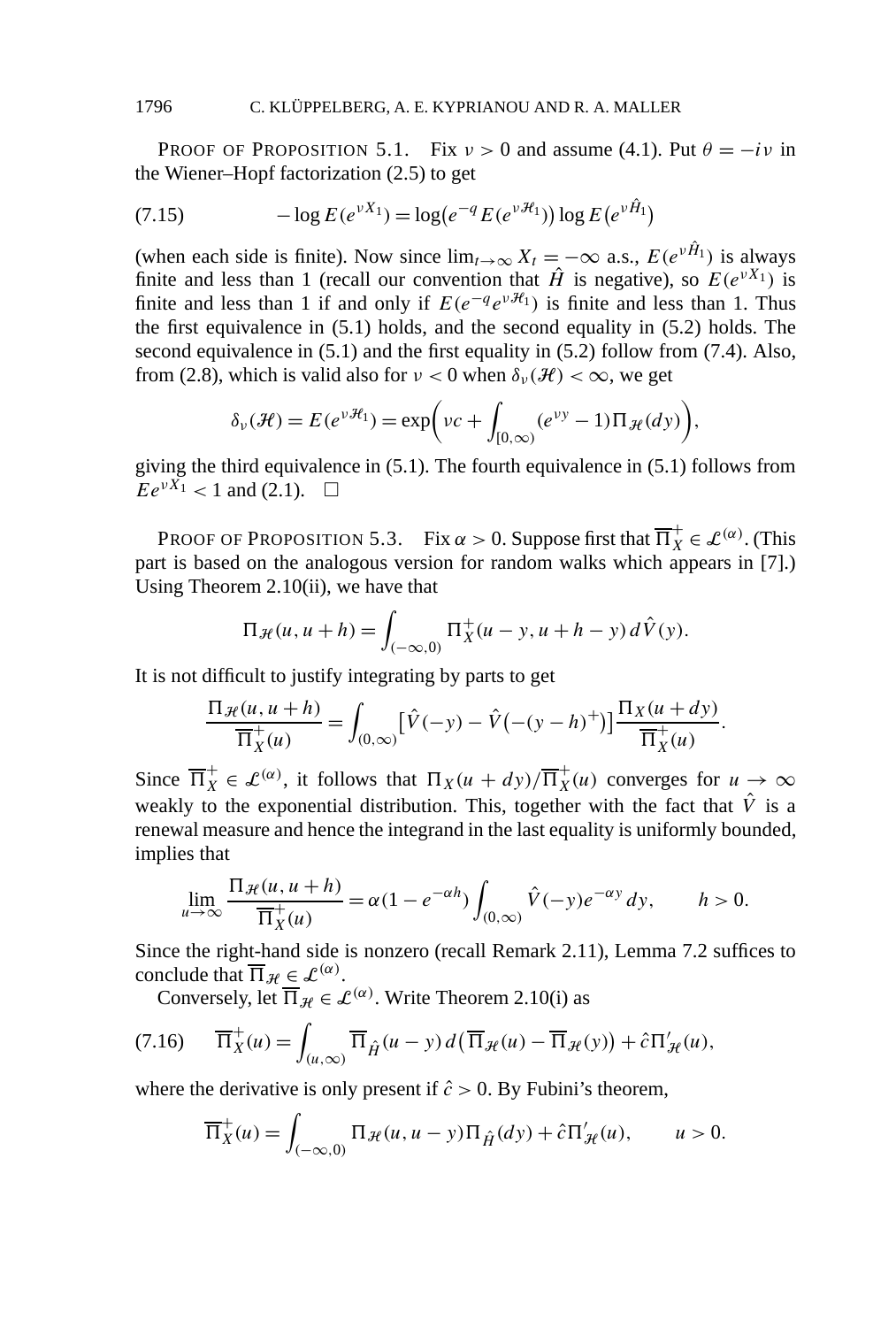Take  $0 < h_1 < h_2$  and integrate both sides of the last equation to get

(7.17) 
$$
\int_{u+h_1}^{u+h_2} \overline{\Pi}_X^+(z) dz = \int_{(-\infty,0)} \left( \int_{h_1}^{h_2} \Pi_{\mathcal{H}}(u+z, u+z-y) dz \right) \Pi_{\hat{H}}(dy) + \hat{c}(\overline{\Pi}_{\mathcal{H}}(u+h_1) - \overline{\Pi}_{\mathcal{H}}(u+h_2)).
$$

By dominated convergence,

$$
\lim_{u \to \infty} \frac{1}{\overline{\Pi}_{\mathcal{H}}(u)} \int_{h_1}^{h_2} (\overline{\Pi}_{\mathcal{H}}(u+z) - \overline{\Pi}_{\mathcal{H}}(u+z-y)) dz
$$
  
=  $(1 - e^{\alpha y}) \int_{h_1}^{h_2} e^{-\alpha z} dz$   
=  $\alpha^{-1} (1 - e^{\alpha y}) (e^{-\alpha h_1} - e^{-\alpha h_2}),$ 

uniformly in *y*  $\leq$  0. Thus, dividing (7.17) by  $\overline{\Pi}_{\mathcal{H}}(u)$  and letting *u*  $\rightarrow \infty$ , we get

$$
\lim_{u \to \infty} \int_{h_1}^{h_2} \left( \frac{\overline{\Pi}_X^+(u+z)}{\overline{\Pi}_{\mathcal{H}}(u)} \right) dz
$$
\n
$$
= \alpha^{-1} (e^{-\alpha h_1} - e^{-\alpha h_2}) \Biggl( \int_{(-\infty,0)} (1 - e^{\alpha y}) \Pi_{\hat{H}}(dy) + \hat{c}\alpha \Biggr)
$$
\n
$$
= \alpha^{-1} (e^{-\alpha h_1} - e^{-\alpha h_2}) \hat{\kappa}(-i\alpha).
$$

Finally, take any sequence  $u''_n \to \infty$  and a subsequence  $u'_n \to \infty$  such that, by Helly's theorem,

$$
\lim_{u'_n \to \infty} \frac{\overline{\Pi}_X^+(u'_n + z)}{\overline{\Pi}_{\mathcal{H}}(u'_n)} = p(z), \qquad z > 0.
$$

Using Fatou's lemma in (7.18) we see that the nonincreasing function  $p(z)$  is finite for all  $z > 0$ , and then we can use dominated convergence in (7.18) to deduce that

$$
\int_{h_1}^{h_2} p(z) dz = \alpha^{-1} (e^{-\alpha h_1} - e^{-\alpha h_2}) \hat{\kappa} (-i\alpha).
$$

Differentiating, we see that  $p(z) = e^{-\alpha z} \hat{k}(-i\alpha)$  for all  $z > 0$ , true also for all subsequences, and so

$$
\overline{\Pi}_X^+(u+z) \sim e^{-\alpha z} \hat{\kappa}(-i\alpha) \overline{\Pi}_{\mathcal{H}}(u), \qquad u \to \infty.
$$

Consequently,  $\overline{\Pi}_X^+ \in \mathcal{L}^{(\alpha)}$ , and the exact form of the asymptotic is also established.  $\Box$ 

PROOF OF PROPOSITION 5.4. By Remark 2.11,  $\overline{\Pi}_{\hat{H}}(y) > 0$  for all  $x > 0$ . Next, Theorem 2.10(ii) gives

(7.19) 
$$
\overline{\Pi}_{\mathcal{H}}(u) = \int_{(u,\infty)} \hat{V}(-(y-u)) \Pi_X(dy), \qquad u > 0,
$$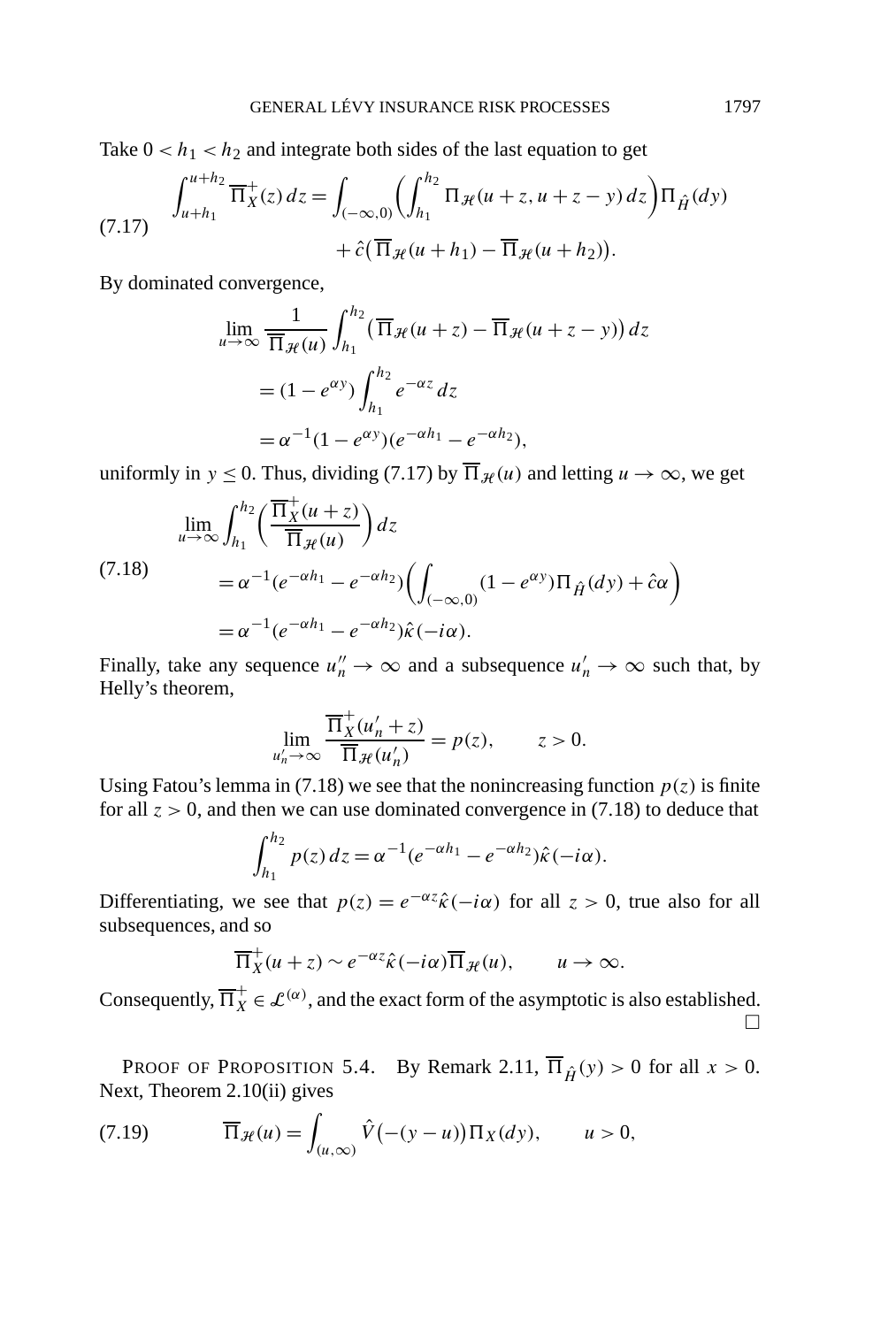and [4], page 74, gives, for all  $y \ge 0$ ,

(7.20) 
$$
\hat{V}(-y) \approx \frac{y}{\hat{c} + \hat{A}(y)} \approx \frac{y}{\hat{A}(y)},
$$

where

$$
\hat{A}(x) = \int_0^x \overline{\Pi}_{\hat{H}}(y) \, dy
$$

is nonzero for all  $x > 0$ . [The second asymptotic relation in (7.20) follows by considering cases  $\hat{A}(\infty) = \infty$  or  $\hat{A}(\infty) < \infty$ .] Consequently, for all  $u > 0$ ,

(7.21) 
$$
\overline{\Pi}_{\mathcal{H}}(u) \asymp \int_{(u,\infty)} \left(\frac{y-u}{\hat{A}(y-u)}\right) \Pi_X(dy).
$$

Now  $\hat{A}(x)/x = \int_0^1 \overline{\Pi}_{\hat{H}}(xy) dy$  is nonincreasing, tends to 0 as  $x \to \infty$  and has a positive (possibly infinite) limit as  $x \to 0+$ . Thus  $a_0 := \lim_{x \to 0+} (x/\hat{A}(x))$  is finite (possibly 0).

Symmetrically to (7.19), we have

$$
\overline{\Pi}_{\hat{H}}(u) = \int_{(u,\infty)} V(y-u) |\overline{\Pi}_X^-(dy)|, \qquad u > 0.
$$

Now  $V(y) \le V(\infty) = 1/q$ ; thus  $\overline{\Pi}_{\hat{H}}(u) \le \overline{\Pi}_{X}(u)/q$  and it follows that

(7.22) 
$$
\hat{A}(x) \le \hat{A}(1) + \frac{1}{q} \int_{1}^{x} \overline{\Pi}_{X}^{-}(y) dy, \qquad x \ge 1.
$$

If  $\int_1^x \overline{\Pi}_X^-(y) dy = \infty$ , then the right-hand side is asymptotic to  $(1/q) \int_1^x \overline{\Pi}_X^-(y) dy$ as  $x \to \infty$ . For a reverse inequality in this case, choose  $x_0 \ge 1$  so that  $V(x_0) \ge$  $1/(2q)$ . Then for  $x > x_0$ ,

$$
\begin{aligned}\n\hat{A}(x) &= \hat{A}(1) + \int_1^x \overline{\Pi}_{\hat{H}}(z) \, dz = \hat{A}(1) + \int_1^x \int_{(z,\infty)} V(y-z) |\overline{\Pi}_X(y)| \, dz \\
&\ge \hat{A}(1) + \int_{x_0}^x \int_{(2z,\infty)} V(x_0) |\overline{\Pi}_X(y)| \, dz \\
&\ge \hat{A}(1) + \frac{1}{2q} \int_{x_0}^x \overline{\Pi}_X(z) \, dz \asymp \int_1^x \overline{\Pi}_X(z) \, dz, \qquad x \to \infty.\n\end{aligned}
$$

Together these give

$$
\hat{A}(x) \approx \int_1^x \overline{\Pi}_X^-(y) \, dy \approx A_-(x), \qquad x \to \infty,
$$

thus  $c - A$ − $(x) \leq \hat{A}(x) \leq c + A$ − $(x)$  for some  $0 < c$ − ≤  $c$ + < ∞ whenever  $x \geq$  $x_0$  > 1. Integration by parts in (7.21) gives

$$
\overline{\Pi}_{\mathcal{H}}(u) \asymp a_0 \overline{\Pi}_X^+(u) + \int_0^\infty \overline{\Pi}_X^+(u+y) d\left(\frac{y}{\hat{A}(y)}\right), \qquad u \ge 0.
$$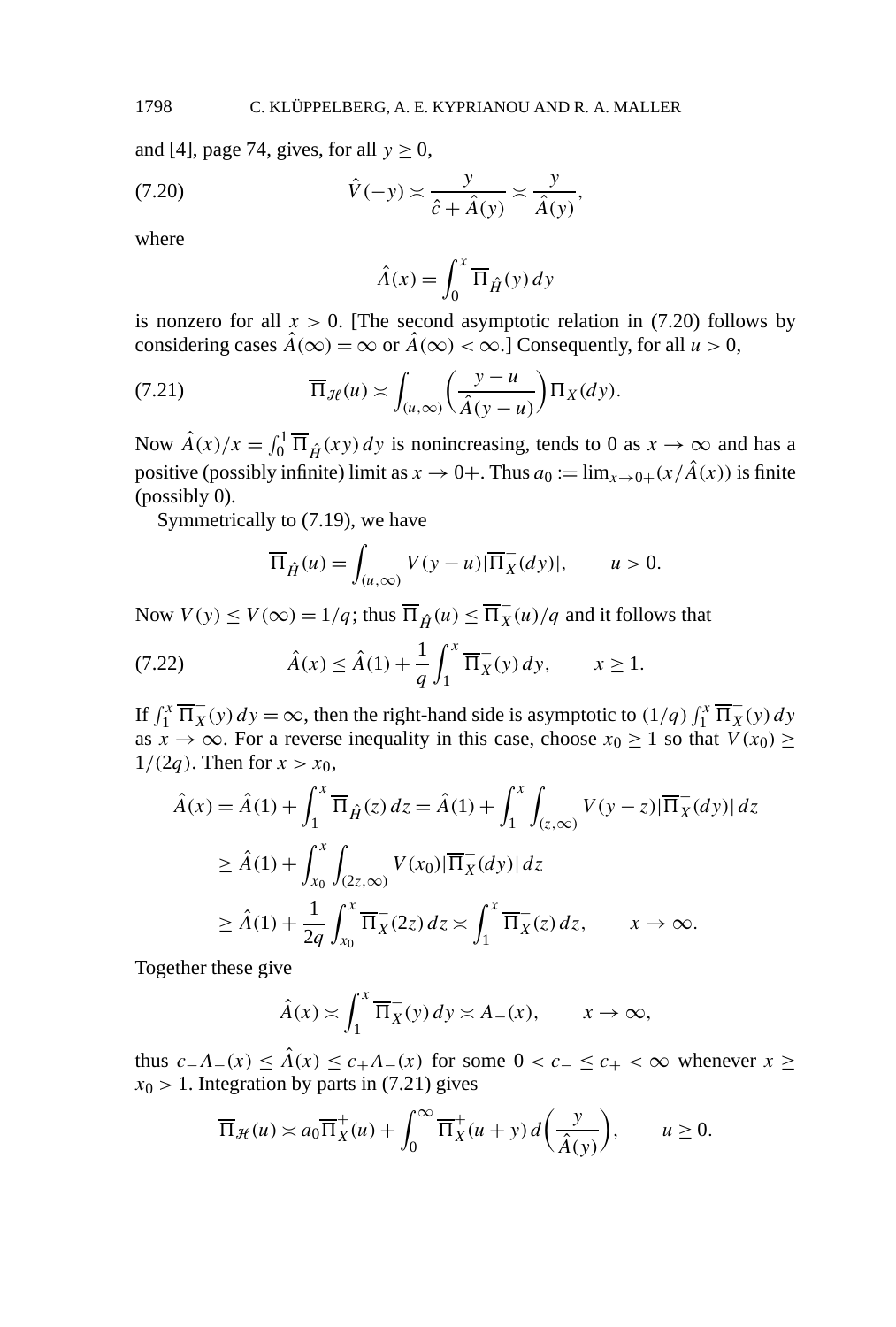Now assume  $\overline{\Pi}_X^+ \in \mathcal{L}^{(0)}.$  Then Fatou's lemma applied to the last equation shows that  $\overline{\Pi}_{\mathcal{H}}(u)/\overline{\Pi}_{X}^{+}(u) \to \infty$  as  $u \to \infty$ . Then

$$
\int_{(u,u+x_0)} \left(\frac{y-u}{\hat{A}(y-u)}\right) \Pi_X(dy) \leq \left(\frac{x_0}{\hat{A}(x_0)}\right) \overline{\Pi}_X^+(u) = o\left(\overline{\Pi}_{\mathcal{H}}(u)\right), \qquad u \to \infty.
$$

Thus, as  $u \to \infty$ ,

$$
\overline{\Pi}_{\mathcal{H}}(u) \asymp \int_{(u+x_0,\infty)} \left(\frac{y-u}{\hat{A}(y-u)}\right) \Pi_X(dy)
$$

$$
\asymp \int_{(u+x_0,\infty)} \left(\frac{y-u}{A-(y-u)}\right) \Pi_X(dy)
$$

$$
\asymp \int_{(u+1,\infty)} \left(\frac{y-u}{A-(y-u)}\right) \Pi_X(dy).
$$

This proves (5.3) in case  $\int_1^\infty \overline{\Pi}_X(y) dy = \infty$ . If  $\int_1^\infty \overline{\Pi}_X(y) dy < \infty$  then (7.22) gives  $\hat{A}(\infty) < \infty$  and then (5.4) follows from (7.21).  $\Box$ 

**Acknowledgments.** We are grateful to Professor Ron Doney for helpful comments and discussions, and to a referee and an Associate Editor for suggestions which helped us to substantially improve the readability. We will take up the suggestion of the referee to present our results in a forthcoming survey paper aiming at more concrete actuarial questions.

## REFERENCES

- [1] ASMUSSEN, S. (1982). Conditioned limit theorems relating a random walk to its associate, with applications to risk reserve processes and the *GI/G/*1 queue. *Adv. in Appl. Probab.* **14** 143–170.
- [2] ASMUSSEN, S. (2001). *Ruin Probabilities.* World Scientific, Singapore.
- [3] ASMUSSEN, S. and KLÜPPELBERG, C. (1996). Large deviations results for subexponential tails, with applications to insurance risk. *Stochastic Process. Appl.* **64** 103–125.
- [4] BERTOIN, J. (1996). *Lévy Processes*. Cambridge Univ. Press.
- [5] BERTOIN, J. (1997). Exponential decay and ergodicity of completely asymmetric Lévy processes in a finite interval. *Ann. Appl. Probab.* **7** 156–169.
- [6] BERTOIN, J. and DONEY, R. (1994). Cramér's estimate for Lévy processes. *Statist. Probab. Lett.* **21** 363–365.
- [7] BERTOIN, J. and DONEY, R. (1996). Some asymptotic results for transient random walks. *Adv. in Appl. Probab.* **28** 207–226.
- [8] BINGHAM, N. H., GOLDIE, C. M. and TEUGELS, J. L. (1987). *Regular Variation.* Cambridge Univ. Press.
- [9] CHOVER, J., NEY, P. and WAINGER, S. (1973). Degeneracy properties of subcritical branching processes. *Ann. Probab.* **1** 663–673.
- [10] CLINE, D. B. H. (1987). Convolutions of distributions with exponential and subexponential tails. *J. Austral. Math. Soc. Ser. A* **43** 347–365.
- [11] DONEY, R. A. and MALLER, R. A. (2002). Stability and attraction to normality for Lévy processes at zero and infinity. *J. Theoret. Probab.* **15** 751–792.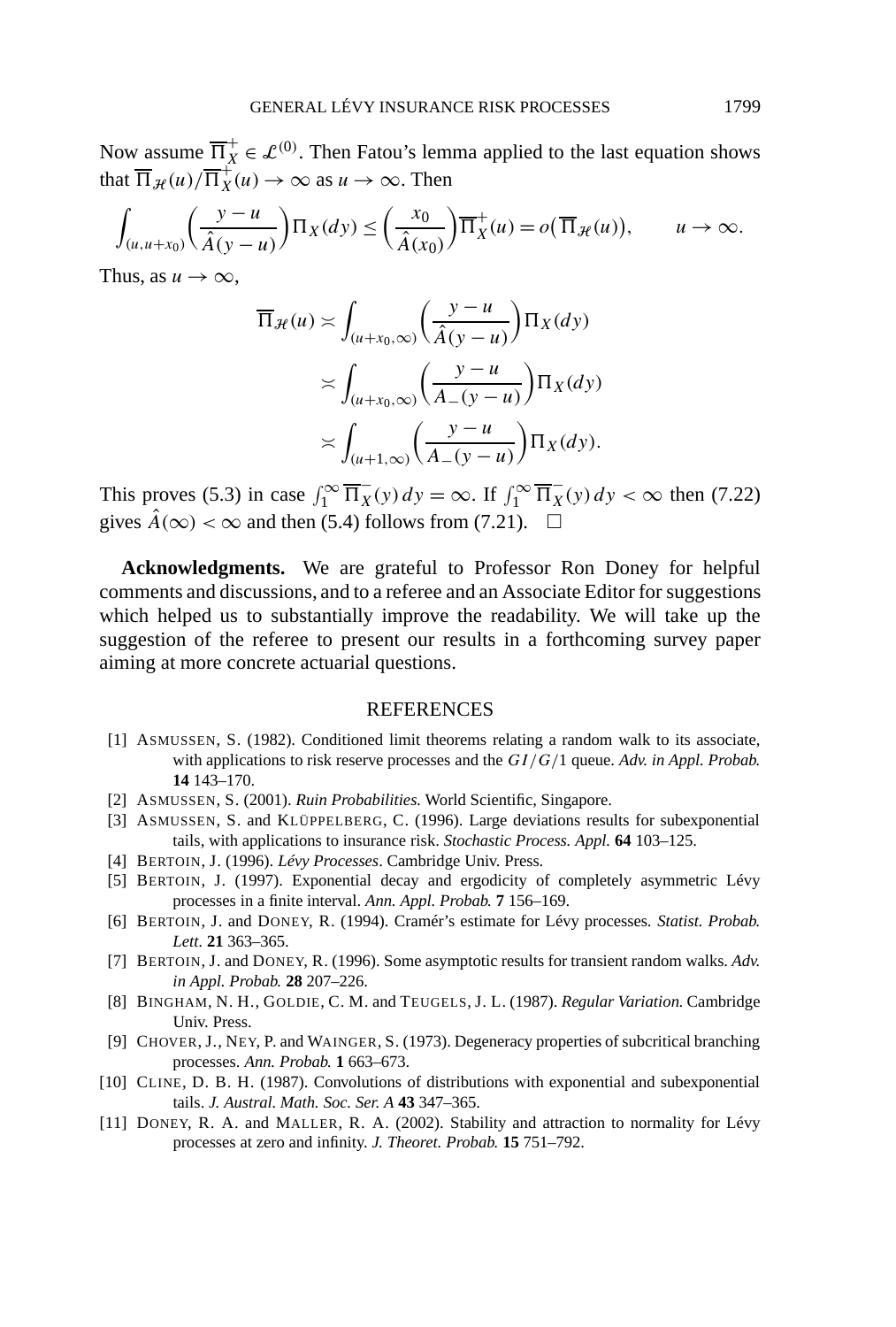- [12] DUFRESNE, F. and GERBER, H. U. (1998). On the discounted penalty at ruin in a jumpdiffusion and perpetual put option. *Insurance Math. Econom.* **22** 263–276.
- [13] EMBRECHTS, P. (1983). A property of the generalized inverse Gaussian distribution with some applications. *J. Appl. Probab.* **20** 537–544.
- [14] EMBRECHTS, P. and GOLDIE, C. M. (1982). On convolution tails. *Stochastic Process. Appl.* **13** 263–278.
- [15] EMBRECHTS, P., GOLDIE, C. M. and VERAVERBEKE, N. (1979). Subexponentiality and infinite divisibility. *Z. Wahrsch. Verw. Gebiete* **49** 335–347.
- [16] EMBRECHTS, P., KLÜPPELBERG, C. and MIKOSCH, T. (1997). *Modelling Extremal Events for Insurance and Finance.* Springer, Berlin.
- [17] EMBRECHTS, P. and SAMORODNITSKY, G. (2003). Ruin problem, operational risk and how fast stochastic processes mix. *Ann. Appl. Probab.* **13** 1–36.
- [18] EMBRECHTS, P. and VERAVERBEKE, N. (1982). Estimates for the probability of ruin with special emphasis on the possibility of large claims. *Insurance Math. Econom.* **1** 55–72.
- [19] ERICKSON, K. B. (1973). The strong law of large numbers when the mean is undefined. *Trans. Amer. Math. Soc.* **185** 371–381.
- [20] FELLER, W. (1971). *An Introduction to Probability Theory and Its Applications II.* Wiley, New York.
- [21] FURRER, H. (1998). Risk processes perturbed by *α*-stable Lévy motion. *Scand. Actuar. J.* 59–74.
- [22] FURRER, H. and SCHMIDLI, H. (1994). Exponential inequalities for ruin probabilities of risk processes perturbed by diffusion. *Insurance Math. Econom.* **15** 23–36.
- [23] GERBER, H. U. and SHIU, E. S. W. (1997). The joint distribution of the time of ruin, the surplus immediately before ruin, and the deficit at ruin. *Insurance Math. Econom.* **21** 129–137.
- [24] GOLDIE, C. M. and KLÜPPELBERG, C. (1998). Subexponential distributions. In *A Practical Guide to Heavy Tails* (R. Adler, R. Feldman and M. S. Taqqu, eds.) 435–459. Birkhäuser, Boston.
- [25] GRANDELL, J. (1991). *Aspects of Risk Theory.* Springer, New York.
- [26] HUZAK, M., PERMAN, M., HRVOJE, S. and VONDRACEK, Z. (2004). Ruin probabilities and decompositions for general perturbed risk processes. *Ann. Appl. Prob.* **14** 1378–1397.
- [27] KLÜPPELBERG, C. (1989). Subexponential distributions and characterizations of related classes. *Probab. Theory Related Fields* **82** 259–269.
- [28] KLÜPPELBERG, C. (1989). Estimation of ruin probabilities by means of hazard rates. *Insurance Math. Econom.* **8** 279–285.
- [29] MIKOSCH, T. and SAMORODNITSKY, G. (2000). The supremum of a negative drift random walk with dependent heavy tailed steps. *Ann. Appl. Probab.* **10** 1025–1064.
- [30] PAKES, A. G. (2004). Convolution equivalence and infinite divisibility. *J. Appl. Probab.* **41** 407–424.
- [31] ROGOZIN, B. A. (2000). On the constant in the definition of subexponential distributions. *Theory Probab. Appl.* **44** 409–412.
- [32] SATO, K. (1999). *Lévy Processes and Infinitely Divisible Distributions.* Cambridge Univ. Press.
- [33] SCHMIDLI, H. (2001). Distribution of the first ladder height of a stationary risk process perturbed by *α*-stable Lévy motion. *Insurance Math. Econom.* **28** 13–20.
- [34] TEUGELS, J. (1968). Renewal theorems when the first or second moment is infinite. *Ann. Math. Statist.* **39** 1210–1219.
- [35] VERAVERBEKE, N. (1977). Asymptotic behaviour of Wiener–Hopf factors of a random walk. *Stochastic Process. Appl.* **5** 27–37.
- [36] VIGON, V. (2002). Votre Lévy ramp-t-il? *J. London Math. Soc.* **65** 243–256.